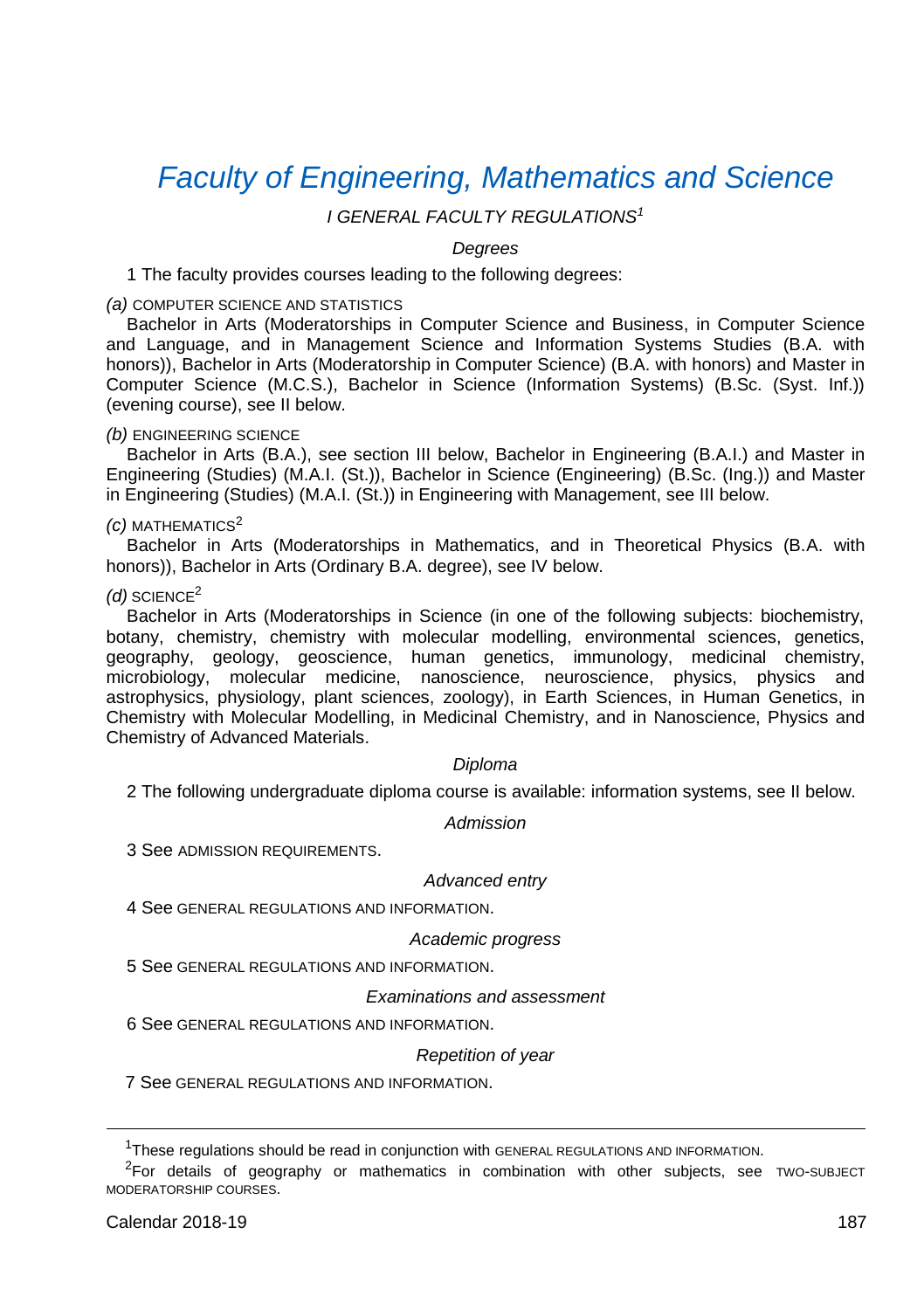## *Transfer of course*

8 See GENERAL REGULATIONS AND INFORMATION.

## *Foundation scholarship*

9 Students intending to present themselves for this examination should see FOUNDATION SCHOLARSHIPS.

## *Gold medals and prizes*

10 See GENERAL REGULATIONS AND INFORMATION.

*Ordinary degree of B.A.*

11 See GENERAL REGULATIONS AND INFORMATION.

## *II [COURSES IN COMPUTER SCIENCE](https://www.scss.tcd.ie/) AND STATISTICS*

## MODERATORSHIP IN COMPLITER SCIENCE AND BUSINESS<sup>3</sup>

#### *Admission*

1 For admission requirements see ADMISSION REQUIREMENTS section I, table A, note 15.

#### *Course*

2 The duration of the course is four years. The course aims to provide graduates with the knowledge and skills necessary for the technical field of computer science and the business management skills to understand markets and to manage business operations within organisations. The course will prepare students for challenging careers in either (or both) computer science and business. Students must take 60 ECTS in each year of study, as outlined in the syllabus below.

#### *Progression*

3 For assessment and academic progress regulations, please refer to GENERAL REGULATIONS AND INFORMATION.

4 The pass mark in each year is 40 per cent. Students must submit prescribed course work in each year. Students who fail to do so may be refused permission to take all or part of the examinations for that year.

## *Moderatorship degree*

5 The B.A. (Moderatorship) degree result is calculated as a credit-weighted average of the overall results achieved in the Senior Sophister year.

#### *Syllabus*

## 6 **Junior Freshmen**

Students must take three mandatory modules:

BU1511 Fundamentals of management and organisation (10 credits)

- EC1040 Introduction to economic policy (10 credits)
- ST1002 Statistical analysis I (5 credits)

Students will also be required to take five mandatory computer science modules:

CS1003 Mathematics (10 credits)

CS1010 Introduction to programming (10 credits)

CS1013 Programming project I (5 credits)

CS1021 Introduction to computing I (5 credits)

CS1022 Introduction to computing II (5 credits)

 $3$ Prior to 2012-13 this course was called the Moderatorship in Business and Computing.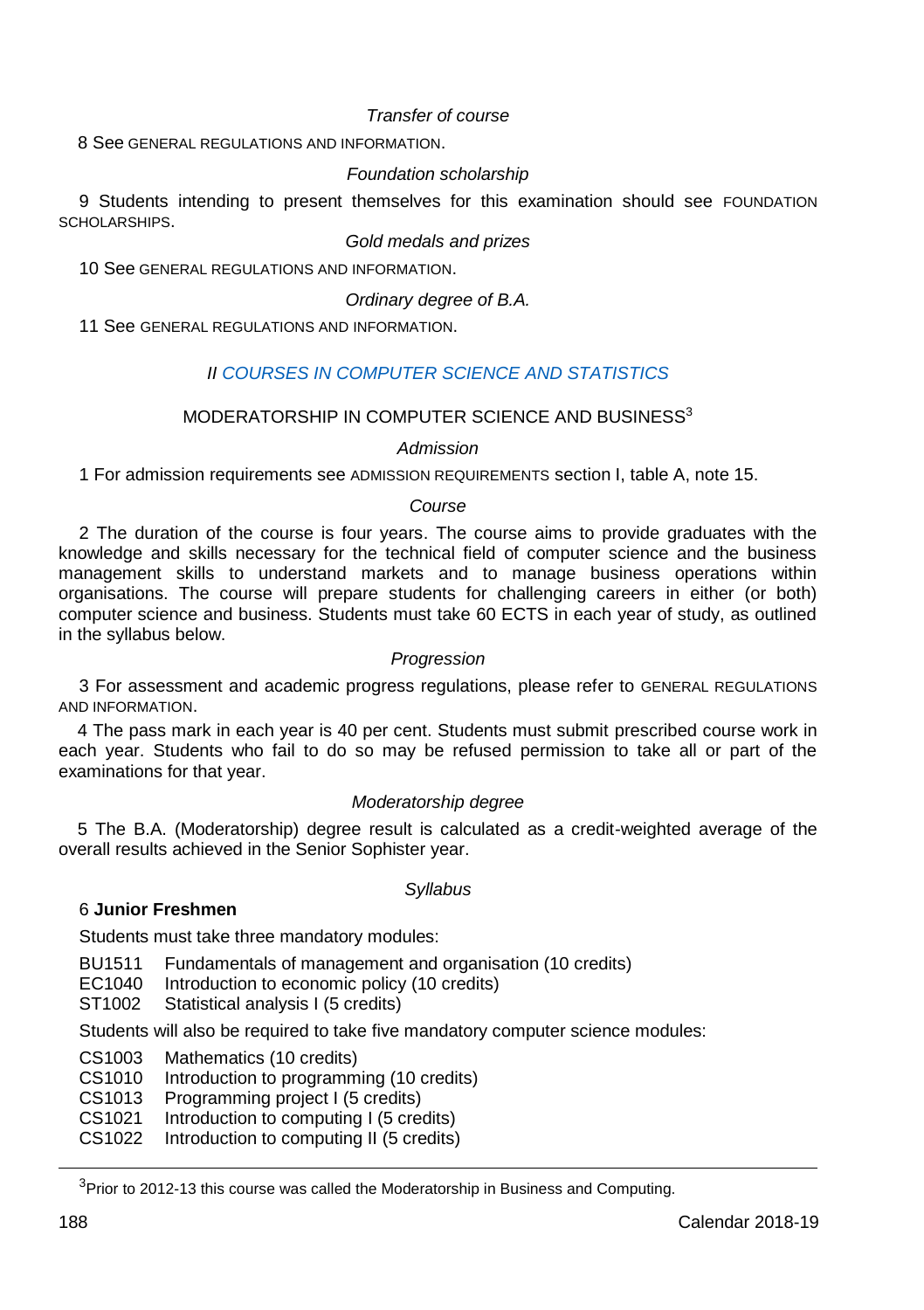The availability of modules may be restricted by resource or timetable considerations.

## 7 **Senior Freshmen**

Students are required to take the following six mandatory business modules:

- BU2510 Organisational behaviour (5 credits)
- BU2520 Principles of marketing (5 credits)
- BU2530 Introduction to accounting (5 credits)
- BU2550 Introduction to finance (5 credits)
- BU2560 Introduction to operations management (5 credits)
- BU2570 Creative thinking, innovation and entrepreneurial action (5 credits)

Students are required to take the following computer science modules:

CS2010 Algorithms and data structures (10 credits)

- CS2013 Programming project II (5 credits)
- CS2014 Systems programming (5 credits)<br>CS2041 Information management L(5 cred
- Information management I (5 credits)
- CS2BC1 Systems analysis and design I (5 credits)

The availability of modules may be restricted by resource or timetable considerations.

## 8 **Junior Sophisters**

Students must take 60 credits in total with an even distribution over the two semesters. Students must take at least 20 credits in business and 20 credits in computer science.

BUSINESS MODULES

- BU3520 Management accounting for business decisions (10 credits)
- BU3530 Financial and management accounting (10 credits)
- BU3571 Human resource management (5 credits)
- BU3591 Business in society (5 credits)
- BU3601 Innovation, entrepreneurship and business modelling (5 credits)
- BU3620 Introduction to fixed income securities and alternative investments (5 credits)
- BU3631 Corporate finance and equity valuation (5 credits)
- BU3640 Services management (5 credits)
- BU3650 Digital technology in operations (5 credits)
- BU3660 Organisation theory and organisational analysis (5 credits)
- BU3680 Investments (5 credits)
- BU3690 Social entrepreneurship (5 credits)
- BU3700 Contemporary marketing management (5 credits)
- BU3710 Consumer behaviour (5 credits)

## COMPUTER SCIENCE MODULES

- ST3009 Statistical methods for computer science (5 credits)
- CS2031 Telecommunications II (5 credits)
- CS3011 Symbolic programming (5 credits)
- CS3012 Software engineering (5 credits)
- CS3013 Software engineering group project (5 credits)
- CS3016 Introduction to functional programming (5 credits)
- CS3041 Information management II (5 credits)
- CS3061 Artificial intelligence I (5 credits)
- CS3071 Compiler design I (5 credits)
- CS3081 Computational mathematics (5 credits)
- CS3BC1 e-Business I (5 credits)
- CS3BC2 e-Business II (5 credits)

The availability of modules may be restricted by resource or timetable considerations.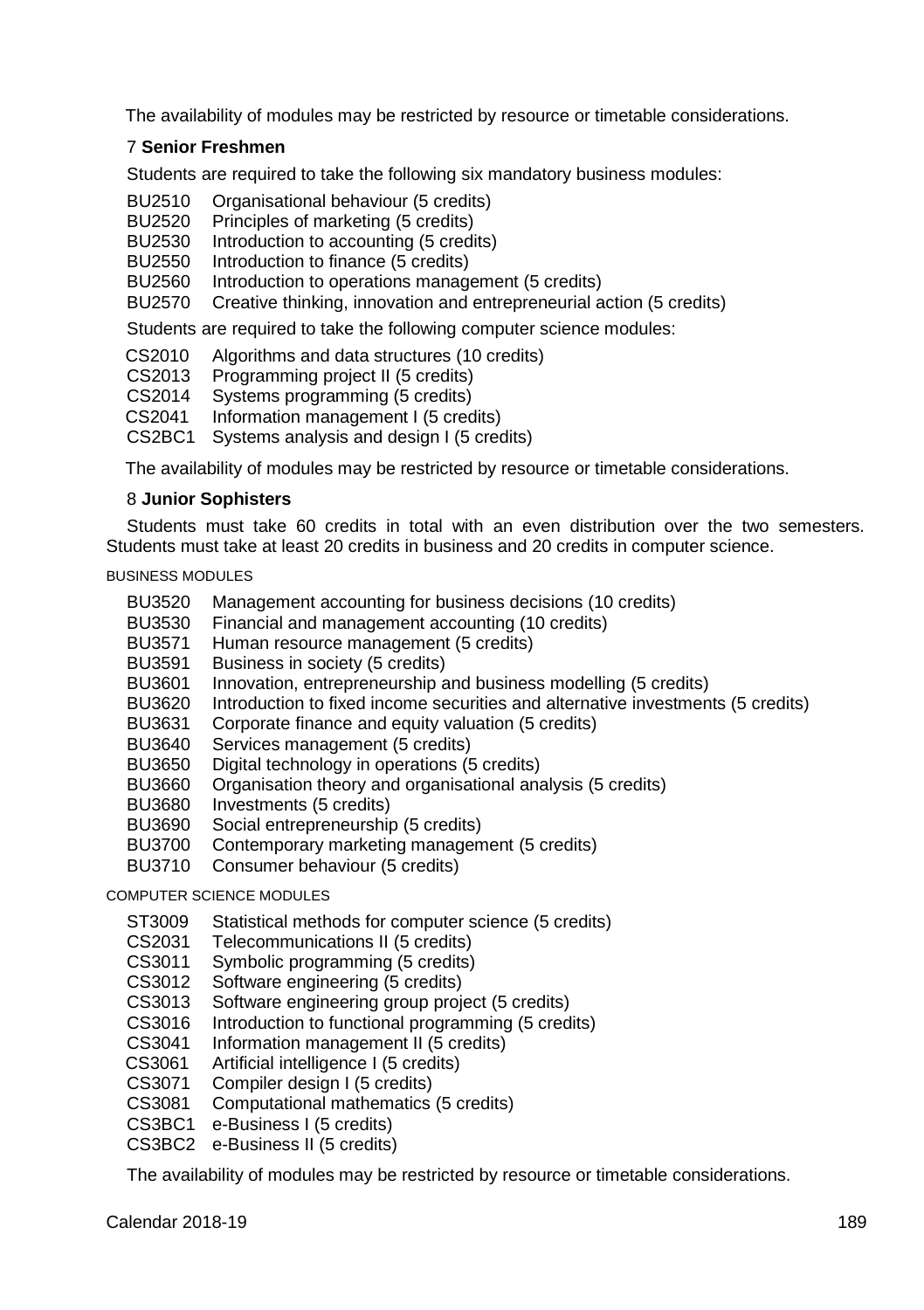## 9 **Senior Sophisters**

\*Students must take 60 credits in total with an even distribution over the two semesters. Students must take at least 15 credits in business and 15 credits in computer science. The computer science final year project is mandatory.

BUSINESS MODULES

- BU4511 International business and the global economy (15 credits)<br>BU4522 Exploring organisational experiences (15 credits)
- BU4522 Exploring organisational experiences (15 credits)<br>BU4530 Einancial reporting and analysis (15 credits)
- BU4530 Financial reporting and analysis (15 credits)
- Derivatives and international finance (15 credits)
- BU4550 Advances in marketing theory and practice (15 credits)<br>BU4580 Managing new product development (15 credits)
- BU4580 Managing new product development (15 credits)<br>BU4621 Social innovation and social impact (15 credits)
- Social innovation and social impact (15 credits)
- BU4630 Economic policy and business history (15 credits)

COMPUTER SCIENCE MODULES

- CS4091 Final year project (15 credits\*)
- CS3031 Advanced telecommunications (5 credits)<br>CS4001 Fuzzy logic (5 credits)
- Fuzzy logic (5 credits)
- CS4004 Formal verification (5 credits)<br>CS4012 Topics in functional programm
- Topics in functional programming (5 credits)
- CS4400 Internet applications (5 credits)
- CS4051 Human factors (5 credits)
- CS4052 Computer graphics (5 credits)
- CS4053 Computer vision (5 credits)<br>CS4404 Machine learning (5 credits
- CS4404 Machine learning (5 credits)<br>ST4500 Strategic information system
- Strategic information systems (10 credits)

The choice of options may be restricted by resource or timetable considerations.

\*Will change to 20 credits with effect from 2020-21.

#### MODERATORSHIP IN COMPUTER SCIENCE AND MASTER IN COMPUTER SCIENCE (M.C.S.)

## *Course*

10 The programme will normally last for four or five years and will lead to the degrees of B.A. (Moderatorship) (after four years) and Master in Computer Science (after five years).

11 The programme is concerned with the study of the theoretical underpinnings and practical applications of computers. The first two years provide an introduction to fundamentals including mathematics, programming, computer systems, digital logic, telecommunications, information management and the relationship between computers and society. Later years provide specialisation in a broad range of topics through core and elective modules.

Students participating in the Master in Computer Science course will be required to engage in a one semester internship in industry or in a university research laboratory in fourth year. In the fifth year students will undertake a significant project with a substantial element of independent research leading to a dissertation.

Students on the four-year programme leading to the B.A. (Moderatorship) degree complete a substantial capstone project in fourth year.

#### *Progression*

12 For assessment and academic progress regulations, please refer to GENERAL REGULATIONS AND INFORMATION.

13 The pass mark in the first, second, third and fourth years of this programme is 40 per cent. The pass mark in fifth year (the master's year) of this programme is 50 per cent.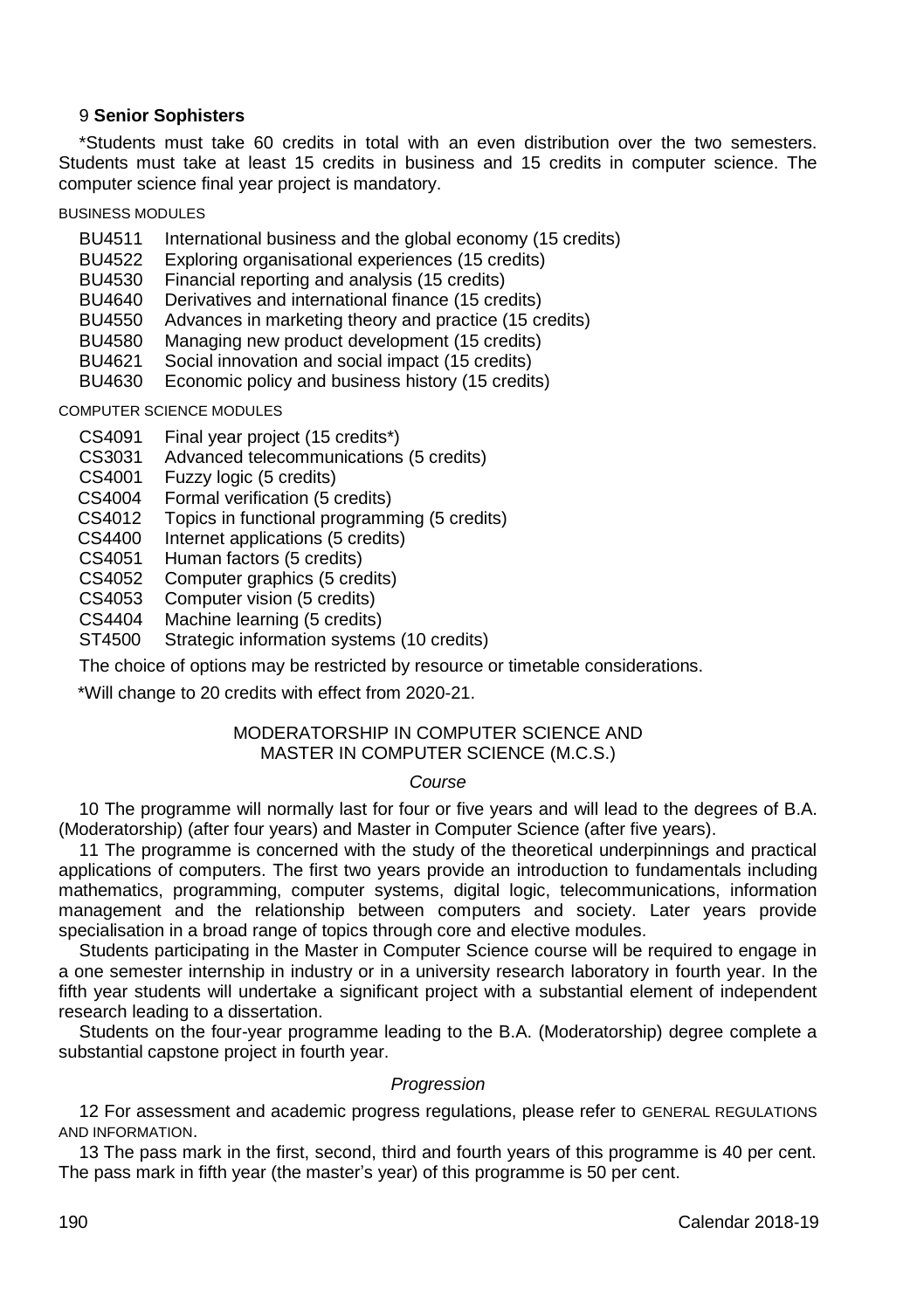14 Students must achieve an average of at least 60 per cent at the first attempt of their third year examinations to be eligible to participate in the master's internship in fourth year. Students who have passed the third year but who do not choose to proceed to the fourth year of the fiveyear master's programme, or are ineligible to participate in the master's internship, may instead proceed to the final year of the four-year programme, leading to the B.A. (Moderatorship) degree.

Students who pass the fourth year of the five year master's course, achieve an average of at least 60 per cent at the first attempt of their fourth year examinations and satisfy the requirements for the award of Moderatorship in Computer Science may progress to the fifth year or exit the course with a B.A. (Moderatorship) degree.

#### *Moderatorship degree*

15 Students who have passed fourth year may have the B.A. (Moderatorship) degree conferred if they do not choose, or are not allowed, to proceed to the fifth year of the course. Students who are eligible and choose to proceed to the fifth year of the programme will be awarded a classified B.A. (Moderatorship) degree on completion of fifth year.

The B.A. (Moderatorship) degree result is calculated as a weighted average of the overall results achieved in third year (contributing 20 per cent) and fourth year (contributing 80 per cent). Students who enter the programme from 2019-20 onwards will have their B.A. (Moderatorship) degree result calculated as a weighted average of their overall results achieved in third year (contributing 30 per cent) and fourth year (contributing 70 per cent). The B.A. (Moderatorship) degree result of candidates who spend one semester or more of third year studying abroad will be determined by their fourth year results only.<sup>4</sup>

## *Master in Computer Science degree*

16 Successful candidates at the fifth year examinations will be awarded the degree of Master in Computer Science or Master in Computer Science with distinction. A distinction shall require at least 70 per cent in the dissertation and at least 70 per cent in the final credit-weighted average mark.

## *Modules*

### 17 **Year 1**

- CS1003 Mathematics (10 credits)
- CS1010 Introduction to programming (10 credits)
- CS1013 Programming project I (5 credits)
- CS1026 Digital logic design (10 credits)
- CS1021 Introduction to computing I (5 credits)
- CS1022 Introduction to computing II (5 credits)
- CS1025 Electrotechnology (5 credits)
- CS1031 Telecommunications I (5 credits)
- CS1081 Computers and society (5 credits)

## 18 **Year 2**

- MA2C03 Discrete mathematics (10 credits)
- CS2010 Algorithms and data structures (10 credits)
- CS2013 Programming project II (5 credits)
- CS2014 Systems programming (5 credits)
- CS2016 Concurrent systems and operating systems (5 credits)
- CS2021 Microprocessor systems (5 credits)
- CS2022 Computer architecture I (5 credits)
- CS2031 Telecommunications II (5 credits)
- CS2041 Information management I (5 credits)
- CS2081 Broad Curriculum (5 credits)

<sup>&</sup>lt;sup>4</sup>This will change for students entering from 2019-20 onwards.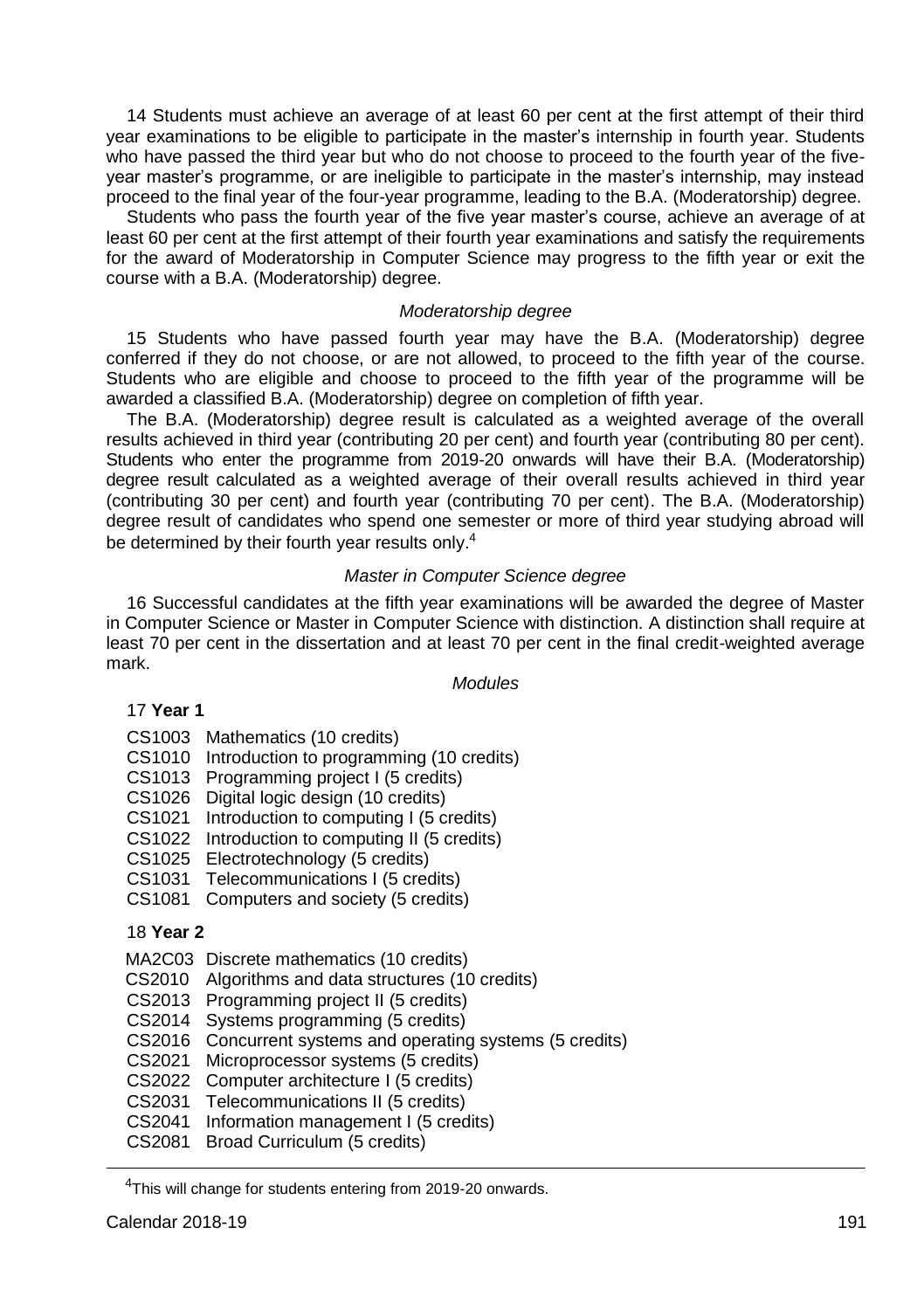## 19 **Year 3**

- ST3009 Statistical methods for computer science (5 credits)
- CS3011 Symbolic programming (5 credits)
- CS3012 Software engineering (5 credits)
- CS3013 Software engineering group project (5 credits)
- CS3014 Concurrent systems (5 credits)
- CS3016 Introduction to functional programming (5 credits)
- CS3021 Computer architecture II (5 credits)
- CS3031 Advanced telecommunications (5 credits)
- CS3041 Information management II (5 credits)
- CS3061 Artificial intelligence I (5 credits)
- CS3081 Computational mathematics (5 credits)
- CS3071 Compiler design I (5 credits) Additional topics

## 20 **Year 4**<sup>5</sup>

- CS4051 Human factors (5 credits)
- CS4081 Entrepreneurship and high tech venture creation (5 credits)

Students completing the fourth year to exit with a B.A. (Moderatorship) take the following modules:

- CS4098 Group computer science project (10 credits)
- CS4099 Final year project (20 credits)

and must choose four options from the following list:<sup>5</sup>

- CS4001 Fuzzy logic (5 credits)
- CS4003 Formal methods (5 credits)
- CS4012 Topics in functional programming (5 credits)
- CS4021 Advanced computer architecture (5 credits)
- CS4031 Next generation networks (5 credits)
- CS4400 Internet applications (5 credits)
- CS4052 Computer graphics (5 credits)
- CS4053 Computer vision (5 credits)
- CS4404 Machine learning (5 credits)
- CS4LL5 Advanced computational linguistics (5 credits) Additional topics<sup>6</sup>
- Students following the Master in Computer Science course undertake an internship:
- CS7091 Industrial/research laboratory internship (30 credits)
- <span id="page-5-0"></span>and must choose four options<sup>6</sup> from the following list:<sup>5</sup>
- CS4001 Fuzzy logic (5 credits)
- CS4003 Formal methods (5 credits)
- CS4012 Topics in functional programming (5 credits)
- CS4021 Advanced computer architecture (5 credits)
- CS4031 Next generation networks (5 credits)
- CS4400 Internet applications (5 credits)
- CS4052 Computer graphics (5 credits)
- CS4053 Computer vision (5 credits)
- CS4404 Machine learning (5 credits)
- CS4LL5 Advanced computational linguistics (5 credits)
	- Additional topic[s](#page-5-0)<sup>6</sup>

-

<sup>&</sup>lt;sup>5</sup>It may not be possible to offer all of the listed options in each year. Some options may have prerequisites.

<sup>&</sup>lt;sup>6</sup>A maximum of 20 credits of CS4 level modules can be taken over vear four and five.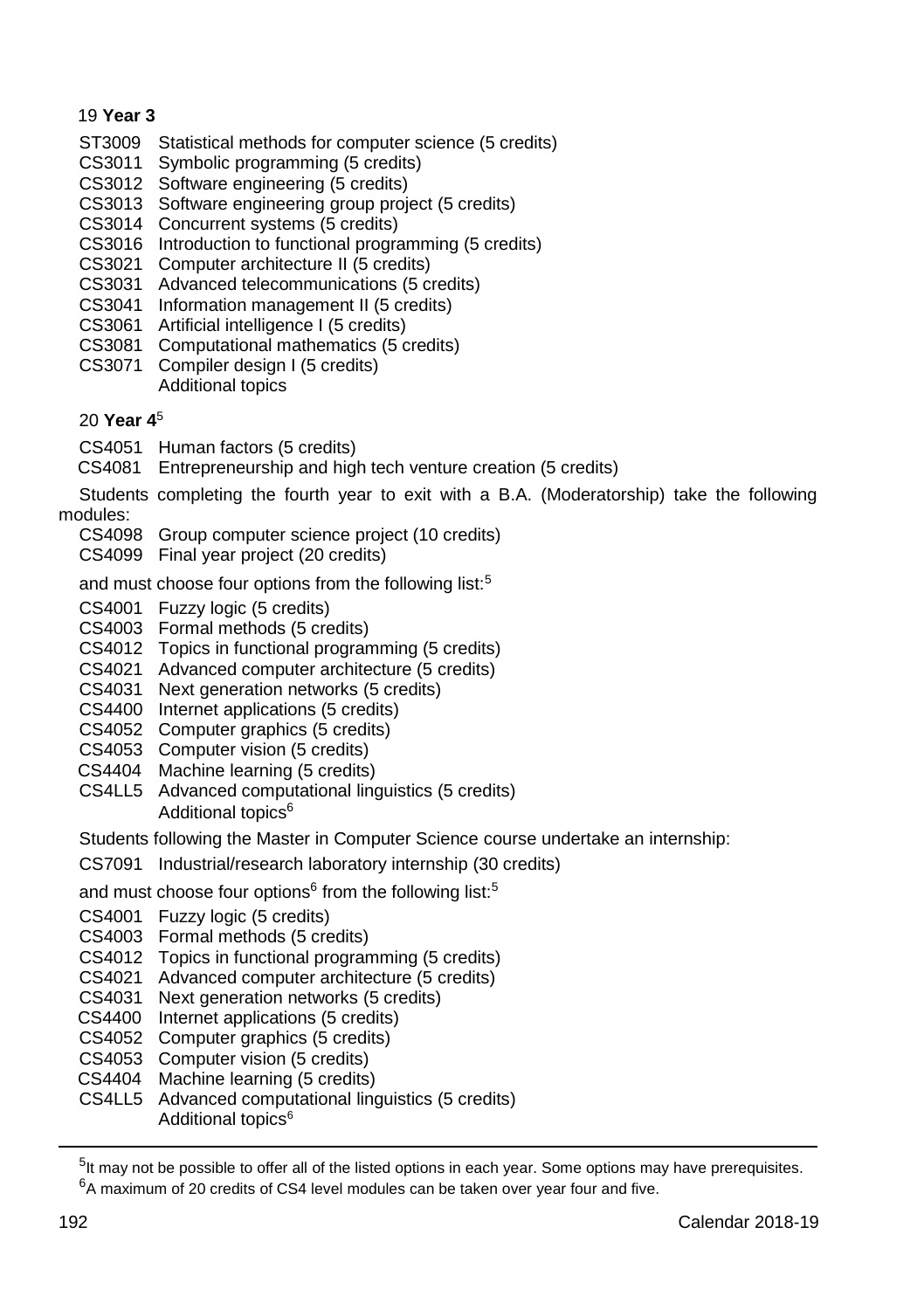## 21 **Year 5**

- CS7064 Research methods (5 credits)
- CS7092 Master in Computer Science dissertation (30 credits)

and five options from the following list:<sup>5</sup>

- CS7NS2 Internet of things (5 credits)
- CS7IS2 Artificial intelligence (5 credits)
- CS7GV2 Mathematics of light and sound (5 credits)
- CS7NS3 Next generation networks (5 credits)
- CS7NS6 Distributed systems (5 credits)
- CS7GV1 Computer vision (5 credits)
- CS7CS4 Machine learning (5 credits)
- CS7IS1 Knowledge and data engineering (5 credits)
- CS7NS4 Urban computing (5 credits)
- CS7NS1 Scalable computing (5 credits)
- CS7GV5 Real-time animation (5 credits)
- CS7IS5 Adaptive applications (5 credits)
- CS7NS5 Security and privacy (5 credits)
- CS7GV4 Augmented reality (5 credits)
- CS7GV3 Real-time rendering (5 credits)
- CS7GV6 Computer graphics (5 credits)
- CS7DS2 Optimisation algorithms for data analysis (5 credits)
- CS7DS3 Applied statistical modelling (5 credits)
- CS7DS4 Data visualisation (5 credits)
- CS7IS3 Information retrieval and web search (5 credits)
- CS7IS4 Text analytics (5 credits)

## MODERATORSHIP IN COMPUTER SCIENCE AND LANGUAGE

## 22 For details see FACULTY OF ARTS, HUMANITIES AND SOCIAL SCIENCES.

## MODERATORSHIP IN MANAGEMENT SCIENCE AND INFORMATION SYSTEMS STUDIES

23 This is a four year programme and will lead to the degree of B.A. (Moderatorship) of Management Science and Information Systems Studies.

24 This course is concerned with the application of computers, mathematical techniques and information systems to problem-solving, decision-making and planning in the management of business and industry. Its aim is to provide a practical training founded on a solid theoretical base, which will enable its graduates to be immediately effective while remaining adaptable to new developments in business and information technology.

## *Progression*

25 In all years students are assessed by assignments and tests during the year and/or by formal examinations. The pass mark in each year of the course is 40 per cent.

## *Moderatorship degree*

26 The Junior Sophister and Senior Sophister results together constitute the moderatorship examination to which they contribute 35 percent and 65 percent of the marks respectively. For students who enter the programme from 2019-20 onwards, the Junior Sophister and Senior Sophister results will contribute 30 percent and 70 percent of the moderatorship result respectively. For candidates who spend one or more semesters of their Junior Sophister year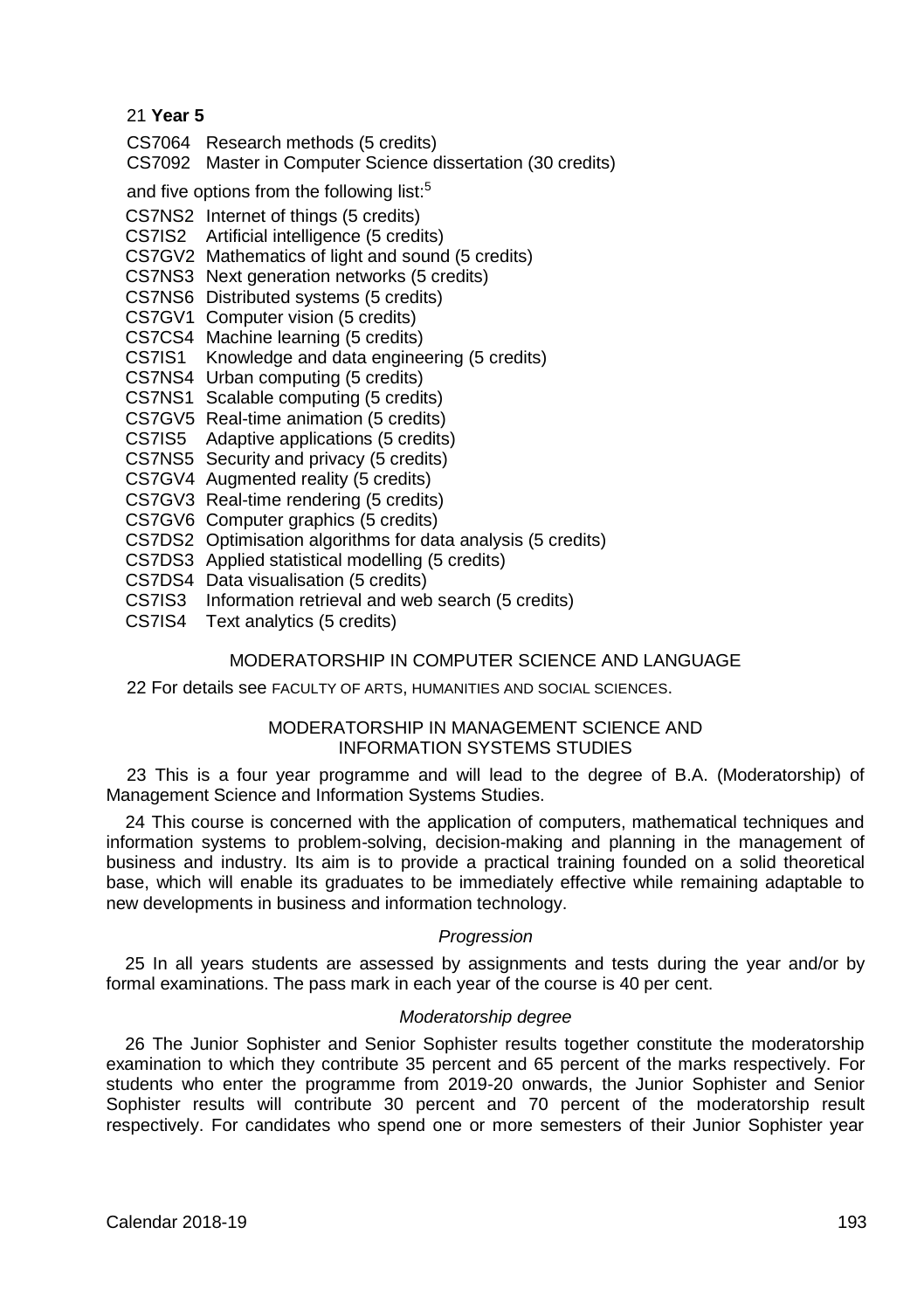abroad, their B.A. (Moderatorship) degree result will be determined by their Senior Sophister year results only.<sup>7</sup>

#### *Modules*

## 27 **Junior Freshmen**

Students take mandatory modules in business and management, computer science, economics, management science, mathematics and statistics.

BU1511 Fundamentals of management and organisation (10 credits)

CS1010 Introduction to programming (10 credits)

EC1010 Introduction to economics (10 credits)

MA1E01 Engineering mathematics I (5 credits)

MA1E02 Engineering mathematics II (5 credits)

ST1001 Software applications I (5 credits)

ST1002 Statistical analysis I (5 credits)

ST1004 Introduction to management science (10 credits)

The MSISS course is currently under review and there may be changes to the above list of modules.

## 28 **Senior Freshmen**

Students take mandatory modules in business and management, computer science, economics, management science, mathematics, probability and statistics.

BU2530 Introduction to accounting (5 credits)

BU2550 Introduction to finance (5 credits)

CS2010 Algorithms and data structures (10 credits)

MA2E01 Engineering mathematics III (5 credits)

MA2E02 Engineering mathematics IV (5 credits)

ST2001 Software applications II (10 credits)

ST2004 Applied probability I (5 credits)

ST2005 Applied probability II (5 credits)

ST2006 Management science methods (10 credits)

The MSISS course is currently under review and there may be changes to the above list of modules.

## 29 **Junior Sophisters**

Mandatory modules must be taken in a number of areas including information systems, management science and statistics. Students also take an option from a list of modules in business, computer science, economics, mathematics and statistics.

- ST3001 Software applications III (10 credits)
- ST3002 Statistical analysis III (5 credits)
- ST3004 Research methods (5 credits)
- ST3005 Information systems (5 credits)
- ST3010 Applied forecasting (5 credits)
- ST3011 Multivariate linear analysis (MLA) (5 credits)
- ST3008 Management science case studies (10 credits)
- CS3012 Software engineering (5 credits) Option (10 credits)

The MSISS course is currently under review and there may be changes to the above list of modules.

<sup>&</sup>lt;sup>7</sup>This will change for students entering from 2019-20 onwards.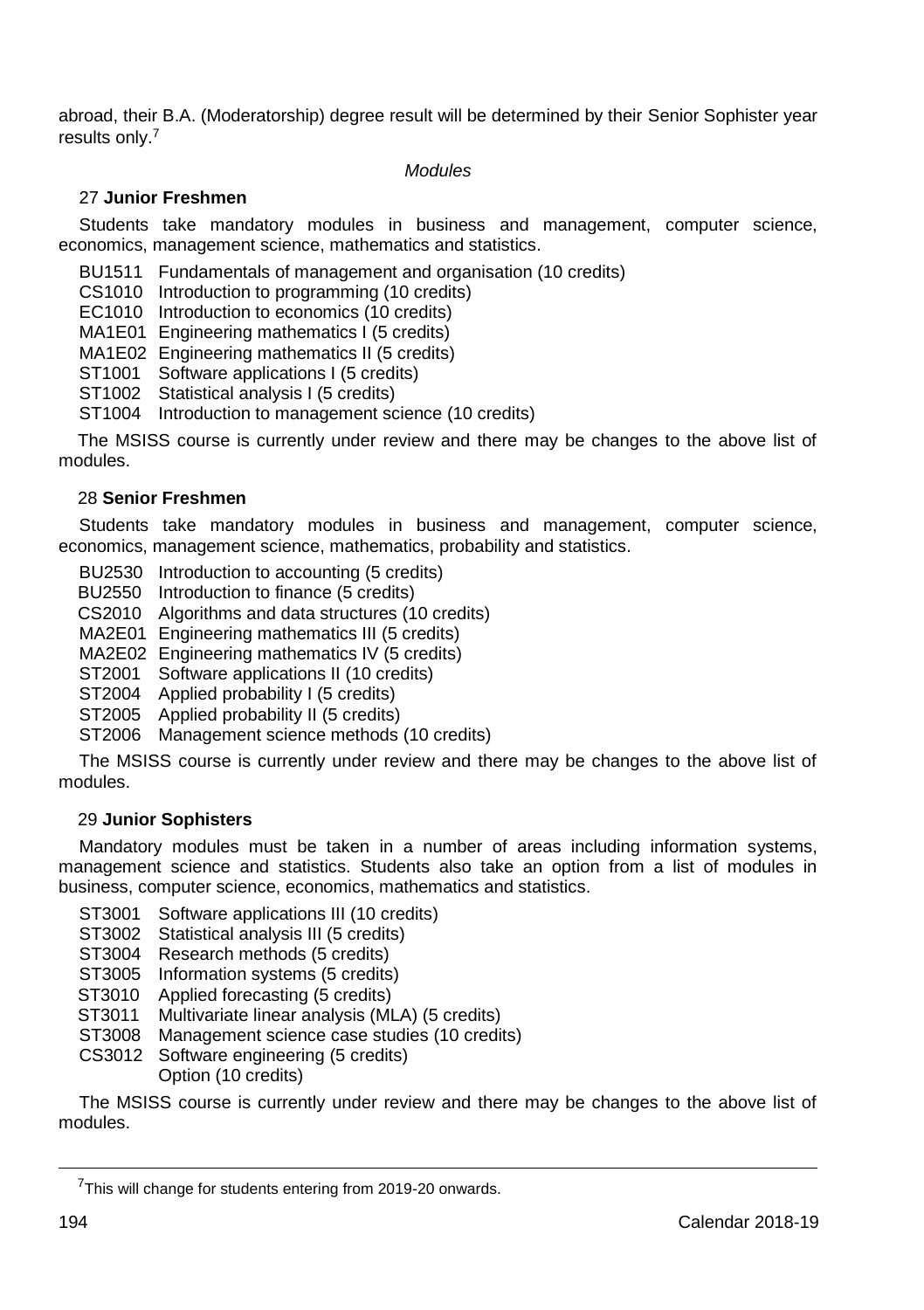## 30 **Senior Sophisters**

Mandatory modules must be taken in information systems, management science and statistics, and a capstone project undertaken based on a real industrial or organisational problem. Students also take an option from a list of modules in business, computer science, economics, mathematics and statistics. The choice of options may be restricted by staff availability and timetable considerations. Each student's choice of elective modules and final year project must be approved by the course director.

- ST4500 Strategic information systems (10 credits)
- ST4003 Data analytics (10 credits)
- ST4005 Decision analysis (5 credits)
- ST4001 MSISS final year project (20 credits)
	- Option (15 credits)

The MSISS course is currently under review and there may be changes to the above list of modules.

## DIPLOMA IN INFORMATION SYSTEMS (EVENING COURSE)

31 There will be no admission to the first year of this programme in 2018-19.

## B.Sc. DEGREE IN INFORMATION SYSTEMS (EVENING COURSE)

32 There will be no admission into this programme in 2018-19.

#### *Progression*

33 The pass mark in each year of this programme is 40 per cent.

## *Degree award*

34 Successful candidates in year 4 are placed in the following classes: first class honors, second class honors (with two divisions, first and second), and third class honors. The degree result is based entirely on a credit-weighted average of marks attained in year 4 modules.

## *Choice of options*

35 In both years of the B.Sc. (Honors) Information Systems degree the choice of options may be restricted due to resource or timetable considerations. Modules with insufficient student numbers will not be offered. Information concerning elective modules may be obtained from the Programme Director, Information Systems Programme. Each student's choice of elective modules must be approved by the Programme Director.

#### *Syllabus*

## 36 **Year 3**

- CS3101 e-Business (10 credits)
- CS3102 Information systems development II (10 credits)
- CS3103 Business, management and IT (10 credits)
- CS3104 Information systems strategy (10 credits)
- CS3105 Law and IT (10 credits)
- CS3106 Information systems practice II (10 credits)
- CS3107 Social computing (10 credits)

## 37 **Year 4**

- CS4101 Information security (10 credits)
- CS4102 Innovation (10 credits)
- CS4103 Information systems management (10 credits)
- CS4104 Advanced information systems (10 credits)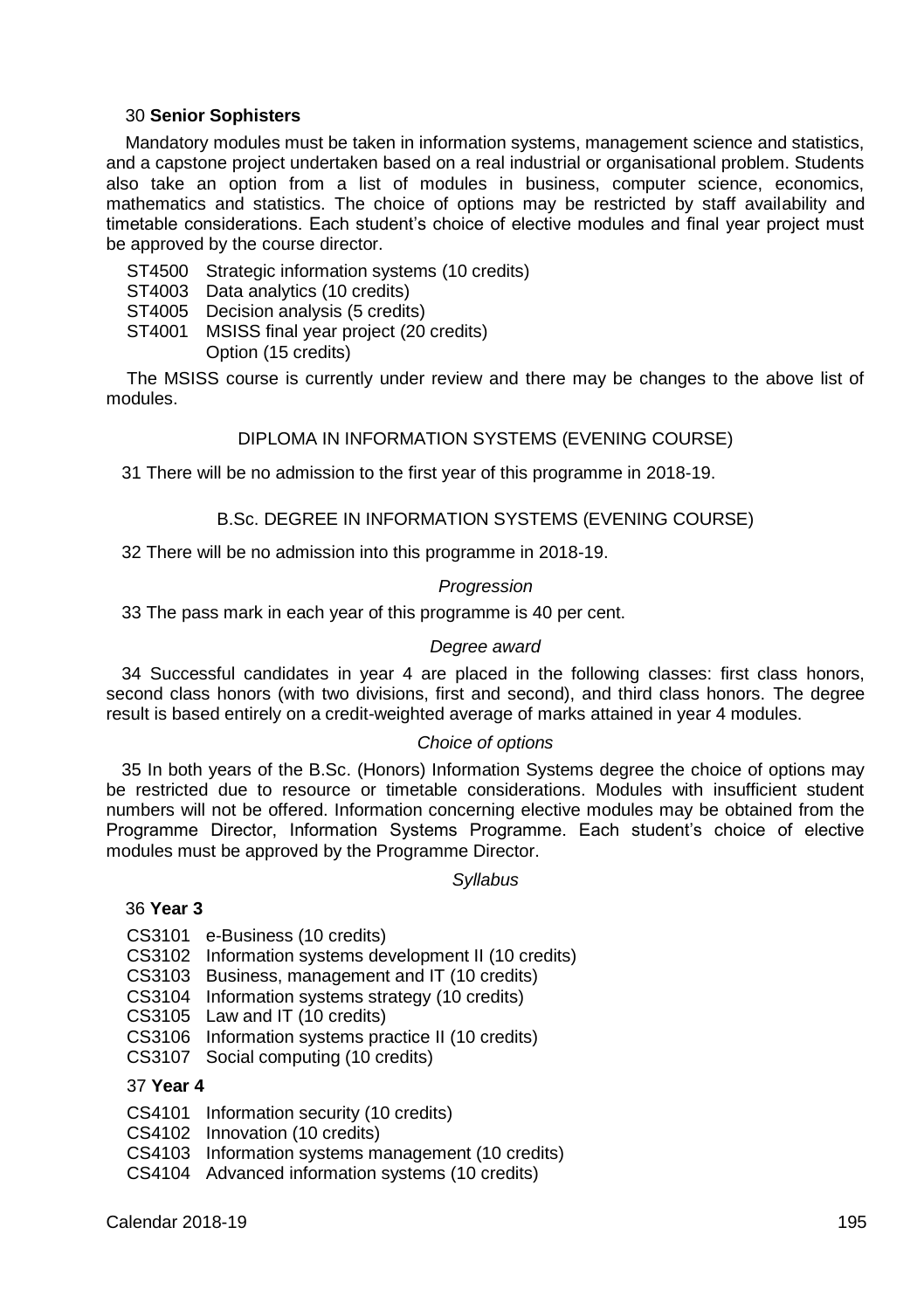CS4105 Final-year project (20 credits)

### CS4106 Information systems development III (10 credits)

In the fourth year CS4105 is mandatory. In addition, students choose modules worth 40 credits from the remaining modules in the list above.<sup>8</sup>

## *II[I COURSES IN ENGINEERING SCIENCE](http://www.tcd.ie/Engineering/)*

*Fees*

1 See COLLEGE CHARGES.

## DEGREES OF BACHELOR IN ENGINEERING AND MASTER IN ENGINEERING (STUDIES) (B.A., B.A.I.) or (B.A., M.A.I. (St.))

2 Students complete a four-year course and may elect to complete an additional year of study leading to a M.A.I. (St.) degree. There is provision for an abridgement of the course to three years.

3 During the first two years a programme of basic modules in engineering is provided. Following completion of the first two years of the course, students elect to study specialised programmes in one of the following strands:

civil, structural and environmental engineering mechanical and manufacturing engineering biomedical engineering electronic engineering computer engineering electronic/computer engineering (combined programme)

Following completion of the fourth year of the engineering degree course, eligible students may elect to complete one further year of study in their chosen strand leading to a M.A.I. (St.) degree.

4 While every effort is made to allow students to study the strand/specialism they choose, the Engineering School Curriculum Committee reserves the right to allocate the available places. In some departments the number of places for students of any one year may be limited. Timetable constraints may also reduce the number of module options available.

5 Outbound Trinity College students: Students who successfully complete the third year of their engineering course in Trinity College Dublin and meet the selection criteria may enrol on the 'double diploma' programme run jointly with the Institut National des Sciences Appliquées (I.N.S.A.) de Lyon. Selected candidates are admitted to the third year of the engineering course in I.N.S.A. de Lyon and take modules amounting to 60 credits from the third and fourth year curricula offered by the department corresponding to their chosen engineering specialty. This academic year is recognised as being equivalent to the fourth/B.A.I. year and, on its successful completion, students return to Trinity College Dublin to satisfactorily complete the fifth year of the M.A.I. degree course. Such students are eligible to be awarded with the B.A. and M.A.I. (St.) degrees. Subsequent to this students proceed directly to the fifth year of the engineering course in I.N.S.A. de Lyon returning to the department of their option to take a set of approved modules amounting to 60 credits. Upon successful completion of this additional year, students are eligible to be conferred with the Diplôme d'Ingénieur de l'I.N.S.A. de Lyon.

Inbound I.N.S.A. de Lyon students: A similar arrangement exists for engineering students of the I.N.S.A. de Lyon whereby suitably qualified candidates are admitted to the fourth year of the Trinity College Dublin engineering course and complete two years here taking modules from the engineering department corresponding to their chosen option in I.N.S.A. de Lyon. Following successful completion of these two years in Trinity College Dublin students are eligible to be

-

<sup>&</sup>lt;sup>8</sup>It may not be possible to offer all the options each year. Additional modules covering special topics may be added to this list subject to staff availability and timetabling constraints.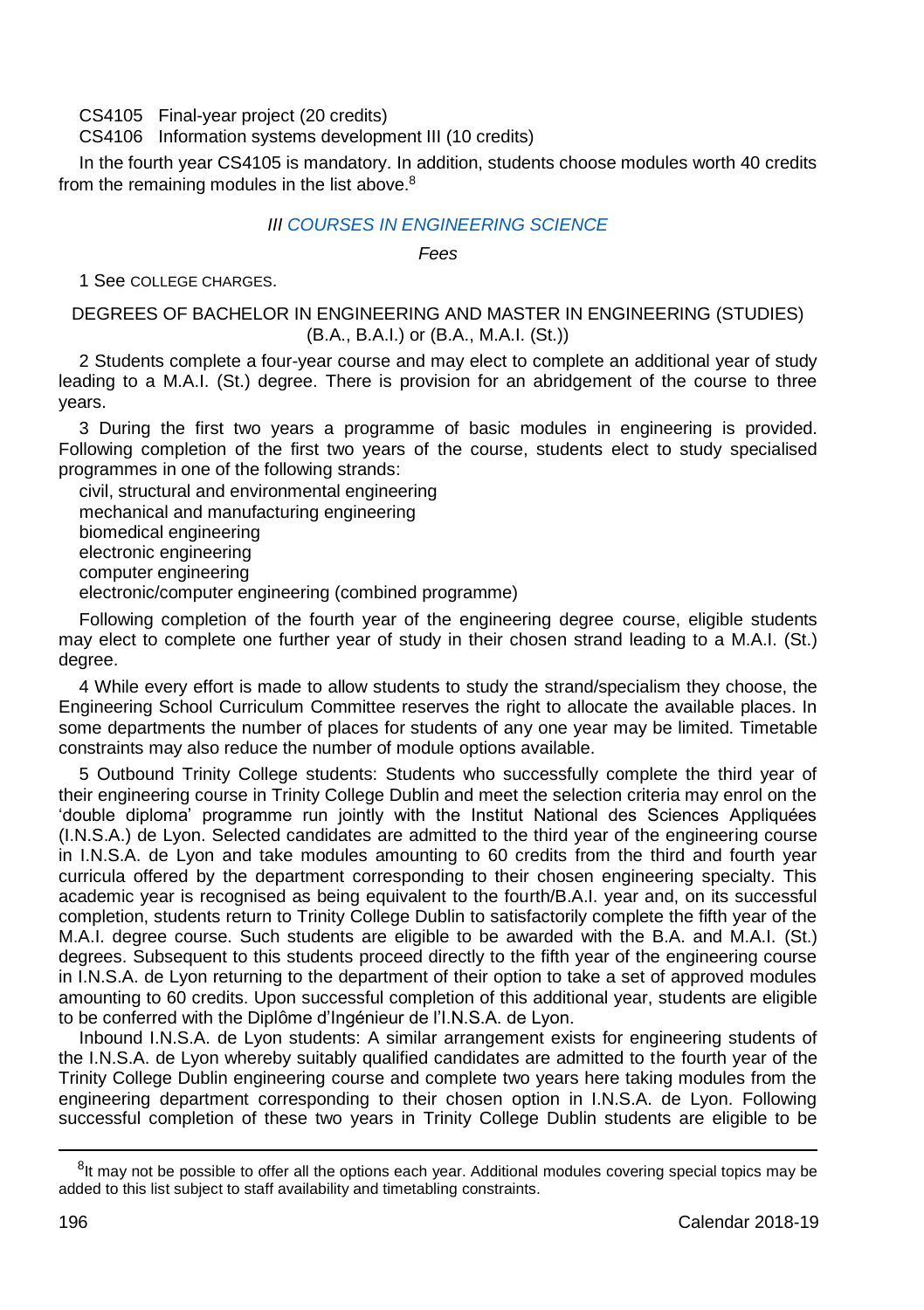awarded the M.A.I. degree. Such students return to the department of their option in I.N.S.A. de Lyon to satisfactorily complete the fifth year of their home course and to receive the Diplôme d'Ingénieur de l'I.N.S.A. de Lyon.

6 A number of additional options to study abroad with approved partner institutions are available as an integrated part of the teaching programme for students following the M.A.I. course. These options may be taken in the fourth year and include Erasmus, UNITECH (as a paid industrial partnership) and CLUSTER. Full details of available options are available from the Engineering School Office and on the [website.](http://www.tcd.ie/Engineering/)

7 Students are encouraged to gain relevant industrial experience during the vacation periods. Formal industrial partnerships/internships with approved industry partners are also available as an integrated part of the teaching programme for students following the M.A.I. course. This option may be taken in the fourth year.

## *Syllabus*

## 8 **Year 1**

Students take mandatory modules amounting to 60 credits.

- 1E1 Engineering mathematics I (5 credits)
- Engineering mathematics II (5 credits)
- 1E3 Computer engineering I (5 credits)<br>1F4 Physics (5 credits)
- 1E4 Physics (5 credits)<br>1E5 Chemistry (5 credit
- 1E5 Chemistry (5 credits)<br>1E6 Flectrical engineering
- Electrical engineering (5 credits)
- 1E7 Mechanics (5 credits)<br>1E8 Introduction to profess
- 1E8 Introduction to professional engineering (5 credits)<br>1E9 Fogineering design L graphics and computer aider
- Engineering design I: graphics and computer aided engineering (5 credits)
- 1E10 Engineering design II: project (10 credits)
- 1E11 Experimental methods (5 credits)

Associated laboratory work, design projects and fieldwork, appropriate to the modules selected, will be provided.

## 9 **Year 2**

Students take mandatory modules amounting to 60 credits.

- 2E1 Engineering mathematics III (5 credits)
- 2E2 Engineering mathematics IV (5 credits)<br>2E3 Computer engineering II (5 credits)
- Computer engineering II (5 credits)
- 2E4 Solids and structures (5 credits)
- 2E5 Thermo-fluids (5 credits)<br>2E6 Flectronics (5 credits)
- 2E6 Electronics (5 credits)<br>2E7 Engineering and the e
- 2E7 Engineering and the environment (5 credits)
- Materials (5 credits)
- 2E9 Engineering design III: project (5 credits)
- Engineering design IV: project (10 credits)
- 2E11 Computational engineering (5 credits)

Associated laboratory work, design projects and fieldwork, appropriate to the modules selected, will be provided.

## 10 **Year 3**

Students take admissible combinations of modules amounting to 60 credits, including the following mandatory modules:

- 3E1 Engineering mathematics V (5 credits) or
- 3E1a Engineering analysis (5 credits)

Calendar 2018-19 197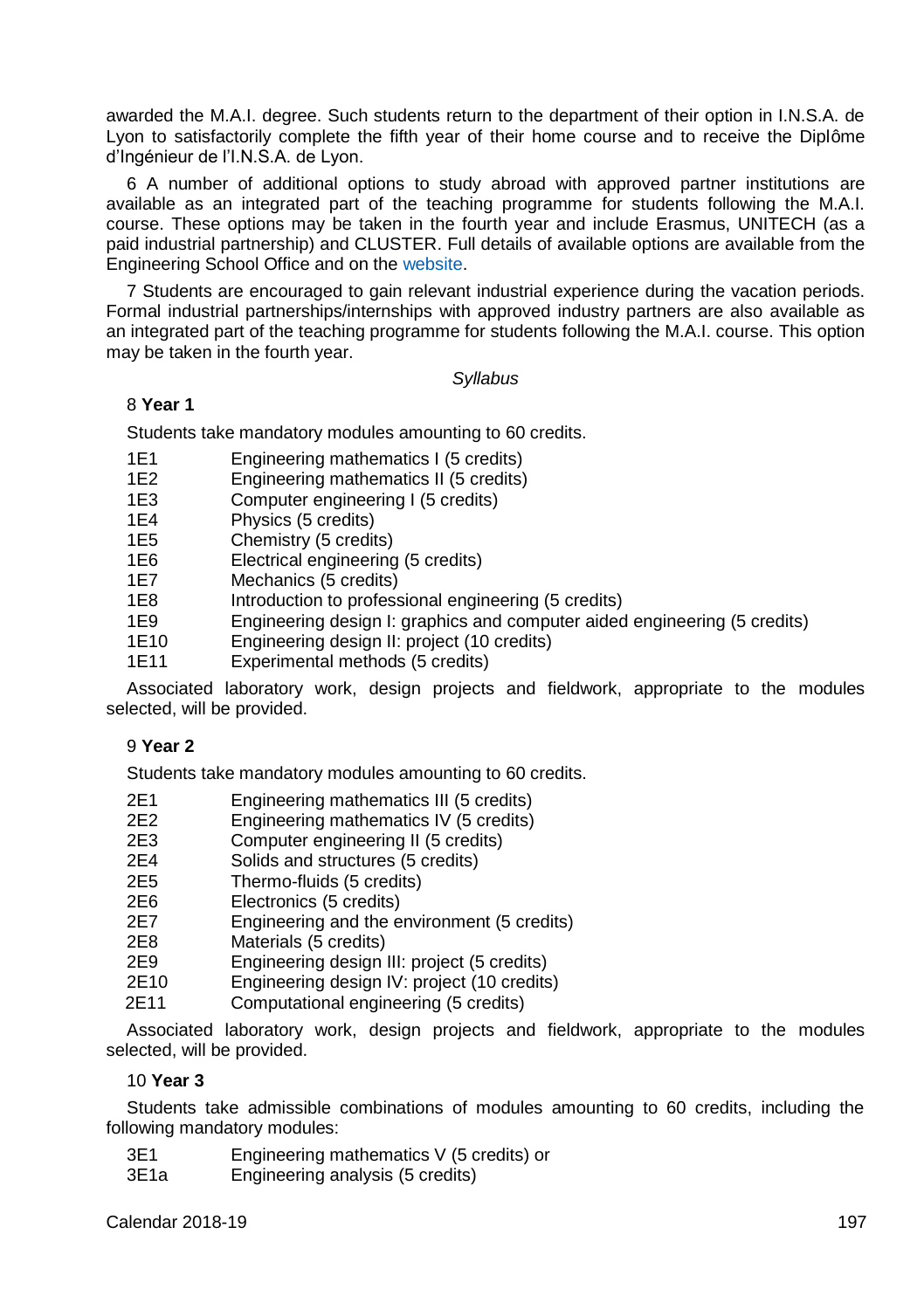| 3E3<br>3E4        | Probability and statistics (5 credits)<br>Innovation and entrepreneurship for engineers (5 credits) |
|-------------------|-----------------------------------------------------------------------------------------------------|
|                   | and admissible combinations from the following: <sup>9</sup>                                        |
| 3A1               | Engineering surveying (5 credits)                                                                   |
| 3A2               | Structural design (5 credits)                                                                       |
| 3A3               | Hydraulics (5 credits)                                                                              |
| 3A4               | Structural analysis (5 credits)                                                                     |
| 3A5               | Soil mechanics (5 credits)                                                                          |
| 3A6               | Construction technology (5 credits)                                                                 |
| 3A7               | Transportation and highway engineering (5 credits)                                                  |
| 3A8               | Geology for engineers (5 credits)                                                                   |
| 3A9               | Group design project (10 credits)                                                                   |
| 3B1               | Thermodynamics (5 credits)                                                                          |
| 3B2               | Fluid mechanics 1 (5 credits)                                                                       |
| 3B3               | Mechanics of solids (5 credits)                                                                     |
| 3B4               | Mechanical engineering materials (5 credits)                                                        |
| 3B <sub>5</sub>   | Mechanics of machines (5 credits)                                                                   |
| 3B6               | Mechatronics (instrumentation and control) (5 credits)                                              |
| 3B7               | Manufacturing technology and systems (5 credits)                                                    |
| 3B8               | Universal design innovation (10 credits)                                                            |
| 3C1               | Signals and systems (5 credits)                                                                     |
| 3C <sub>2</sub>   | Digital circuits (5 credits)                                                                        |
| 3C <sub>3</sub>   | Analogue circuits (5 credits)                                                                       |
| 3C4               | Applied electromagnetism (5 credits)                                                                |
| 3C <sub>5</sub>   | Telecommunications (5 credits)                                                                      |
| 3C7               | Digital systems design (5 credits)                                                                  |
|                   | (for electronic and electronic/computer engineering strands)                                        |
| 3C8               | Digital circuits design (5 credits)<br>(for electronic and electronic/computer engineering strands) |
| 3C <sub>9</sub>   | Analogue circuits design (5 credits) (for electronic engineering strand only)                       |
| 3D1               | Microprocessor systems 1 (5 credits)                                                                |
| 3D <sub>2</sub>   | Microprocessor systems 2 (5 credits)                                                                |
| 3D <sub>3</sub>   | Computer networks (5 credits)                                                                       |
| 3D4               | Operating systems and concurrent systems (5 credits)                                                |
| 3D5A              | Data structures and algorithms (5 credits)<br>(for all electronic/computer engineering strands)     |
| 3D <sub>5</sub> B | Software design and implementation (5 credits)<br>(for computer engineering strand only)            |
| CS2022            | Computer architecture I (5 credits)                                                                 |
| 3BIO1             | Anatomy and physiology (5 credits)                                                                  |
| 3BIO2             | Biomedical design project (5 credits)                                                               |
| 3BIO3             | Quantitative physiology (5 credits)                                                                 |
|                   |                                                                                                     |

Associated laboratory work, design projects and fieldwork, appropriate to the modules selected, will be provided.

## 11 **Year 4**

Students take admissible combinations of modules amounting to 60 credits by following one of three modes of study involving modules and project work in College (mode 1), a project-based

-

<sup>&</sup>lt;sup>9</sup>Admissible combinations vary by engineering strand. It may not be possible to offer all the options every year.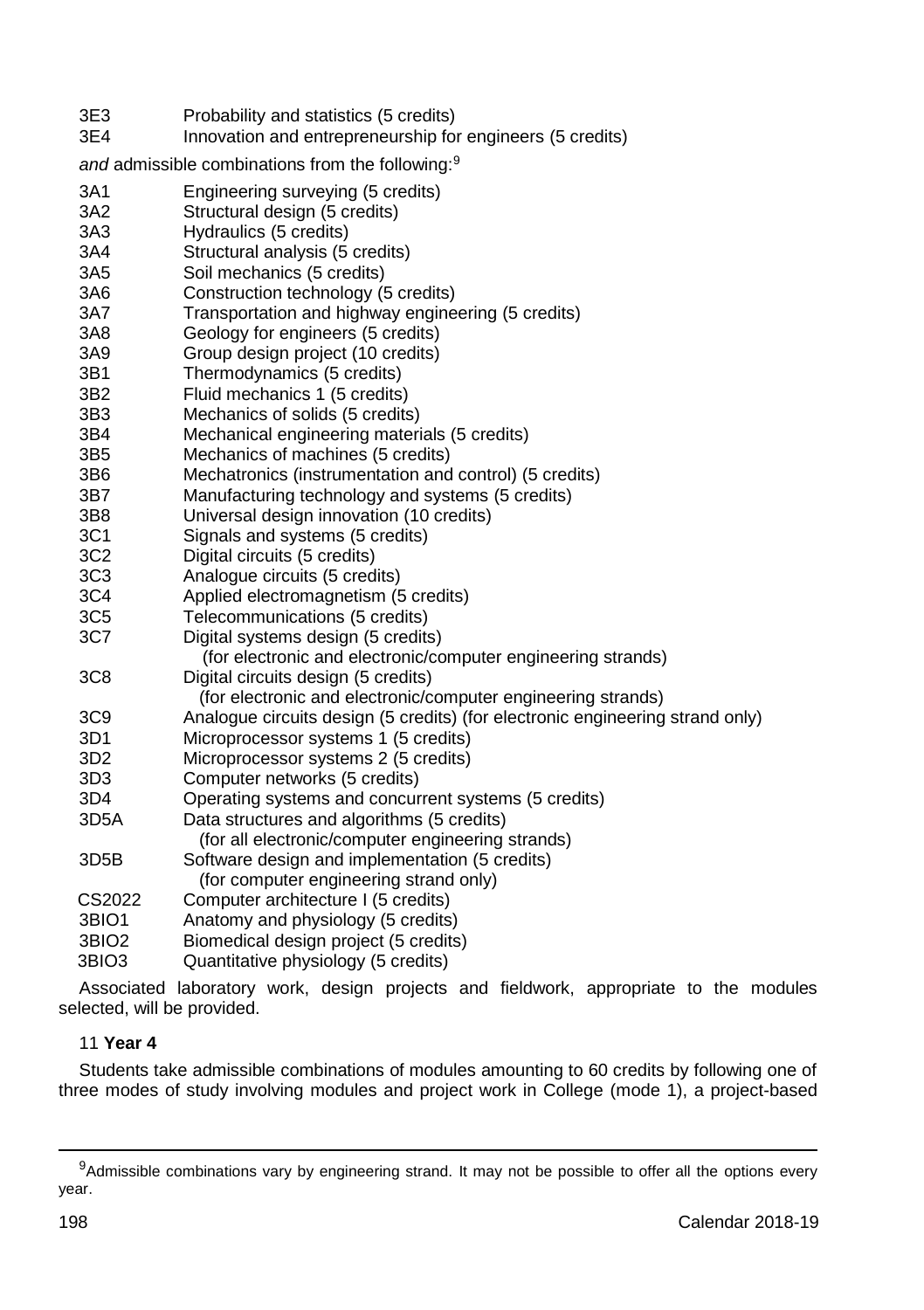engineering internship (mode 2), or an international academic exchange (mode 3), comprising admissible combinations of the following:<sup>10</sup>

- 4E1 Management for engineers (5 credits)<br>4F2 Forgineering project (15 credits)
- 4E2 Engineering project (15 credits)
- 4E2B Engineering design group project: part 1 (5 credits)
- Engineering design group project: part 2 (10 credits)
- 4E3 Research methods (5 credits)<br>4E4 Fogineering project internship
- 4E4 Engineering project internship (30 credits)
- 4E5 Innovation in product development (20 credits)<br>4E6 Robotic design (10 credits)
- 4E6 Robotic design (10 credits)<br>4A1 Civil engineering materials
- 4A1 Civil engineering materials (5 credits)<br>4A2 Hydrogeology and engineering geolog
- 4A2 Hydrogeology and engineering geology (5 credits)
- Environmental engineering I (5 credits)
- 4A3(2) Environmental engineering II (5 credits)<br>4A4 Hydraulics (5 credits)
- Hydraulics (5 credits)
- 4A5(1) Geotechnical engineering I (5 credits)
- 4A5(2) Geotechnical engineering II (5 credits)
- 4A6(1) Structures I (5 credits)
- 4A6(2) Structures II (5 credits)
- Structures III (5 credits)
- 4A7 Design and the built environment (5 credits)
- 4A8 Transportation (5 credits)<br>4R1 Mechanics of solids (5 cre
- 4B1 Mechanics of solids (5 credits)<br>4B2 Forensic materials engineering
- 4B2 Forensic materials engineering (5 credits)<br>4B3 Thermodynamics (5 credits)
- Thermodynamics (5 credits)
- 4B4 Heat transfer (5 credits)<br>4B5 Manufacturing technolog
- 4B5 Manufacturing technology (5 credits)<br>4B6 Manufacturing systems and project m
- Manufacturing systems and project management (5 credits)
- 4B7 Computer aided design (5 credits)<br>4B9 Control engineering 1 (5 credits)
- 4B9 Control engineering 1 (5 credits)
- 4B10 Instrumentation and experimental techniques (5 credits)<br>4B11 Friendering vibrations and noise (5 credits)
- 4B11 Engineering vibrations and noise (5 credits)
- 4B12 Acoustics (5 credits)
- 4B13 Fluid mechanics 2 (5 credits)<br>4B15 **Introduction to bioengineering**
- 4B15 Introduction to bioengineering (5 credits)<br>4B16 Biomechanics of tissues and plants (5 cre
- Biomechanics of tissues and plants (5 credits)
- 4B17 Multibody dynamics (5 credits)<br>4B21 Thermal engineering and techn
- 4B21 Thermal engineering and technology (5 credits)<br>4BIO1 Cell and molecular biology (5 credits)
- Cell and molecular biology (5 credits)
- 4BIO2 Telemedicine (5 credits)
- 4BIO3 Physical and physiological measurement (5 credits)<br>4BIO4 Fxperimental and research methods in biomedical e
- Experimental and research methods in biomedical engineering (5 credits)
- 4BIO5 Biomechanics (5 credits)
- 4BIO6 Biomaterials (5 credits)
- 4C1 Integrated systems design (5 credits)<br>4C2 Microelectronic circuits (5 credits)
- 4C2 Microelectronic circuits (5 credits)<br>4C3 Digital control systems (5 credits)
- Digital control systems (5 credits)
- 4C4 Next generation networks (5 credits)
- 4C5 Digital signal processing (5 credits)
- 4C6 Microelectronic technology (5 credits)<br>4C7 Information and communication theory
- Information and communication theory (5 credits)

 $10$ The general regulations with respect to the timing of academic exchanges in final year apply.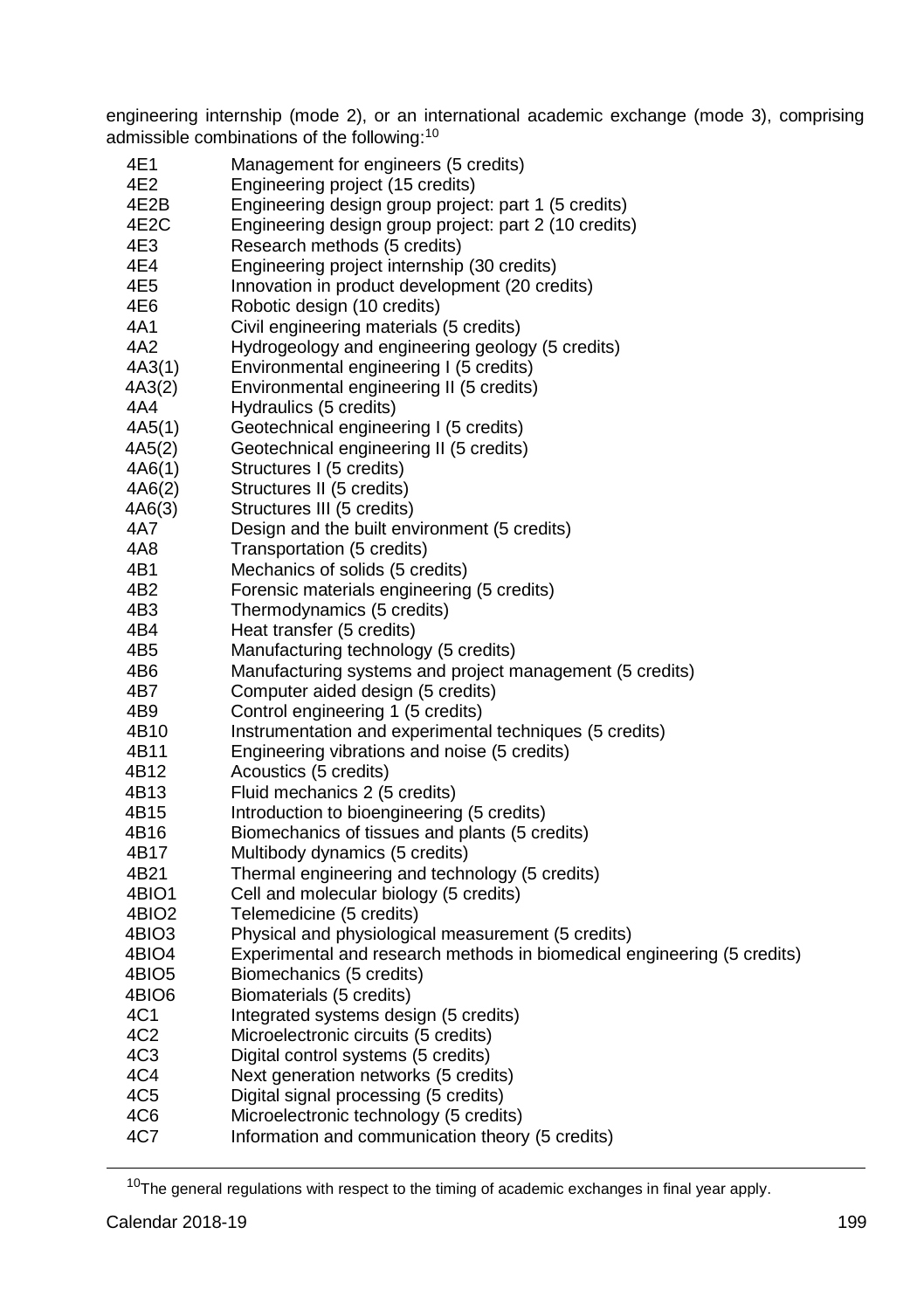| Digital image and video processing (5 credits)        |
|-------------------------------------------------------|
| Digital communications (5 credits)                    |
| Optoelectronics (5 credits)                           |
| Applied signal processing (5 credits)                 |
| Introduction to bioengineering (5 credits)            |
| Analogue signal processing (5 credits)                |
| Deep learning and its applications (10 credits)       |
| Electromagnetic fields and waves (5 credits)          |
| Research methods (5 credits)                          |
| User centred design innovation (5 credits)            |
| Computer architecture II (5 credits)                  |
| Information management II (5 credits)                 |
| Knowledge engineering (5 credits)                     |
| Next generation networks (5 credits)                  |
| Computer graphics (5 credits)                         |
| Machine learning (5 credits)                          |
| Computer vision (5 credits)                           |
| Optimisation algorithms for data analysis (5 credits) |
| Data visualisation (5 credits)                        |
| Internet applications (5 credits)                     |
| Augmented reality (5 credits)                         |
| Security and privacy (5 credits)                      |
|                                                       |

Associated laboratory work, design projects and fieldwork, appropriate to the modules selected, will be provided.

## 12 **Year 5**

In the fifth year of the course all students complete mandatory and optional modules (35 credits) and a mandatory engineering research project (25 credits).

5E1 Engineering research project (25 credits)<br>5F2 Research methods (5 credits) 5E2 Research methods (5 credits) Innovation in product development (15 credits) 5E4 Introduction to computational fluid mechanics (5 credits)<br>C1 Renewable energy | (5 credits) C1 Renewable energy 1 (5 credits)<br>C2 Renewable energy 11 (5 credits) Renewable energy II (5 credits) C3 Modelling of engineering systems (5 credits)<br>C4 Facade engineering (5 credits) C4 Façade engineering (5 credits)<br>C5 Advanced spatial analysis using C5 Advanced spatial analysis using GIS (5 credits)<br>C6 Construction innovation and research (5 credits) Construction innovation and research (5 credits) E2 Spatial environmental analysis and impact assessment using GIS (5 credits)<br>E3 Air quality and noise pollution (5 credits) E3 Air quality and noise pollution (5 credits)<br>E4 Maste management and energy recovery Waste management and energy recovery (5 credits) E5 Water quality and hydrological modelling (5 credits) E7 Sustainable water supply and sanitation (5 credits) J1 Wind energy (5 credits) Solar energy conversion and applications (5 credits) J3 Building energy physics and control (5 credits) J4 Energy policy and demand (5 credits) J5 Renewable heat (5 credits) J6 Wave and hydro energy (5 credits)<br>S1 Geotechnical engineering (5 credits Geotechnical engineering (5 credits) S2 Advanced computation for structures (5 credits)<br>S3 Wind and earthquake engineering (5 credits) S3 Wind and earthquake engineering (5 credits)<br>S4 Bridge engineering (5 credits) Bridge engineering (5 credits)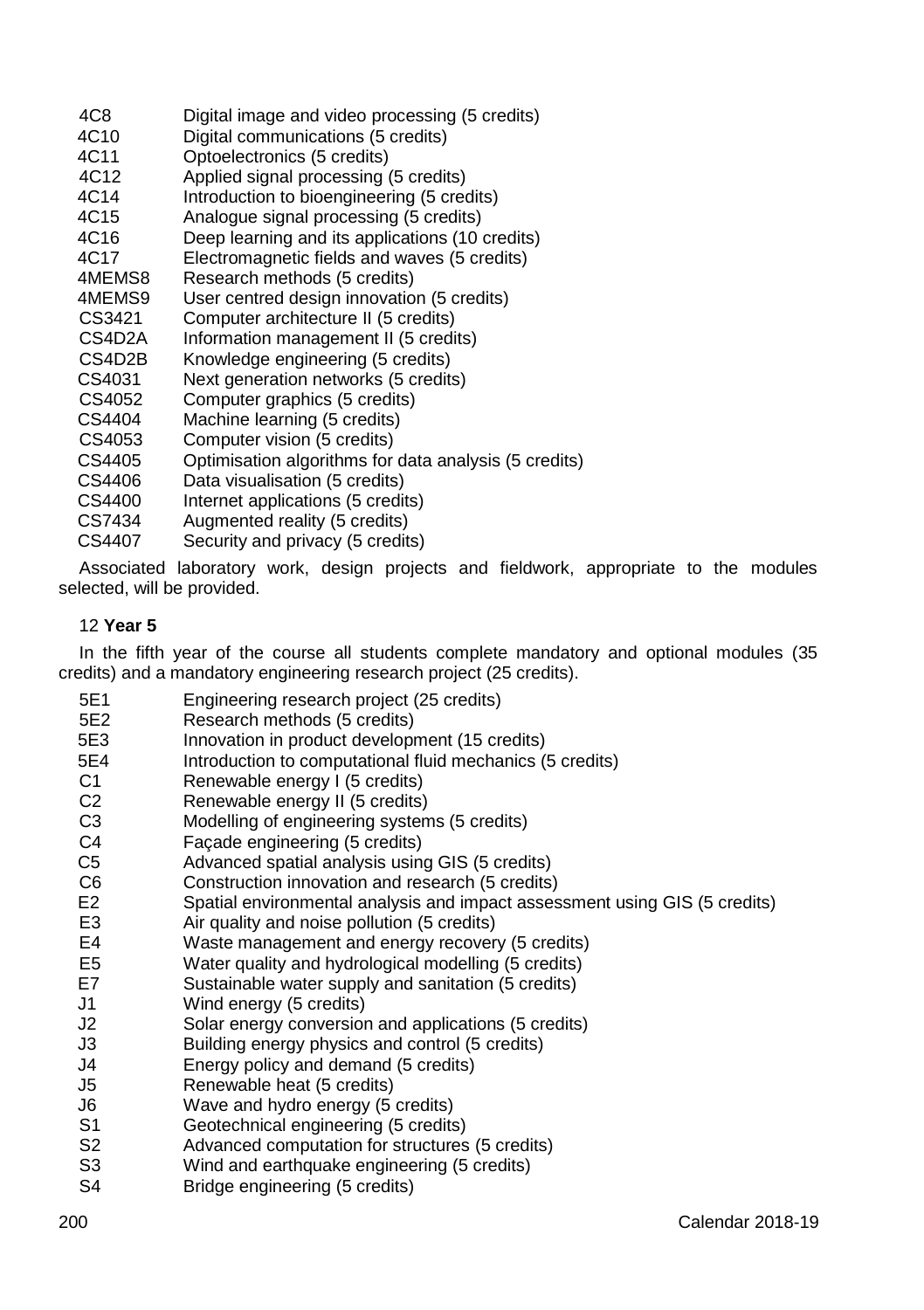- S5 Advanced concrete technology (5 credits)<br>S6 Offshore geotechnical engineering (5 cred S6 **S6** Offshore geotechnical engineering (5 credits)<br>S8 Concrete durability and sustainability (5 credit S8 Concrete durability and sustainability (5 credits)<br>S9 Advanced theory of structures (5 credits) S9 Advanced theory of structures (5 credits)<br>T1 Transportation policy (5 credits) T1 Transportation policy (5 credits)<br>T2 Transport modelling and planning T2 Transport modelling and planning (5 credits)<br>T3 Highway engineering (5 credits) T3 Highway engineering (5 credits)<br>T4 **Intelligent transportation** system T4 Intelligent transportation systems (ITS) (5 credits)<br>T5 Transport design (5 credits) Transport design (5 credits) 5B1 Flow induced vibration and fluid structure interaction (5 credits)<br>5B2 Advanced materials (5 credits) 5B2 Advanced materials (5 credits)<br>5B3 Advanced thermal fluids design Advanced thermal fluids design (10 credits) 5B4 Engineering vibration and noise (5 credits)<br>5B5 Human factors (5 credits) 5B5 Human factors (5 credits)<br>5B9 Control engineering 2 (5 c 5B9 Control engineering 2 (5 credits)<br>5B10 Instrumentation and experimental Instrumentation and experimental techniques (5 credits) 5M1 Mechanics of solids (5 credits)<br>5M2 Forensic materials engineering 5M2 Forensic materials engineering (5 credits)<br>5M3 Thermodynamics (5 credits) 5M3 Thermodynamics (5 credits)<br>5M4 Heat transfer (5 credits) Heat transfer (5 credits) 5M5 Manufacturing technology (5 credits)<br>5M6 Manufacturing systems and project m 5M6 Manufacturing systems and project management (5 credits)<br>5M7 Computer aided design (5 credits) Computer aided design (5 credits) 5M9 Control engineering 1 (5 credits)<br>5M12 Acoustics (5 credits) 5M12 Acoustics (5 credits)<br>5M13 Fluid mechanics (5 c Fluid mechanics (5 credits) 5M15 Introduction to bioengineering (5 credits)<br>5M16 Biomechanics of tissues and implants (5 Biomechanics of tissues and implants (5 credits) 5M17 Multibody dynamics (5 credits) 5M21 Thermal engineering and technology (5 credits) 5BIO1 Medical devices (10 credits)<br>5BIO2 Advanced tissue mechanics Advanced tissue mechanics and mechanobiology (5 credits) 5BIO3 Tissue engineering (5 credits)<br>5BIO4 Finite element analysis (5 cred Finite element analysis (5 credits) 5BIO5 Injury biomechanics and musculoskeletal dynamics (5 credits) 5BIO6 Neural signal analysis (5 credits) 5BIO7 Advanced medical imaging (5 credits) 5BIO8 Implanted devices and systems (10 credits)<br>5BIO9 Foundation medical device design (5 credits Foundation medical device design (5 credits) 5C1 Motion picture engineering (10 credits) 5C2 Wireless networks and communications (5 credits) 5C3 Statistical signal processing (5 credits)<br>5C4 Speech and audio engineering (5 credi Speech and audio engineering (5 credits) 5C5 Optical fibre communications (5 credits) 5C6 Digital control systems (5 credits)<br>5C7 Complex systems science (5 cred 5C7 Complex systems science (5 credits)<br>CS4501 Fuzzy logic (5 credits) Fuzzy logic (5 credits) CS4521 Advanced computer architecture (5 credits) CS4504 Formal verification (5 credits)<br>CS7NS6 Distributed systems (5 credits Distributed systems (5 credits) CS7NS2 Internet of things (5 credits) CS7IS2 Artificial intelligence (5 credits)
- CS7GV5 Real time animation (5 credits)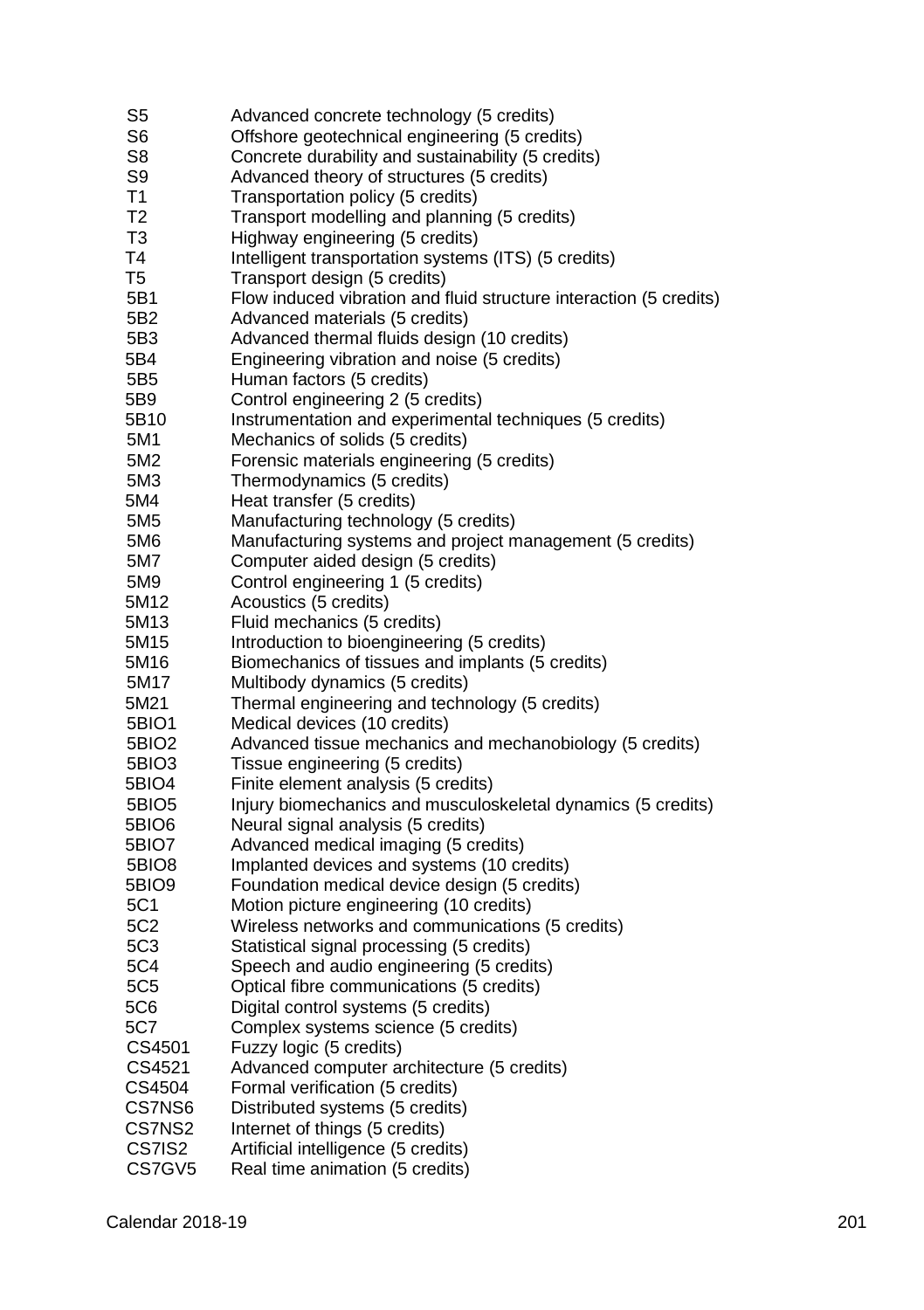| CS7IS5             | Adaptive applications (5 credits)                                                  |
|--------------------|------------------------------------------------------------------------------------|
| CS7IS1             | Knowledge and data engineering (5 credits)                                         |
| CS7GV <sub>2</sub> | Mathematics of light and sound (5 credits)                                         |
| CS7CS3             | Advanced software engineering (5 credits)                                          |
| CS7DS2             | Optimisation algorithms for data analysis (5 credits)                              |
| CS7DS3             | Applied statistical modelling (10 credits)                                         |
| CS7DS4             | Data visualisation (5 credits)                                                     |
| CS7IS3             | Information retrieval and web search (5 credits)                                   |
| CS7IS4             | Text analytics (5 credits)                                                         |
| CS7GV3             | Real-time rendering (5 credits)                                                    |
| CS7NS1             | Scalable computing (5 credits)                                                     |
| CS7NS4             | Urban computing (5 credits)                                                        |
| 5MEMS1             | Micro and precision manufacturing (5 credits)                                      |
| 5MEMS2             | Advanced manufacturing I (5 credits)                                               |
| 5MEMS3             | Supply chain management (5 credits)                                                |
| 5MEMS4             | Operations strategy (5 credits)                                                    |
| -------            | $\prime$ r<br>Faish as so shows a subset of the fair as so so so so the contracts. |

5MEMS7 Risk management and safety assessment systems (5 credits)

Associated laboratory work, design projects and fieldwork, appropriate to the modules selected, will be provided.

#### *Examinations and assessment*

13 As per College's GENERAL REGULATIONS AND INFORMATION, with the following additions for the Engineering and Engineering with Management courses<sup>11</sup>:

*(a)* The following minimum requirements are necessary for a student to be eligible to proceed to the fifth year of the M.A.I. programme: students must attain at least a grade of II.1 (60-69 per cent) in their B.A.I. degree result or a credit-weighted result of at least 55 per cent in their Junior Sophister year and at least 55 per cent in their Senior Sophister year.

*(b)* For the purposes of calculating contribution from the Junior Sophister year to the B.A.I. degree award and to determine eligibility to progress to the M.A.I., in the event that examinations are taken at the reassessment session in the Junior Sophister year, all components contributing towards the overall reassessment mark will be capped at 40 per cent.

*(c)* Students are permitted one repeat of their Senior Sophister year to achieve the grade required to proceed to the fifth year of the course. Should a student choose not to proceed to the fifth year, the overall grade obtained in their first attempt at the Senior Sophister year will be used in the calculation of the degree award, not the grade obtained during the repeat year.

*(d)* Successful candidates at the M.A.I. examinations are awarded the degree of M.A.I. (St.) or of M.A.I. (St.) with distinction. Except by special recommendation of the court of examiners, the M.A.I. (St.) degree is awarded on the results of a student's end-of-semester fifth year M.A.I. examinations only. A distinction shall require at least 70 per cent in both the examinations and the dissertation and at least 70 per cent in the final credit-weighted average mark.

#### *Conferring of degrees*

14 Students who exit the course having obtained credit for years one to four are entitled to the degrees of B.A. and B.A.I. Students admitted in 2016-17 onwards and who have obtained credit for all five years of the course are entitled to the degrees of B.A. and M.A.I. (St.). Students admitted prior to 2016-17 who have obtained credit for all five years of the course are entitled to be conferred with the degrees B.A., B.A.I. and M.A.I. (St.). The degrees in each instance must be conferred at the same Commencements.

<sup>&</sup>lt;sup>11</sup>This will change for students in the Senior Freshman year in 2018-19.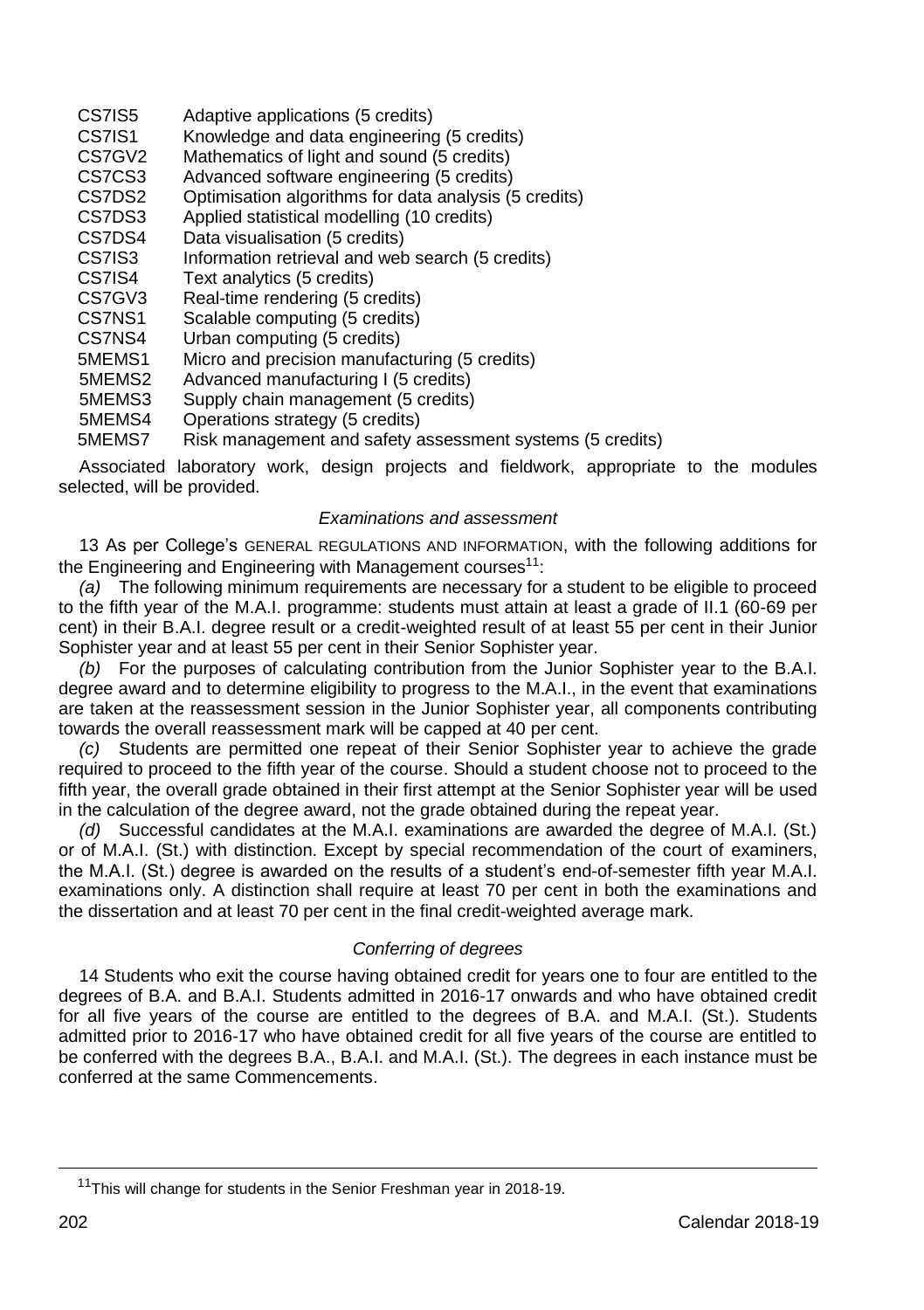## DEGREES IN ENGINEERING WITH MANAGEMENT (B.Sc. (Ing.) or M.A.I. (St.))

15 Students complete a four-year course leading to a B.Sc. (Ing.) degree, and may elect to complete an additional year of study leading to a M.A.I. (St.) degree. There is provision for an abridgement of the course to three years.

16 Following completion of the fourth year of the engineering with management degree course, eligible students may elect to complete one further year of study leading to a M.A.I. (St.) degree.

17 Outbound Trinity College students: Students who successfully complete the third year of their engineering with management course in Trinity College Dublin and meet the selection criteria may enrol on the 'double diploma' programme run jointly with the Institut National des Sciences Appliquées (I.N.S.A.) de Lyon. Selected candidates are admitted to the third year of the engineering course in I.N.S.A. de Lyon and take modules amounting to 60 credits from relevant third and fourth year curricula. This academic year is recognised as being equivalent to the fourth/B.Sc. (Ing.) year and, on its successful completion, students return to Trinity College Dublin to satisfactorily complete the fifth year of the M.A.I. degree course. Such students are eligible to be awarded with the B.Sc. (Ing.) and M.A.I. (St.) degrees. Subsequent to this students proceed directly to the fifth year of the engineering course in I.N.S.A. de Lyon returning to the department of their option to take a set of approved modules amounting to 60 credits. Upon successful completion of this additional year, students are eligible to be conferred with the Diplôme d'Ingénieur de l'I.N.S.A. de Lyon.

Inbound I.N.S.A. de Lyon students: A similar arrangement exists for engineering students of the I.N.S.A. de Lyon whereby suitably qualified candidates are admitted to the fourth year of the Trinity College Dublin engineering course and complete two years here taking modules from the engineering with management course. Following successful completion of these two years in Trinity College Dublin students are eligible to be awarded the M.A.I. degree. Such students return to the department of their option in I.N.S.A. de Lyon to satisfactorily complete the fifth year of their home course and to receive the Diplôme d'Ingénieur de l'I.N.S.A. de Lyon.

18 A number of additional options to study abroad with approved partner institutions are available as an integrated part of the teaching programme for students following the M.A.I. course. These options may be taken in the fourth year and include Erasmus, UNITECH (as a paid industrial partnership) and CLUSTER. Full details of available options are available from the Course Director and the website.

19 Students are encouraged to gain relevant industrial experience during vacation periods. Formal project internships with approved industry partners may also be available as an integrated part of the teaching programme for students following the M.A.I. course. This option may be taken in the fourth year.

#### *Syllabus*

#### 20 **Year 1**

Students take mandatory modules amounting to 60 credits.

- 1MEMS1 Introduction to manufacturing (5 credits)
- 1MEMS4 Introduction to computing (5 credits)<br>ST1004 Introduction to management science
- ST1004 Introduction to management science (10 credits)<br>1E1 Engineering mathematics I (5 credits)
- Engineering mathematics I (5 credits)
- 1E2 Engineering mathematics II (5 credits)
- 1E4 Physics (5 credits)<br>1E5 Chemistry (5 credit
- Chemistry (5 credits)
- 1E6 Electrical engineering (5 credits)
- 1E7 Mechanics (5 credits)<br>1E10 Fogineering design II
- Engineering design II: project (10 credits)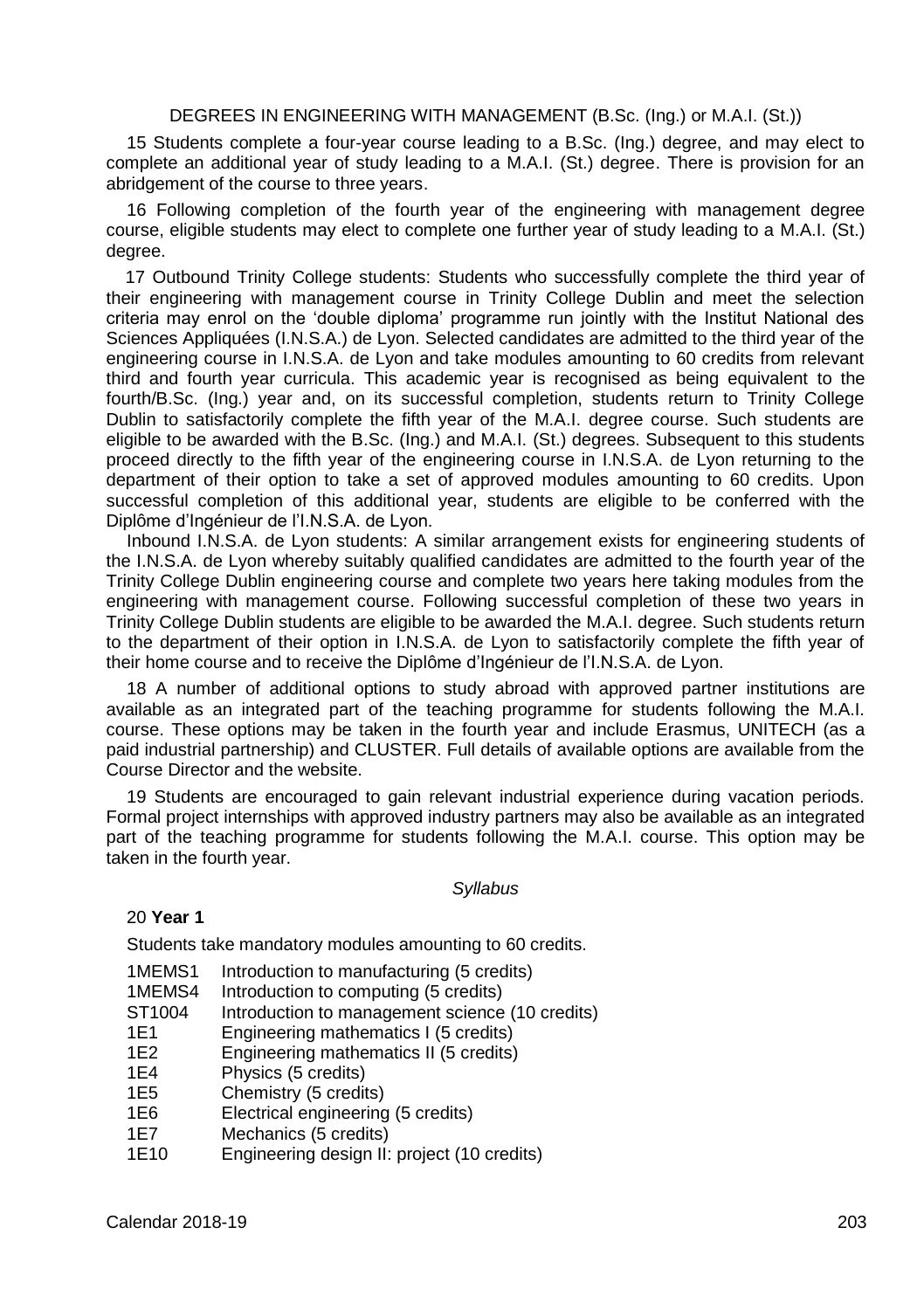Associated laboratory work and design projects, appropriate to the modules selected, will be provided.

## 21 **Year 2**

Students take mandatory modules amounting to 60 credits.

- 2MEMS2 Finance (5 credits)<br>2MEMS3 Design I (5 credits)
- 2MEMS3 Design I (5 credits)<br>2MEMS4 Materials (5 credits
- 2MEMS4 Materials (5 credits)<br>2MEMS7 Manufacturing techn

Manufacturing technology (5 credits)

2MEMS10 Manufacturing engineering design (10 credits)

- 2E1 Engineering mathematics III (5 credits)
- 2E2 Engineering mathematics IV  $(5 \text{ credits})$ <br>2E4 Solids and structures (5 credits)
- 2E4 Solids and structures (5 credits)<br>2E5 Thermo-fluids (5 credits)
- 2E5 Thermo-fluids (5 credits)<br>2E6 Flectronics (5 credits)
- 2E6 Electronics (5 credits)<br>2E11 Numerical methods (5
- Numerical methods (5 credits)

Associated laboratory work and design projects, appropriate to the modules selected, will be provided.

## 22 **Year 3**

Students take admissible combinations of modules amounting to 60 credits, from the following modules:

| 3B3<br>3B4<br>3E <sub>3</sub><br>3MEMS1 | Mechanics of solids (5 credits)<br>Mechanical engineering materials (5 credits)<br>Probability and statistics (5 credits)<br>Manufacturing technology II (5 credits) |
|-----------------------------------------|----------------------------------------------------------------------------------------------------------------------------------------------------------------------|
| 3MEMS3                                  | Design II (10 credits)                                                                                                                                               |
| ST3005                                  | Information systems (5 credits)                                                                                                                                      |
| 3MEMS5                                  | Operations and project management (5 credits)                                                                                                                        |
| 3B1                                     | Thermodynamics (5 credits)                                                                                                                                           |
| 3B2                                     | Fluid mechanics (5 credits)                                                                                                                                          |
| 3B5                                     | Mechanics of machines (5 credits)                                                                                                                                    |
| 3C <sub>1</sub>                         | Signals and systems (5 credits)                                                                                                                                      |
| 3BIO1                                   | Anatomy and physiology (5 credits)                                                                                                                                   |
| ST3010                                  | Applied forecasting (5 credits)                                                                                                                                      |

Associated laboratory work and design projects, appropriate to the modules selected, will be provided.

## 23 **Year 4**

Students take admissible combinations of modules amounting to 60 credits. Students follow one of three modes of study involving courses and project work in College (mode 1), a projectbased internship (mode 2), or an international academic exchange (mode 3), comprising admissible combinations of the following:<sup>12</sup>

| 4MEMS1 | Engineering project (15 credits)                                                        |
|--------|-----------------------------------------------------------------------------------------|
| 4MEMS2 | Advanced manufacturing I – digital manufacturing (5 credits)                            |
| 4MEMS3 | Supply chain management (5 credits)                                                     |
| 4MEMS4 | Operations strategy (5 credits)                                                         |
| 4MEMS5 | Advanced manufacturing II – additive manufacturing and laser processing (5)<br>credits) |
| 4MEMS8 | Research methods (5 credits)                                                            |

 $12$ The general regulations with respect to the timing of academic exchanges in final year apply.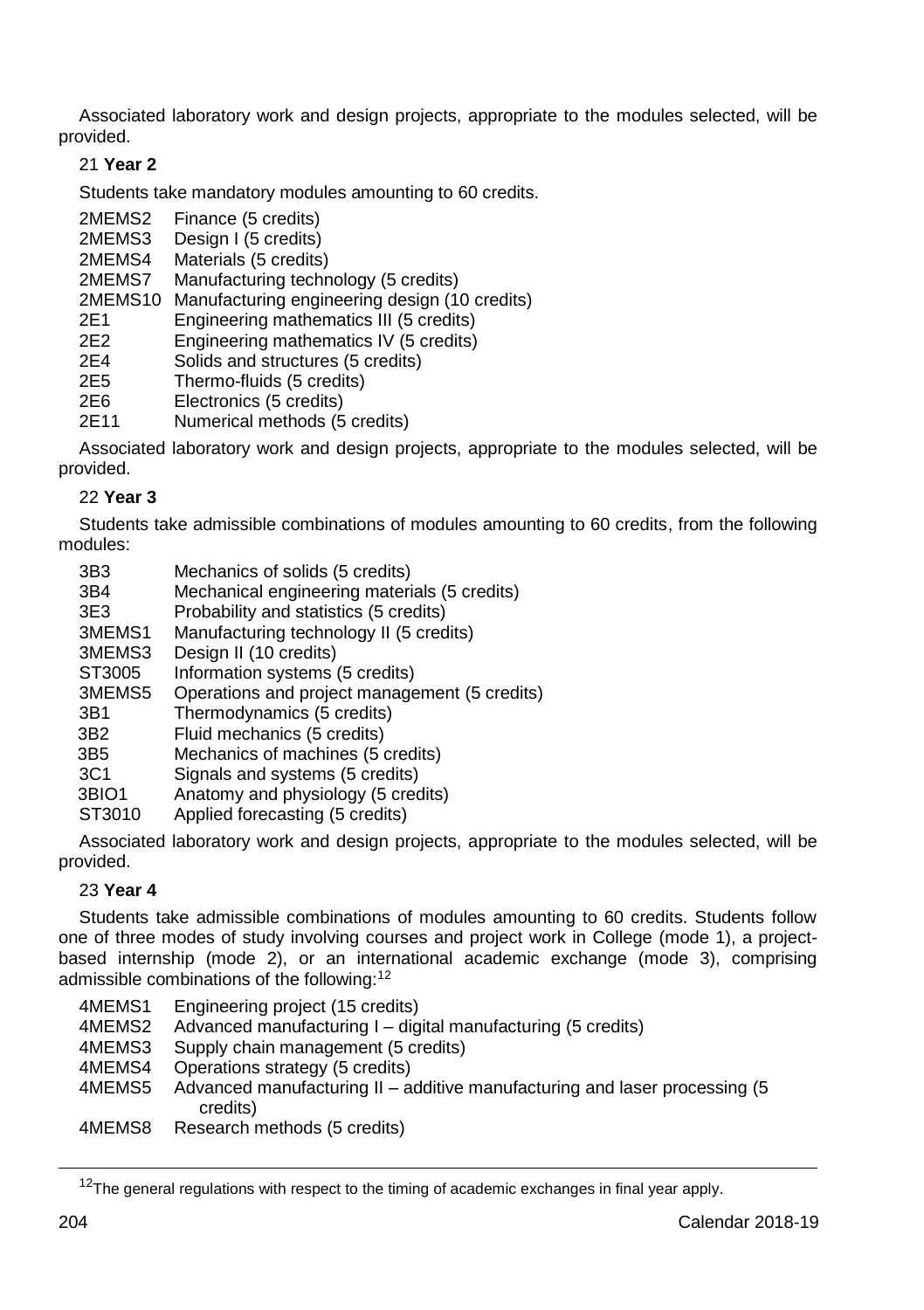- 4MEMS9 User centred design innovation (5 credits)<br>4F4 Engineering with management project inte
- 4E4 Engineering with management project internship (30 credits)<br>4E5 Innovation in product development (20 credits)
- 4E5 Innovation in product development (20 credits)<br>4E6 Robotic design (10 credits)
- 4E6 Robotic design (10 credits)<br>4A8 Transportation (5 credits)
- 4A8 Transportation (5 credits)<br>4R1 Mechanics of solids (5 cre
- 4B1 Mechanics of solids (5 credits)<br>4B2 Eorensic materials engineering
- 4B2 Forensic materials engineering (5 credits)<br>4B3 Thermodynamics (5 credits)
- 4B3 Thermodynamics (5 credits)<br>4B4 Heat transfer (5 credits)
- Heat transfer (5 credits)
- 4B7 Computer aided design (5 credits)<br>4B9 Control engineering 1 (5 credits)
- 4B9 Control engineering 1 (5 credits)<br>4B10 Instrumentation and experiments
- Instrumentation and experimental techniques (5 credits)
- 4B11 Engineering vibrations (5 credits)<br>4B12 Acoustics (5 credits)
- 4B12 Acoustics (5 credits)<br>4B13 Fluid mechanics 2 (5
- 4B13 Fluid mechanics 2 (5 credits)<br>4B17 Multibody dynamics (5 credits
- 4B17 Multibody dynamics (5 credits)<br>4BIO5 Biomechanics (5 credits)
- 4BIO5 Biomechanics (5 credits)<br>4BIO6 Biomaterials (5 credits)
- 4BIO6 Biomaterials (5 credits)<br>4C8 Digital image and video
- 4C8 Digital image and video processing (5 credits)<br>4C15 Analogue signal processing (5 credits)
- Analogue signal processing (5 credits)
- 4C16 Deep learning and its applications (10 credits)<br>CS4052 Computer graphics (5 credits)
- CS4052 Computer graphics (5 credits)<br>CS4053 Computer vision (5 credits)
- CS4053 Computer vision (5 credits)<br>ST3001 Software applications 3 (10
- Software applications 3 (10 credits)
- ST3001A Software applications 3 (5 credits)<br>ST3011 Multivariate linear analysis (MLA)
- Multivariate linear analysis (MLA) (5 credits)
- ST4005 Decision analysis (5 credits)<br>ST4500 Strategic information system
- Strategic information systems (10 credits)
- BU458D Managing new product development (5 credits)
- BU4580A Managing new product development (10 credits)

Associated laboratory work and design projects, appropriate to the modules selected, will be provided.

## 24 **Year 5**

In the fifth year of the course all students complete mandatory and optional modules (35 credits) and a mandatory engineering research project (25 credits).

- 5E1 Engineering research project (25 credits)
- 5E2 Research methods (5 credits)<br>5E3 Innovation in product develop
- 5E3 Innovation in product development (15 credits)<br>5E4 Introduction to computational fluid mechanics (6
- Introduction to computational fluid mechanics (5 credits)
- 5MEMS1 Advanced manufacturing II additive manufacturing and laser processing (5 credits)
- 5MEMS3 Supply chain management (5 credits)
- Risk management and safety assessment systems (5 credits)
- C1 Renewable energy I (5 credits)
- C2 Renewable energy II (5 credits)<br>T1 Transportation (5 credits)
- Transportation (5 credits)
- 5B1 Flow induced vibration and fluid structure interaction (5 credits)
- 5B2 Advanced materials (5 credits)<br>5B3 Advanced thermal fluid science
- 5B3 Advanced thermal fluid sciences (5 credits)<br>5B4 Fogineering vibration and noise (5 credits)
- Engineering vibration and noise  $(5 \text{ credits})$
- 5B9 Control engineering 2 (5 credits)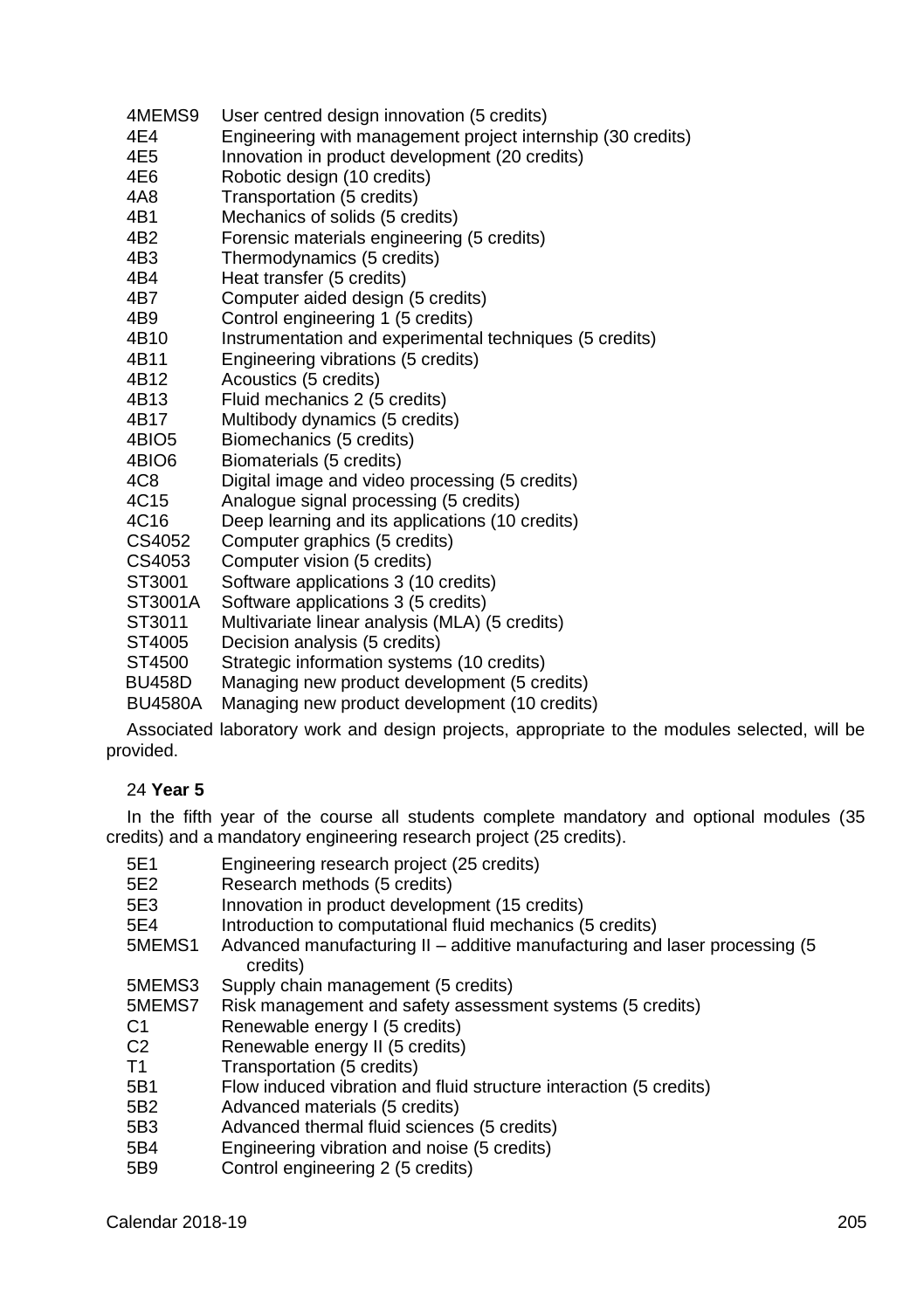- 5B10 Instrumentation and experimental techniques (5 credits)<br>5BIO1 Medical devices (10 credits)
- 5BIO1 Medical devices (10 credits)<br>5BIO2 Advanced tissue mechanics
- 5BIO2 Advanced tissue mechanics and mechanobiology (5 credits)<br>5BIO3 Tissue engineering (5 credits)
- 5BIO3 Tissue engineering (5 credits)<br>5BIO4 Finite element analysis (5 cred
- 5BIO4 Finite element analysis (5 credits)<br>5M1 Mechanics of solids (5 credits)
- 5M1 Mechanics of solids (5 credits)
- Forensic materials engineering (5 credits)
- 5M3 Thermodynamics (5 credits)<br>5M4 Heat transfer (5 credits)
- Heat transfer (5 credits)
- 5M5 Manufacturing technology (5 credits)<br>5M6 Manufacturing systems and project m
- 5M6 Manufacturing systems and project management (5 credits)<br>5M7 Computer aided design (5 credits)
- 5M7 Computer aided design (5 credits)
- 5M9 Control engineering 1 (5 credits)<br>5M12 Acoustics (5 credits)
- 5M12 Acoustics (5 credits)<br>5M13 Eluid mechanics (5 c
- 5M13 Fluid mechanics (5 credits)<br>5M15 Introduction to bioengineeri
- 5M15 Introduction to bioengineering (5 credits)<br>5M16 Biomechanics of tissues and implants (5
- 5M16 Biomechanics of tissues and implants (5 credits)<br>5M17 Multibody dynamics (5 credits)
- 5M17 Multibody dynamics (5 credits)<br>5M21 Thermal engineering and techn
- 5M21 Thermal engineering and technology (5 credits)<br>ST3451 Applied linear statistical models I (5 credits)
- Applied linear statistical models I (5 credits)
- ST3452 Applied linear statistical models II (5 credits)<br>ST3453 Stochastic models in space and time I (5 cre
- ST3453 Stochastic models in space and time I (5 credits)
- Stochastic models in space and time II (5 credits)
- ST3455 Modern statistical methods I (5 credits)
- ST3456 Modern statistical methods II (5 credits)<br>ST3457 Statistical inference I (5 credits)
- Statistical inference I (5 credits)
- ST3458 Statistical inference II (5 credits)<br>ST4003 Data analytics (5 credits)
- Data analytics (5 credits)

Associated laboratory work and design projects, appropriate to the modules selected, will be provided.

## *Examinations*

25 As §13 above but with specific reference to the B.Sc. (Ing.) instead of the B.A.I. degree.

26 Successful candidates at the M.A.I. examinations are awarded the degree of M.A.I. (St.) or of M.A.I. (St.) with distinction. Except by special recommendation of the court of examiners, the M.A.I. (St.) degree is awarded on the results of a student's end-of-semester fifth year M.A.I. examinations only. A distinction shall require at least 70 per cent in both the examinations and the dissertation and at least 70 per cent in the final credit-weighted average mark.

## *Conferring of degrees*

27 Students who have obtained credit for years one to four are entitled to the degree of B.Sc. (Ing.). Students who have obtained credit for the fifth year are additionally entitled to the degree of M.A.I. (St.). All degrees must be conferred at the same Commencements.

## INTERNATIONAL ENGINEERING PROGRAMME

## (IN PARTNERSHIP WITH THAPAR INSTITUTE OF ENGINEERING AND TECHNOLOGY)

28 Students admitted to the International Engineering Programme (IEP) will have successfully completed two years undergraduate study in Civil, Mechanical, Electronic and Electrical, Computer Engineering, or Electronic and Computer Engineering disciplines at the Thapar Institute of Engineering and Technology (TIET). Students follow the Junior Sophister and Senior Sophister degree years as prescribed in the School of Engineering undergraduate handbook. Progression rules for students in the Sophister years of the degree programme are the same as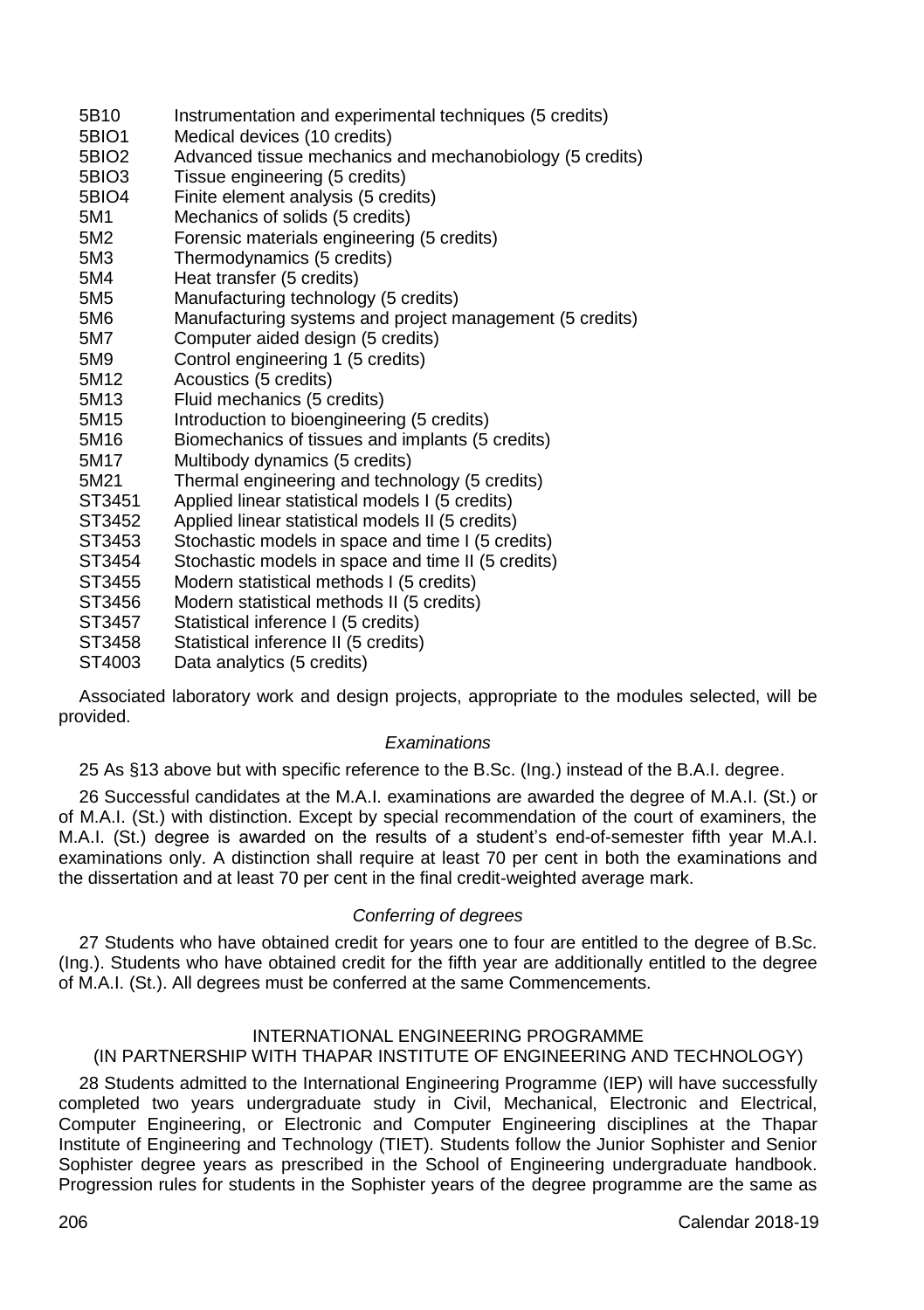for students who enter the programme via the TR032 entry stream. On passing the Junior and Senior Sophister years, students will receive a B.A.I. in Engineering. Upon successful completion of this four year course of study, students may be eligible to pursue the fifth year integrated pathway and receive an M.A.I. degree, provided they meet the strict entry eligibility requirements.

## *Admission*

Students enrolled in the engineering degree course at TIET who have successfully completed the first two years of study and satisfied other requirements are eligible to apply for admission. The application procedure and all entry requirements stipulated by the articulation agreement between TIET and Trinity College Dublin are described in the School of Engineering undergraduate handbook and on its website.

## *IV [SCHOOL OF MATHEMATICS](http://www.maths.tcd.ie/)*

1 The School of Mathematics offers a degree course in mathematics in which students can select, particularly in the Sophister years, combinations of modules chosen from various areas; these include pure mathematics, applied mathematics, theoretical physics, computing and statistics.

2 The School of Mathematics in conjunction with the [School of Physics](http://www.tcd.ie/Physics/) offers a degree course in theoretical physics. This is an integrated programme of study consisting of lectures and tutorials in mathematics and physics together with experimental work in physics.

3 Mathematics may also be studied as a component of a two-subject moderatorship course in combination with one of several other subjects.

#### *Fees*

4 See COLLEGE CHARGES.

## *Rowe Fund Library*

5 Members of the Dublin University Mathematical Society have the use of a mathematical library in the society's rooms in addition to the College library.

## MODERATORSHIP IN MATHEMATICS

6 In each of the Freshman years students take modules providing a total of 60 credits with modules providing 30 credits taken in each teaching term in accordance with regulations published prior to the commencement of the academic year in the course handbook and on the website of the School of Mathematics. The majority of modules in the Freshman curriculum are mandatory.

In the Junior Freshman year students take mandatory modules in areas of calculus, real analysis, linear algebra, group theory, mechanics, statistics and computer programming. In the Senior Freshman year students take mandatory modules in areas of real and complex analysis, metric spaces, abstract algebra, differential equations and mathematical methods, together with optional modules provided in areas of pure mathematics, mechanics, probability and statistics. In each of the two teaching terms of the Senior Freshman year students may include in their choice of modules a module with 5 credits, subject to agreement, available from any school in College.

Modules offered by other schools are subject to the agreement of the school concerned and the course director for the moderatorship in mathematics. This understanding applies to the availability of modules offered by other schools to students in any year of the course.

Each of these modules is assessed by means of continuous assessment and/or papers set at the examination session at the end of the semester during which the module is delivered.

7 In the Junior Sophister year, students take modules providing a total of 60 credits with modules providing 30 credits taken in each teaching term. At most 10 credits should be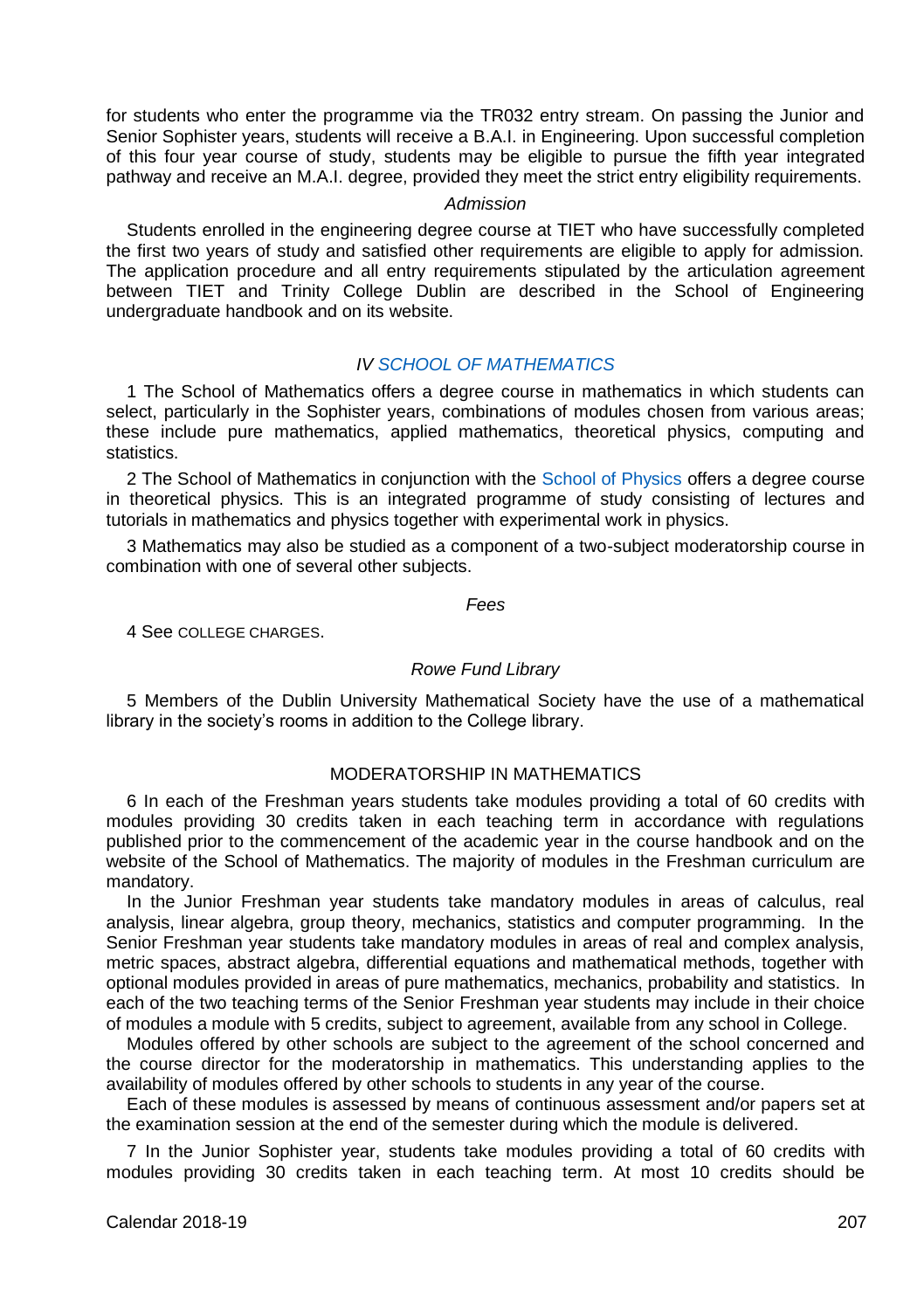accounted for by modules at the intermediate level (5 credits per term), with the remainder at advanced level. In addition to modules in statistics listed in §17 below, students may apply to the course director to take other modules provided by schools in College other than the School of Mathematics. Subject to the agreement of both schools concerned and prerequisites, modules with an appropriate mathematical content or significant relation to applications of mathematics may be taken (up to at most 20 credits, 10 per term). Modules which are not related to mathematics, Broad Curriculum or language modules, may also be taken (up to at most 10 credits, 5 per term) subject to agreement.

In the Senior Sophister year, students take modules at the advanced level providing a total of 60 credits, which, in the academic year 2018-19, must include a 10 credit project (module MA4492). In addition to modules in statistics listed in §17 below, and subject to the agreement of both schools concerned and prerequisites, students may take modules provided by schools in College other than the School of Mathematics with an appropriate mathematical content or significant relation to applications of mathematics (up to at most 20 credits, 10 per term). Projects in the Senior Sophister year (module MA4492) must be approved and undertaken in accordance with regulations established by the School of Mathematics. Projects should be completed and submitted three weeks before the end of Hilary term and subject to a subsequent poster presentation held before the end of Hilary term.

In all years students should make their choice of modules in accordance with the course requirements published by the School of Mathematics before the commencement of the academic year. The Director of Teaching and Learning (Undergraduate) may permit certain module combinations that are not expressly provided for in these published course requirements, provided that the resulting choice of modules accords with the objectives of the moderatorship course. Certain combinations of modules may not be available due to timetabling constraints.

8 Results for examinations and assessments are published according to the following grades:  $I = 70-100$ ,  $I_1 = 60-69$ ,  $I_2 = 50-59$ ,  $II_1 = 40-49$ ,  $F_1 = 30-39$ ,  $F_2 = 0-29$ .

For students completing the course in 2018-19, the examinations of the two Sophister years count equally towards the overall mark for moderatorship.

### *Mathematics, statistics and computing*

9 Students with a strong interest in studying statistics or computing from a mathematical point of view may do so within the moderatorship course in mathematics. In addition to modules in statistics provided expressly for the mathematics moderatorship, and also available to students of mathematics in the two-subject moderatorship, several other modules provided by the [School of](https://www.scss.tcd.ie/)  [Computer Science and Statistics](https://www.scss.tcd.ie/) are open to mathematics students. Thus, students of mathematics have the option of choosing modules on a broad range of mathematical topics.

#### *Repetition of year in mathematics*

10 As per GENERAL REGULATIONS AND INFORMATION.

## MODERATORSHIP IN THEORETICAL PHYSICS

11 Theoretical physics is taught jointly by the School of Mathematics and the School of Physics. In each year of study, students must take modules providing a total of 60 credits in accordance with regulations published prior to the commencement of the academic year in the course handbook or on the websites of the schools. The format of content delivery and assessment, as well as any module prerequisites, may vary between different modules and is explained separately in each of the module descriptions. Typical means of assessment include continuous assessment, laboratory work, and/or papers set at the examination sessions.

In the Junior Freshman year, students take 20 credits of physics modules covering material on waves and optics, special relativity, astronomy and astrophysics, statistics, electricity and magnetism, and quantum physics. Students also attend experimental/computational laboratory sessions and tutorials. In mathematics, students take 40 credits of modules covering material in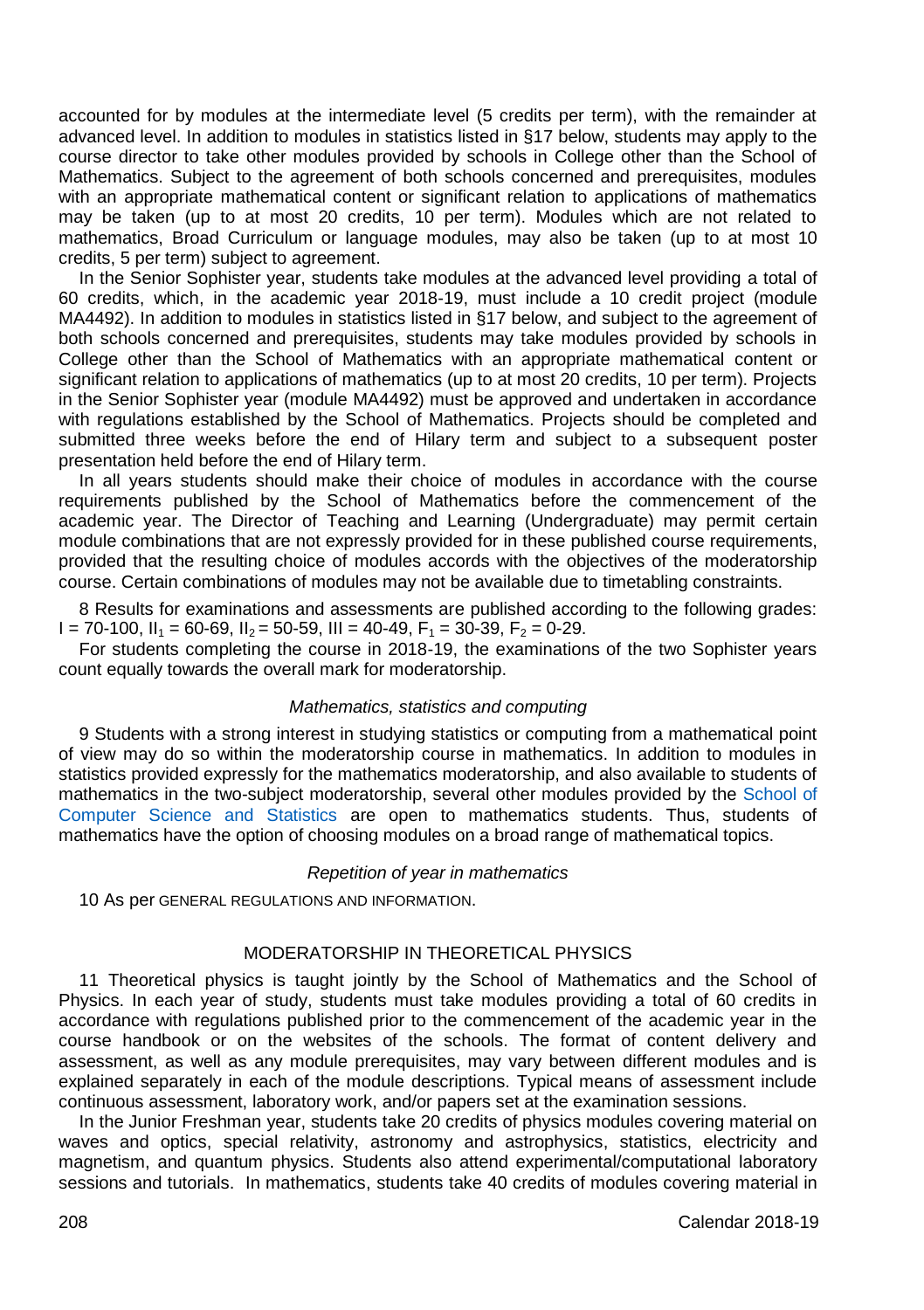calculus, real analysis, linear algebra, mechanics, and computer programming.

In the Senior Freshman year, students take physics modules for 20 credits involving lectures on thermodynamics, electricity and magnetism, waves and optics, materials, nuclear and particle physics, oscillations, chaos and complexity, and astronomy. Each of these modules includes practicals with set experiments, computational exercises and group study projects. In mathematics, students take modules for 40 credits on Lagrangian and Hamiltonian mechanics, special relativity, equations of mathematical physics, group theory, real and complex analysis, and calculus on manifolds.

12 In the Junior Sophister year, students take mandatory mathematics modules in quantum mechanics, classical electrodynamics and statistical physics, which together provide a total of 30 credits. In physics, students take mandatory modules totalling 30 credits on condensed matter physics, atomic and nuclear physics, a practical module of 10 credits including advanced experiments, a component covering communication skills and career development, and a choice of either astrophysics or computational physics.

In the Senior Sophister year, students take mandatory physics modules on high energy physics, condensed matter theory, quantum optics and information, and problem solving. Students can choose from optional physics modules in topics that may include nanoscience, cosmology, computer simulation, and advanced topics in physics. In mathematics, students can choose from a variety of topics that include, but are not limited to, quantum field theory, standard model, differential geometry, general relativity, and practical numerical simulations. Students can also take at most one 5-credit Broad Curriculum module, subject to timetable availability. Students should also complete a compulsory research project in theoretical physics, which is allocated 10 credits. The project can be supervised by a researcher from either of the schools or, in some cases, by an approved supervisor external to the schools. The choice among optional modules offered across both schools is constrained by the following requirements: *(i)* at least 20 credits of mathematics modules should be taken, and the research project cannot be counted towards this end; *(ii)* at least 5 credits in either quantum field theory or general relativity should be taken, and *(iii)* students must have studied any necessary prerequisite material.

13 Results for examinations and assessments are published according to the following grades:  $I = 70-100$ ,  $II_1 = 60-69$ ,  $II_2 = 50-59$ ,  $III = 40-49$ ,  $F_1 = 30-39$ ,  $F_2 = 0-29$ .

Students who fail to reach moderatorship standard in their Senior Sophister year will be awarded an ordinary B.A. degree.

For students successfully completing the Senior Sophister year in the academic year 2018-19, the moderatorship mark is based on the results of both Sophister years, with a weighting of 35 per cent allocated to Junior Sophister modules and a weighting of 65 per cent to the Senior Sophister modules.

#### *Repetition of year in theoretical physics*

14 As per GENERAL REGULATIONS AND INFORMATION.

## *Transfer of course*

15 Students may apply through their tutor to transfer from the honor course in theoretical physics to the honor course in mathematics not later than the beginning of the Senior Sophister year.

Sophister students in theoretical physics may apply through their tutor to transfer to the honor course in physics (see COURSES IN SCIENCE, section V), not later than the beginning of the Senior Sophister year.

Each request to transfer is considered by the heads of school concerned, who will then make recommendations to the Senior Lecturer. All transfers are subject to general College regulations (see GENERAL REGULATIONS AND INFORMATION).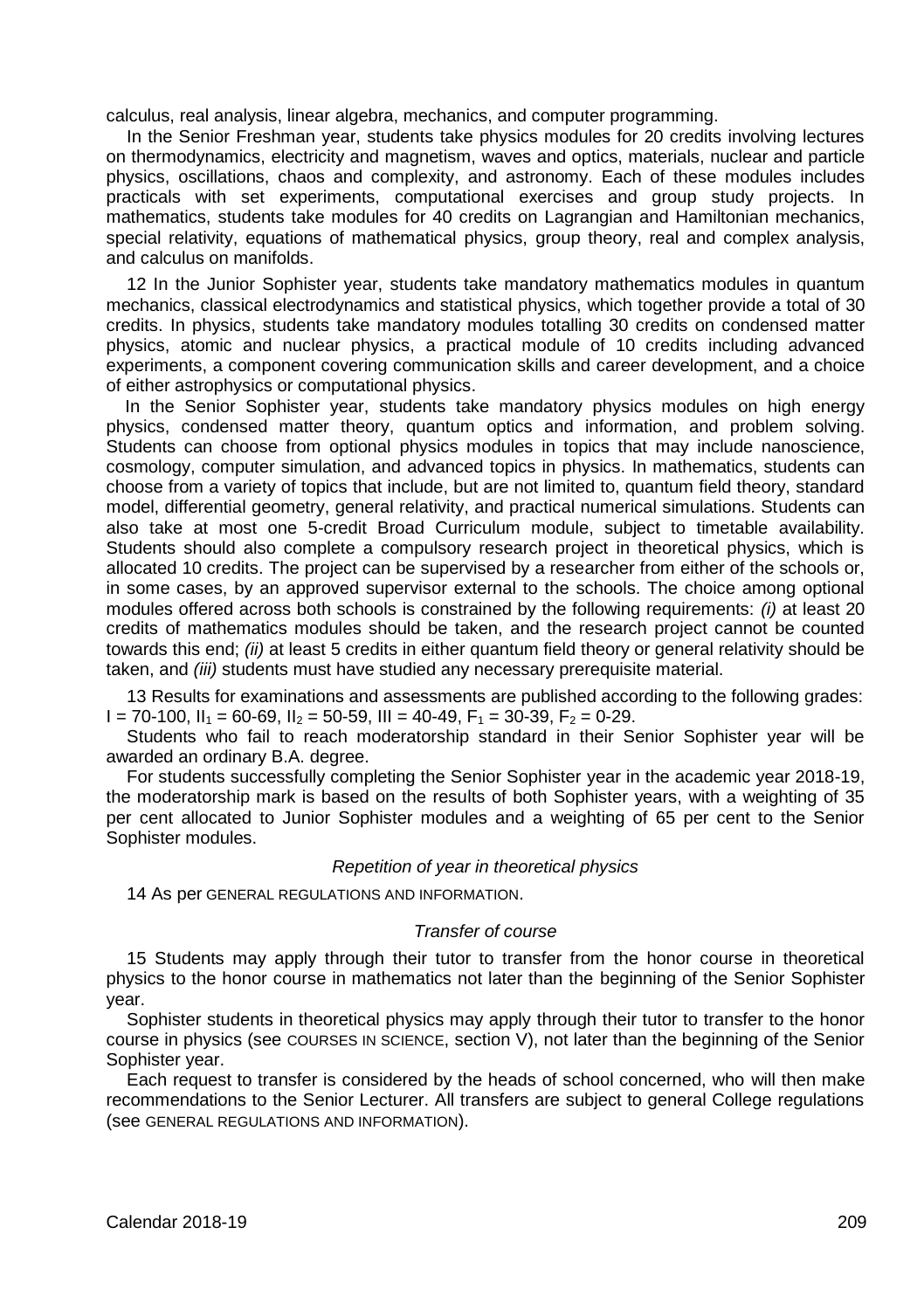## [TWO-SUBJECT MODERATORSHIP COURSES](http://www.tcd.ie/TSM/)

16 Students may combine mathematics with economics, philosophy, geography and a range of arts subjects in a two-subject moderatorship course. For details see TWO-SUBJECT MODERATORSHIP COURSES.

#### *Modules*

17 Prerequisites for all modules below are published on the webpage of the School of Mathematics. Students lacking prerequisites for a module must obtain prior permission of the course director to take the module.

## *Introductory level*

- MA1111 Linear algebra L(5 credits)
- MA1112 Linear algebra II (5 credits)
- MA1213 Introduction to group theory (5 credits)
- MA1125 Single-variable calculus and introductory analysis (10 credits)
- MA1126 Introduction to set theory and general topology (5 credits)
- MA1132 Advanced calculus (5 credits)
- MA1216 Introduction to number theory and combinatorics (5 credits)
- MA1241 Mechanics I (5 credits)
- MA1242 Mechanics II (5 credits)
- ST1251 Introduction to statistics I (5 credits)
- ST1252 Introduction to statistics II (5 credits)
- MA1266 Introduction to programming in C (5 credits)

#### *Intermediate level*

- MA2214 Fields, rings and modules (5 credits)
- MA2223 Metric spaces (5 credits)
- MA2224 Lebesgue integral (5 credits)
- MA2321 Analysis in several real variables (5 credits)
- MA2322 Calculus on manifolds (5 credits)
- MA2327 Ordinary differential equations (5 credits)
- MA2328 Complex analysis (5 credits)
- MA232A Euclidean and non-Euclidean geometry (5 credits)
- MA2331 Equations of mathematical physics I (5 credits)
- MA2332 Equations of mathematical physics II (5 credits)
- MA2341 Advanced classical mechanics I (5 credits)
- MA2342 Advanced classical mechanics II (5 credits)
- MA2361 Computation theory and logic (5 credits)
- ST2004 Applied probability I (5 credits)
- ST2005 Applied probability II (5 credits)
	- ST2351 Probability and theoretical statistics I (5 credits)

## *Advanced modules*

In any given year, the advanced modules available to students, and the constraints imposed on the choice of modules, are published by the [School of Mathematics](http://www.maths.tcd.ie/) before the commencement of the academic year. The modules provided by the School of Mathematics will include a selection from the list below (and may also include modules not listed here).

- MA3415 Introduction to Lie algebras (5 credits)
- MA3416 Group representations (5 credits)
- MA3419 Galois theory (5 credits)
- MA341D Introduction to Gröbner bases (5 credits)
- MA341L Commutative algebra (5 credits)
- MA3421 Functional analysis I (5 credits)
- MA3422 Functional analysis II (5 credits)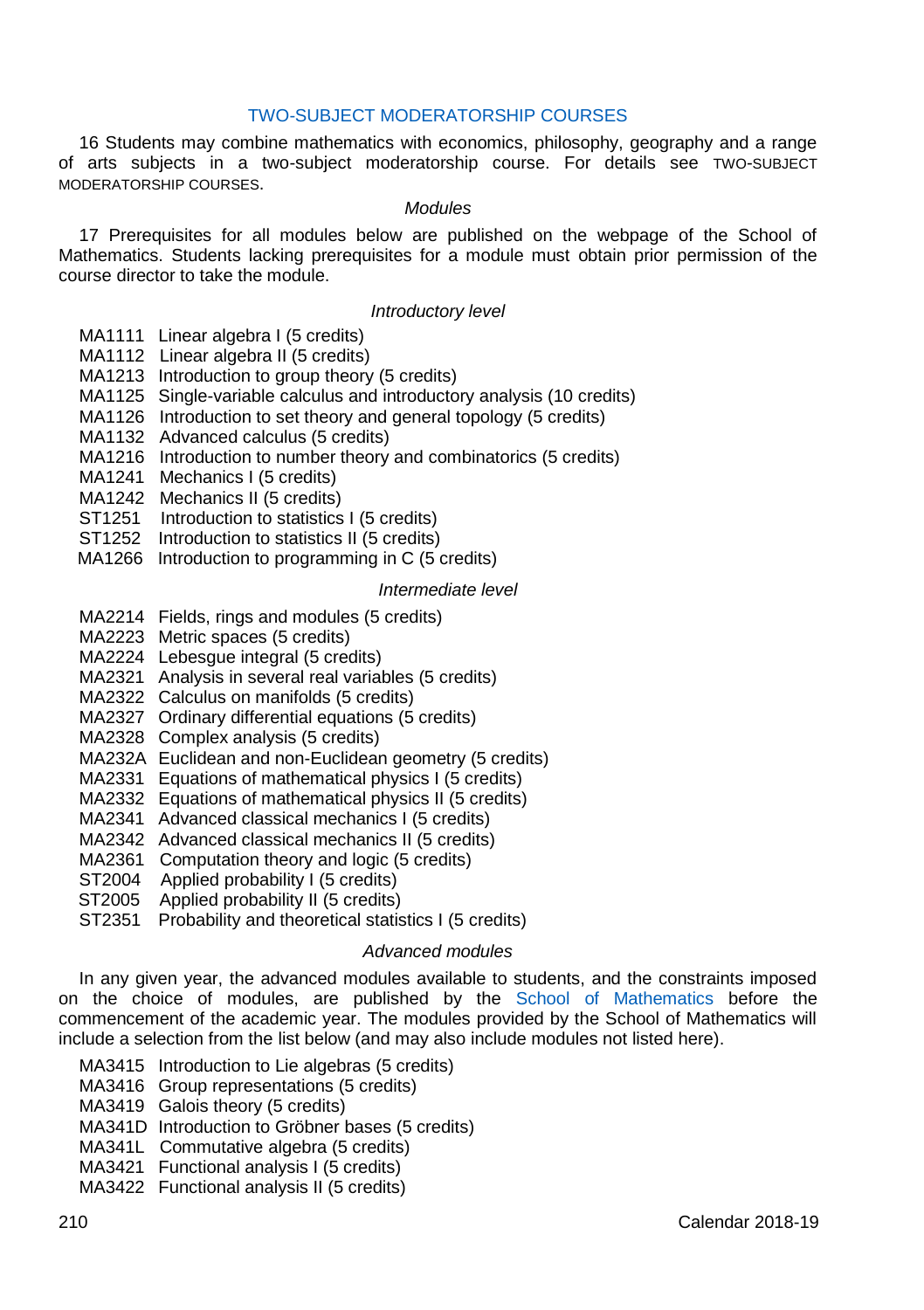- MA3423 Topics in complex analysis I (5 credits)
- MA3424 Topics in complex analysis II (5 credits)
- MA3425 Partial differential equations I (5 credits)
- MA3426 Partial differential equations II (5 credits)
- MA3427 Algebraic topology I (5 credits)
- MA3428 Algebraic topology II (5 credits)
- MA3429 Differential geometry I (5 credits)
- MA342A Harmonic analysis (5 credits)
- MA342H Partial differential equations (methods and applications) (5 credits)
- MA342N Ordinary differential equations (5 credits)
- MA3431 Classical field theory I (5 credits)
- MA3432 Classical field theory II (5 credits)
- MA3441 Quantum mechanics I (5 credits)
- MA3442 Quantum mechanics II (5 credits)
- MA3443 Statistical physics I (5 credits)
- MA3444 Statistical physics II (5 credits)
- MA3461 Computational geometry and computer graphics (5 credits)
- MA3464 Computation theory and logic II (5 credits)
- MA3469 Practical numerical simulations (5 credits)
- MA3484 Methods of mathematical economics (5 credits)
- MA3486 Fixed point theorems and economic equilibria (5 credits)
- MA4445 Quantum field theory I (5 credits)
- MA4446 Quantum field theory II (5 credits)
- MA4448 General relativity (5 credits)
- MA444D The standard model of elementary particle physics (5 credits)
- MA4492 Project (10 credits) (This module is for Senior Sophister students only.)

#### *Statistics modules*

The following advanced level modules are provided by the [School of Computer Science and](https://www.scss.tcd.ie/)  **Statistics** 

- ST3010 Applied forecasting (5 credits)
- ST3011 Multivariate data analysis (5 credits)
- ST3453 Stochastic models in space and time I (5 credits)
- ST3454 Stochastic models in space and time II (5 credits)
- ST3455 Modern statistical methods I (5 credits)
- ST3456 Modern statistical methods II (5 credits)
- ST4003 Data analytics (10 credits)
- ST4005 Decision analysis (5 credits)

Additional modules on statistics and also modules on computer science provided by the School of Computer Science and Statistics are also available within the mathematics moderatorship and the mathematics component of the two-subject moderatorship.

## *V [COURSES IN SCIENCE](http://www.tcd.ie/Science/)*

## REGULATIONS<sup>13</sup>

1 For students who entered the science programmes in 2018 onwards, the following science programmes are available:

TR060 Biological and biomedical sciences TR061 Chemical sciences

-

<sup>&</sup>lt;sup>13</sup>These regulations should be read in conjunction with GENERAL FACULTY REGULATIONS and GENERAL REGULATIONS AND INFORMATION.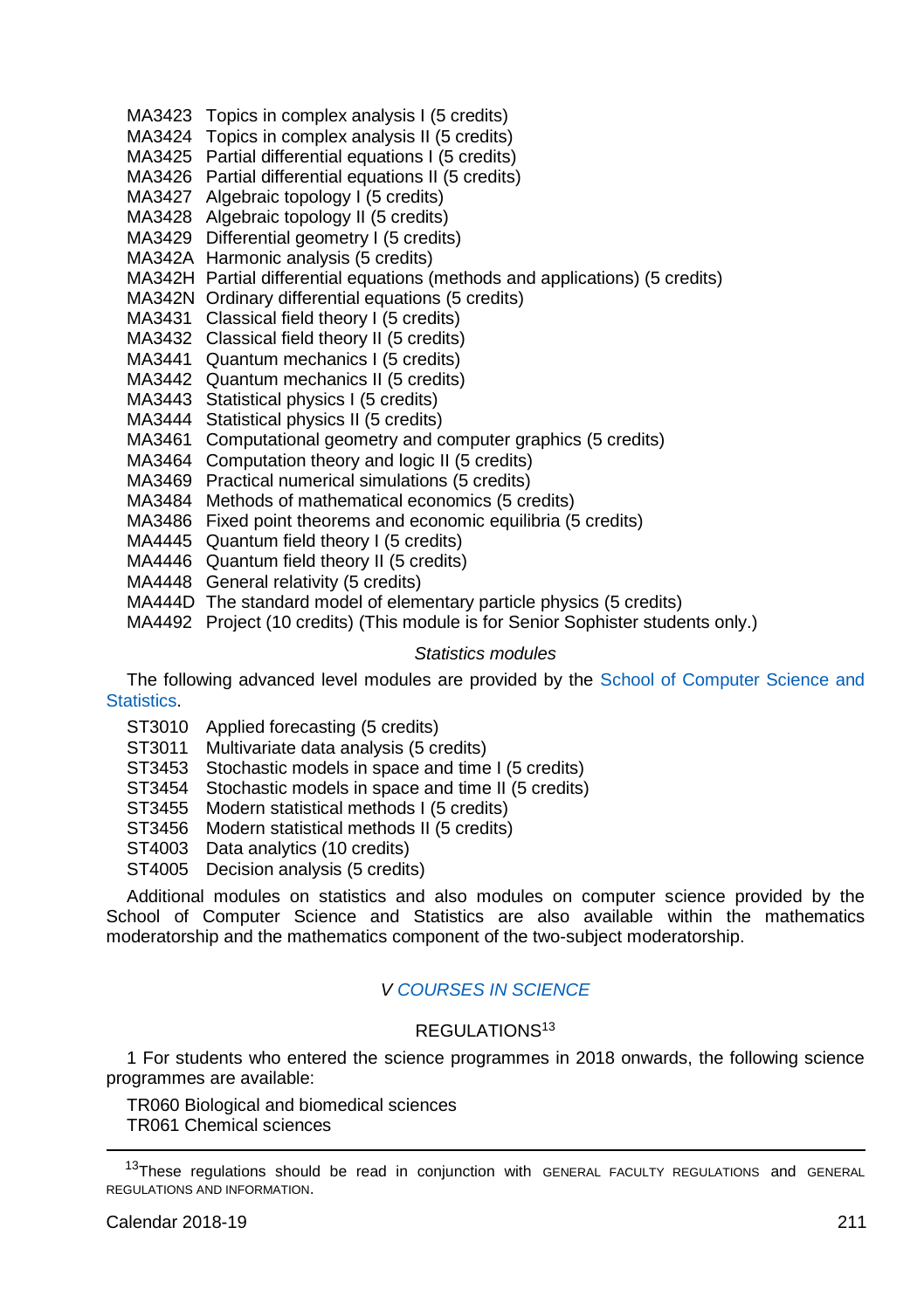TR062 Geography and geoscience

TR063 Physical sciences

TR031 Mathematics (see SCHOOL OF MATHEMATICS, section IV, §6)

TR035 Theoretical physics (see SCHOOL OF MATHEMATICS, section IV, §11)

## **TR060 Biological and biomedical sciences**

This stream is the pathway for entry into the biological and biomedical sciences, leading to moderatorships in biochemistry, botany, environmental sciences, genetics, human genetics, immunology, microbiology, molecular medicine, neuroscience, and zoology. Students will study a suite of core modules in their Junior Freshman year (40 credits) designed to impart the foundation knowledge required for entry into all moderatorships. In addition, students will choose 20 credits from a suite of approved modules in related and complementary disciplines, designed to enrich and impart breadth to the core curriculum.

Junior Freshman core modules, students take all four modules (40 credits):

| BYU11001 | From molecules to cells                 | 10 credits |
|----------|-----------------------------------------|------------|
| BYU11002 | From organisms to ecosystems            | 10 credits |
| CHU11B01 | Chemistry for biologists                | 10 credits |
| MAU11001 | Mathematics, statistics and computation | 10 credits |

Junior Freshman approved modules, students choose 20 credits (10 from each semester):

| <b>PYU11F10</b><br>PYU11F20 | Foundation physics                             | 10 credits |
|-----------------------------|------------------------------------------------|------------|
| GSU11001                    | Spaceship Earth: introduction to Earth systems | 10 credits |
| GSU11002                    | Geology: a beginners guide to planet Earth     | 10 credits |
| SEU10001<br>SEU10002        | Science education and communication            | 10 credits |

## **TR061 Chemical sciences**

In the chemical sciences stream, students will study the core concepts that are fundamental to all of chemistry including topics in physical, organic and inorganic chemistry. Moderatorship subjects will be available in chemistry, chemistry with molecular modelling, medicinal chemistry and nanoscience (the physics and chemistry of advanced materials). In the Junior Freshman year, students must take 20 credits of chemistry and 20 credits of mathematics as core modules and choose 20 credits of approved option modules in physics and biology. Students wishing to specialise in medicinal chemistry are required to select biology (10 credits) and foundation physics (10 credits) as their approved options. Students wishing to specialise in nanoscience are required to select physics (20 credits) as approved options.

Junior Freshman core modules, students take all four modules (40 credits):

| CHU11101        | General and physical chemistry                  | 10 credits |
|-----------------|-------------------------------------------------|------------|
| CHU11102        | Introduction to inorganic and organic chemistry | 10 credits |
| <b>MAU11S01</b> | Mathematics 1                                   | 10 credits |
| <b>MAU11S02</b> | Mathematics 2                                   | 10 credits |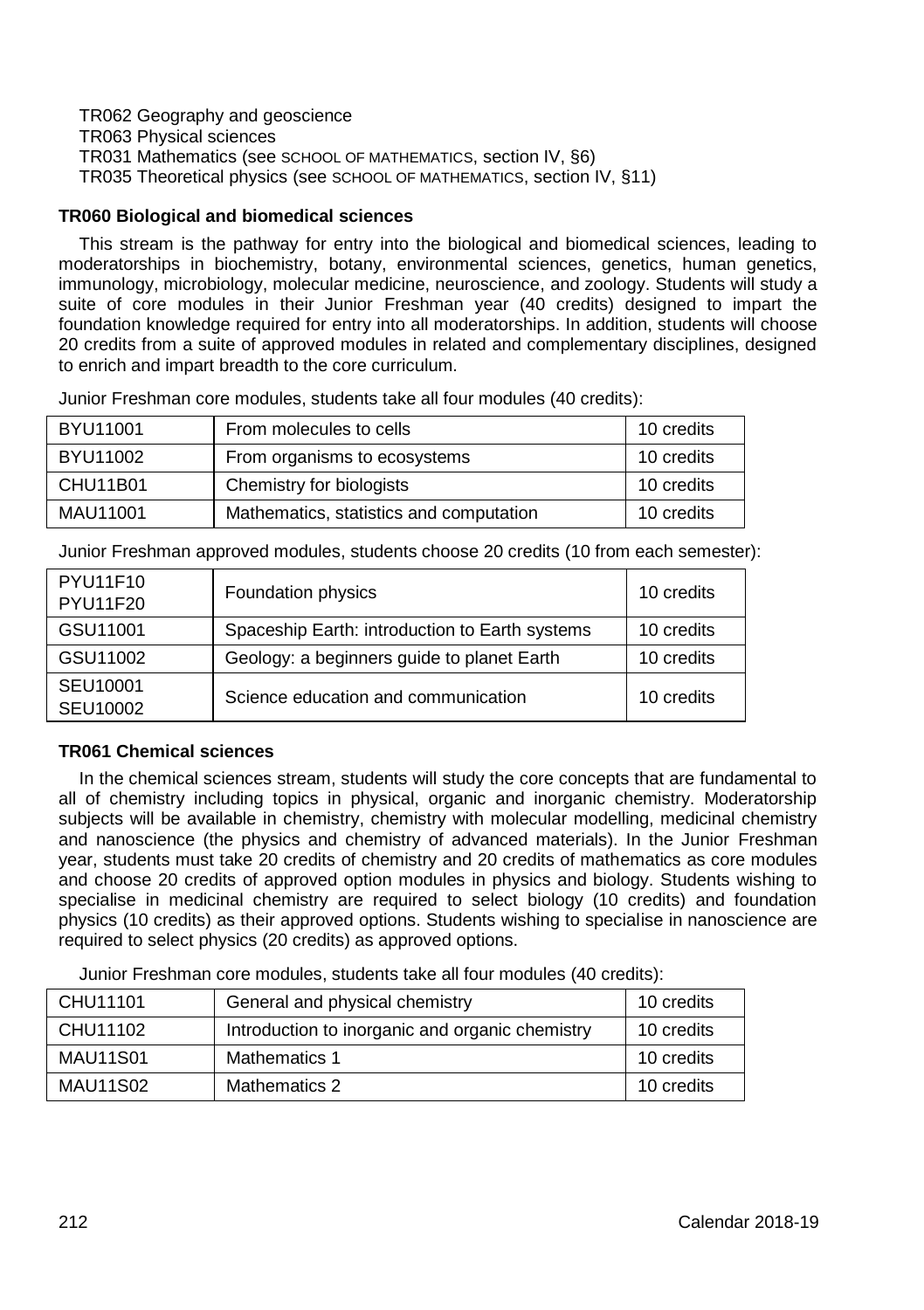| Junior Freshman approved modules, students choose 20 credits: |  |  |
|---------------------------------------------------------------|--|--|
|---------------------------------------------------------------|--|--|

| BYU11001 and | From molecules to cells | 10 credits |
|--------------|-------------------------|------------|
| PYU11F20     | Foundation physics      | 10 credits |
| or           |                         |            |
| PYU11P10 and | Physics 1               | 10 credits |
| PYU11P20     | Physics 2               | 10 credits |

## **TR062 Geography and geoscience**

The geography and geoscience degree programme is the new entry pathway to the study of geography, geology and geoscience. Moderatorship subjects will be available in geography and geoscience. The first two years comprise a suite of foundation modules (40 credits per year) designed to provide students with a firm grounding in geography and geoscience. In addition, students will select a further 20 credits per year from a portfolio of approved modules that span the sciences (biology, chemistry, foundation physics) and cognate humanities (human geography). In the final years, students select from a range of more specialist/advanced modules, in addition to undertaking an independent research project. The programme combines classroom lectures, seminars, laboratory-based practical classes, and outdoor field work, including several residential field courses.

| GSU11001 | Spaceship Earth: introduction to Earth systems  | 10 credits |
|----------|-------------------------------------------------|------------|
| GSU11002 | Geology: a beginners guide to planet Earth      | 10 credits |
| GSU11003 | The anthropocene: constructing the human planet | 10 credits |
| MAU11001 | Mathematics, statistics and computation         | 10 credits |

Junior Freshman core modules, students take all four modules (40 credits):

Junior Freshman approved modules, students choose 20 credits:

| BYU11001                       | From molecules to cells                         | 10 credits |
|--------------------------------|-------------------------------------------------|------------|
| BYU11002                       | From organisms to ecosystems                    | 10 credits |
| CHU11101                       | General and physical chemistry                  | 10 credits |
| CHU11102                       | Introduction to inorganic and organic chemistry | 10 credits |
| PYU11F10 or<br><b>PYU11F20</b> | Foundation physics                              | 10 credits |
| GGU11026                       | Human geography                                 | 10 credits |

## **TR063 Physical sciences**

In the physical sciences stream, students will study the core concepts that are fundamental to all of physics with the opportunity to choose between degrees in the available moderatorship subjects of physics, physics and astrophysics, and nanoscience. Students wishing to specialise in nanoscience are required to select chemistry (20 credits) as approved options.

| Junior Freshman core modules, students take all four modules (40 credits): |
|----------------------------------------------------------------------------|
|----------------------------------------------------------------------------|

| PYU11P10        | Physics 1            | 10 credits |
|-----------------|----------------------|------------|
| PYU11P20        | Physics 2            | 10 credits |
| <b>MAU11S01</b> | <b>Mathematics 1</b> | 10 credits |
| <b>MAU11S02</b> | Mathematics 2        | 10 credits |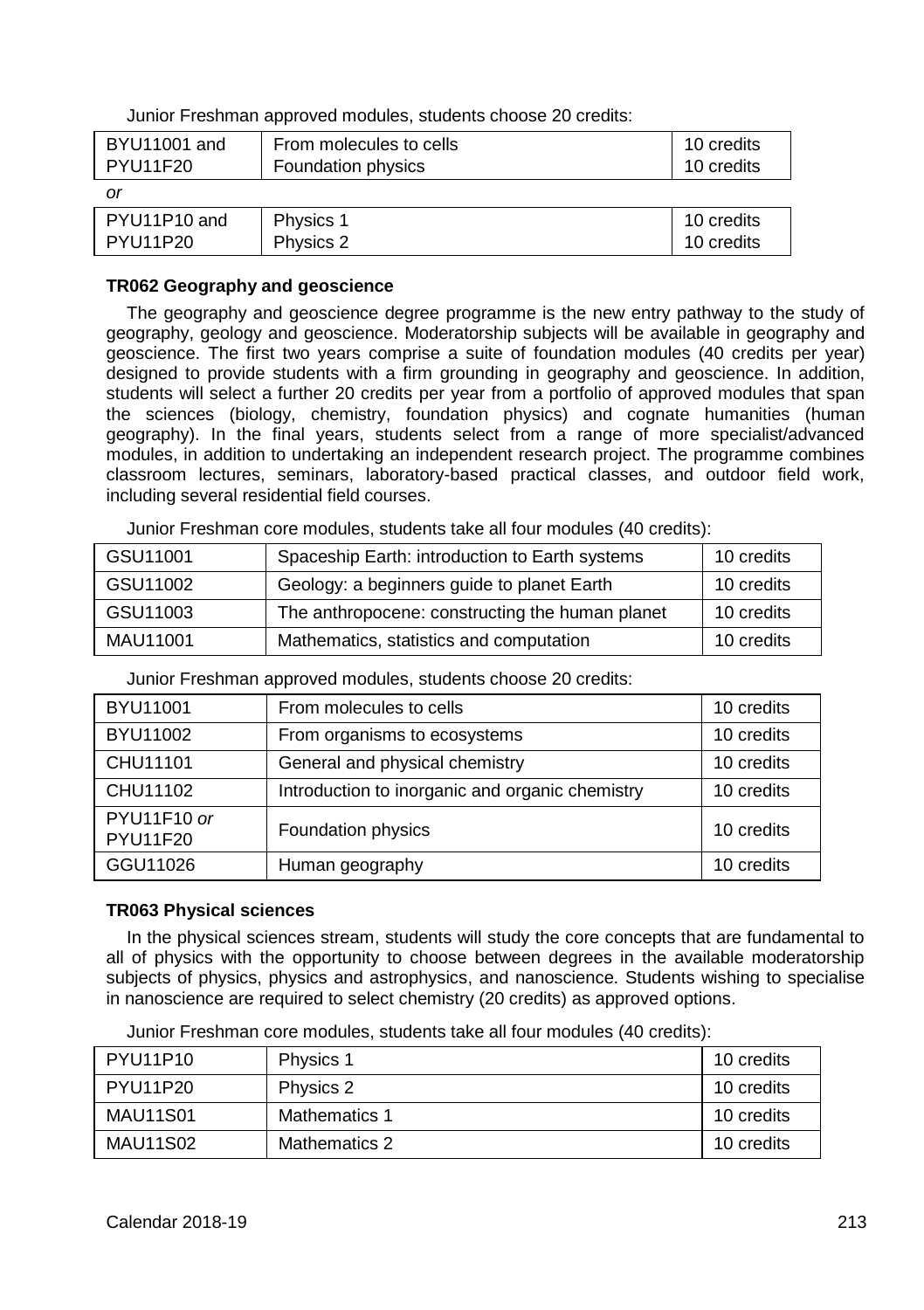| BYU11001 | From molecules to cells                         | 10 credits |
|----------|-------------------------------------------------|------------|
| BYU11002 | From individuals to ecosystems                  | 10 credits |
| CHU11101 | General and physical chemistry                  | 10 credits |
| CHU11102 | Introduction to inorganic and organic chemistry | 10 credits |
| GSU11001 | Spaceship Earth: introduction to Earth systems  | 10 credits |
| GSU11002 | Geology: a beginners guide to planet Earth      | 10 credits |

Junior Freshman approved modules, students choose 20 credits:

## MODERATORSHIP IN SCIENCE

2 For students who entered the TR071 Science course up to and including 2017, the moderatorship in science is available in each of the following subjects: biochemistry, chemistry, environmental sciences, genetics, geography, geology, immunology, microbiology, molecular medicine, neuroscience, physics, physics and astrophysics, physiology, plant sciences, and zoology.

3 Theoretical physics, taught jointly by the Schools of Mathematics and Physics, is available as a separate moderatorship degree course. See SCHOOL OF MATHEMATICS, section IV, §11.

4 For students who entered Trinity College up to and including 2017, separate moderatorship courses are available in earth sciences (see below), human genetics (see below), chemistry with molecular modelling (see below), medicinal chemistry (see below), nanoscience, physics and chemistry of advanced materials (see below), and political science and geography (see below).

5 The Freshman modules are intended to provide both a training in general science and an introduction to the moderatorship subject. In the Junior Sophister year students will work primarily in the moderatorship subject but may take a selection of related modules offered by other schools or departments. All students wishing to proceed to moderatorship in any one of the subjects specified in §2 above are required to complete satisfactorily the Freshman modules in science except by decision of the Associate Dean of Undergraduate Science Education.<sup>14</sup>

The ECTS value of each year of the course is 60 credits.

6 All students admitted are given an opportunity to discuss their choice of subjects with their tutor or a member of the academic staff at the Junior Freshman orientation sessions in the science programmes, and they are advised to visit their tutor before registration. Students may only proceed to the Sophister subjects for which the Junior and Senior Freshman modules selected are an adequate preparation. Junior Freshman students wishing to change their combination of modules must request the permission of the Associate Dean of Undergraduate Science Education not later than the end of the third week of Michaelmas teaching term.

7 Senior Freshman students must give notice to the Associate Dean of Undergraduate Science Education, not later than the end of Hilary term, of their choice of Junior Sophister subject(s) for the forthcoming year. Requests for transfer from the subjects notified after this date will only be considered in exceptional circumstances and if the necessary places are available.

8 Students should be aware that their choice of Junior and Senior Freshman subjects/modules can affect their choice of moderatorship.

## *Attendance and course work*

9 Students must attend for appropriate academic instruction in each term of each academic year and must satisfy the head or heads of school or department concerned as to their academic progress in each term in order to proceed with their year; see GENERAL REGULATIONS AND INFORMATION. The faculty may from time to time draw up regulations determining the required attendance of students at the various forms of instruction.

<sup>14</sup>See also section I, §4 'Advanced entry'.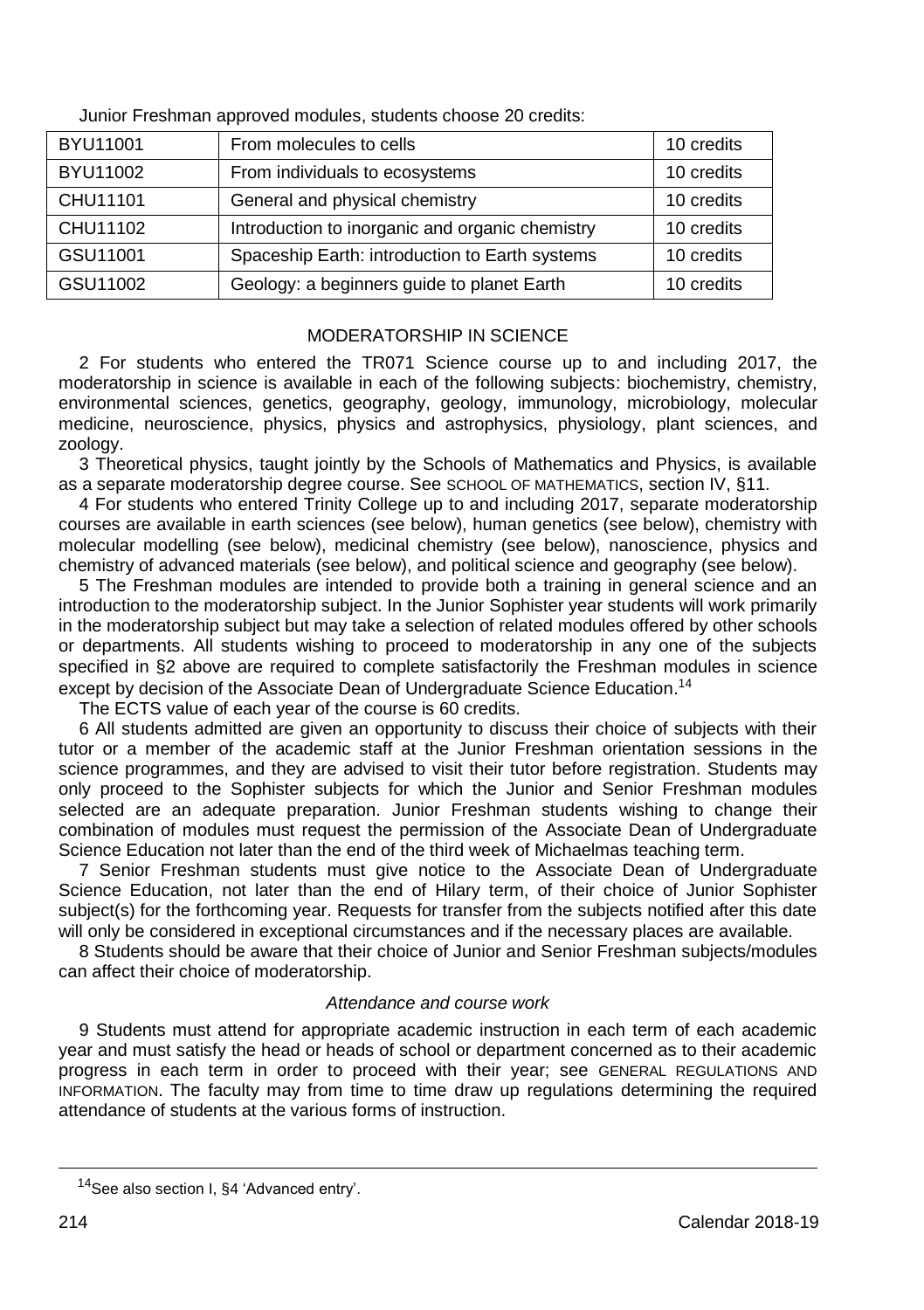#### *Field courses*

10 Students taking environmental sciences, geography, geology, plant sciences or zoology are required to attend field courses.

The charges for field courses are in addition to the normal annual College fees. The charges vary from year to year and between the different departments. Students intending to take a subject requiring attendance at field courses will be informed by the School concerned regarding the courses planned and the costs involved.

#### 11 *Modules*

## **Senior Freshmen – students who entered TR071 up to and including 2017**

Students choose modules from the following to a total of 60 credits as appropriate (see Table I – MODERATORSHIP PREREQUISITES):

| BYU22201        | Cell structure and function (5 credits)                    |
|-----------------|------------------------------------------------------------|
| BYU22202        | Vertebrate form and function (5 credits)                   |
| BYU22203        | Metabolism (5 credits)                                     |
| BYU22204        | Evolution (5 credits)                                      |
| BYU22205        | Microbiology (5 credits)                                   |
| BYU22206        | Ecosystem biology and global change (5 credits)            |
| BYU22207        | Behaviour (5 credits)                                      |
| BYU22208        | Genetics (5 credits)                                       |
| BYU22209        | Infection and immunity (5 credits)                         |
| BYU22010        | Agriculture, environment and biotechnology (5 credits)     |
| CHU22201        | Chemistry 1 (10 credits)                                   |
| CHU22202        | Chemistry 2 (10 credits)                                   |
| GGU22924        | Physical geography – changing environments (10 credits)    |
| GGU22925        | Human geography – changing worlds (10 credits)             |
| GLU22905        | The dynamic Earth 1: rocks and evolution (10 credits)      |
| GLU22906        | The dynamic Earth 2: structure and microscopy (10 credits) |
| <b>MAU22S01</b> | Multivariable calculus for science (5 credits)             |
| <b>MAU22S02</b> | Vector calculus for science (5 credits)                    |
| MAU22S03        | Fourier analysis for science (5 credits)                   |
| <b>MAU22S04</b> | Mechanics (5 credits)                                      |
| <b>MAU22S06</b> | Numerical and data analysis techniques (5 credits)         |
| PYU22P10        | Physics I (10 credits)                                     |
| <b>PYU22P20</b> | Physics II (10 credits)                                    |
|                 |                                                            |

## **Junior Sophisters – students who entered TR071 up to and including 2017**

One moderatorship subject is selected from the following to a total of 60 credits: **Biochemistry Chemistry** Environmental sciences **Genetics** Geography Geology Immunology **Microbiology** Molecular medicine Neuroscience **Physics** Physics and astrophysics **Physiology** Plant sciences Zoology

Calendar 2018-19 215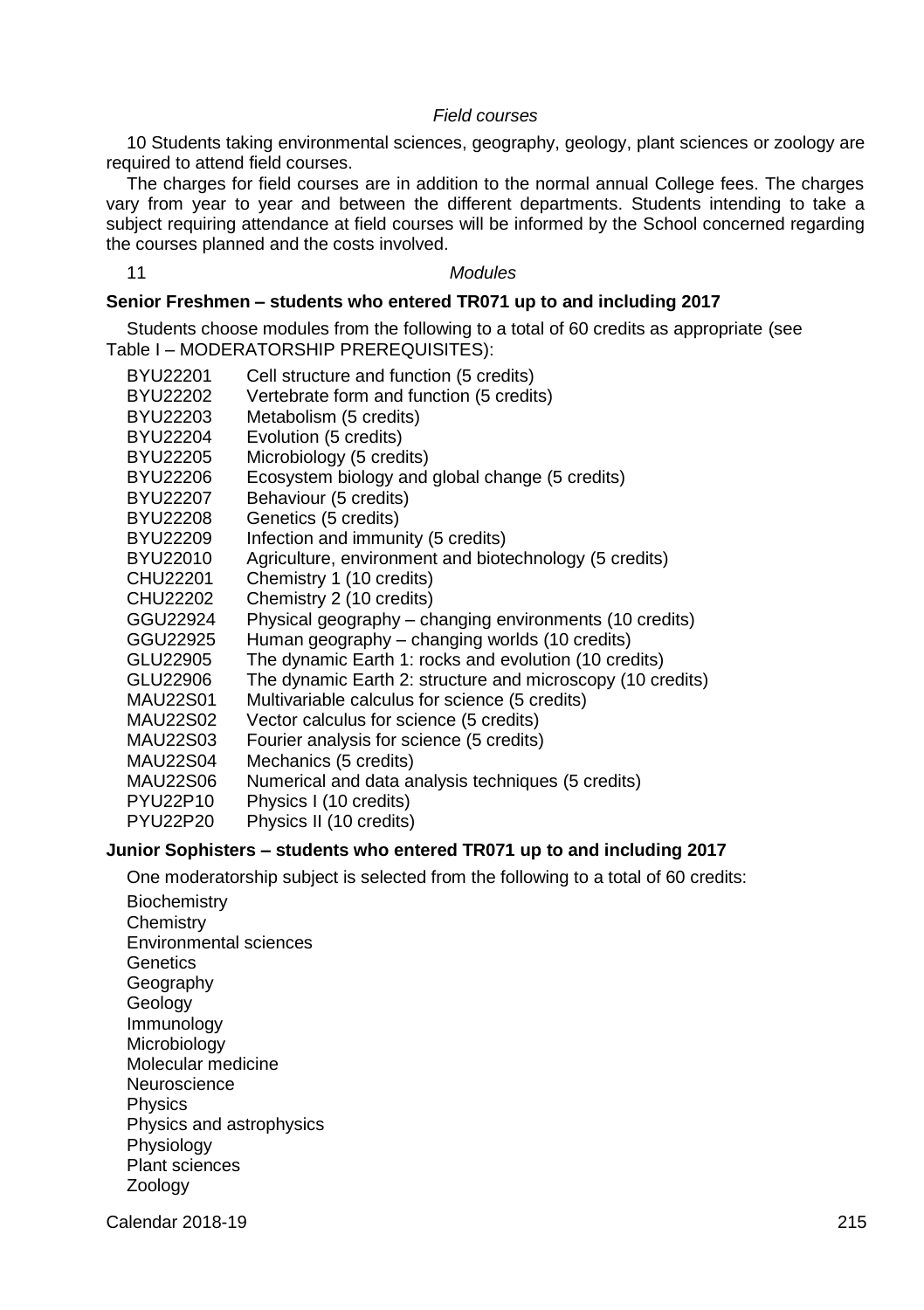12 Each moderatorship subject requires the satisfactory completion of certain Junior Freshman and Senior Freshman modules (see Table I). The specific combinations chosen by individual students will depend upon personal subject preference, moderatorship aspirations and school academic background (see also §15).

<span id="page-29-0"></span>**Moderatorship Senior Freshman\* Junior Freshman\*** Biochemistry<sup>15</sup> BYU22201, BYU22203, BYU22205, BYU22208 CH1101, CH1102, MA1S11 or MA1M01 Chemistry CHU22201, CHU22202 CH1101, CH1102, MA1S11 or MA1M01 Environmental sciences Four of the following: BYU22201, BYU22202, BYU22203, BYU22204, BYU22205, BYU22206, BYU22207, BYU22208, BYU22209, BYU22010 BY1101, BY1102 Genetics **BYU22201, BYU22203,** BYU22205, BYU22208 BY1101, CH1101, CH1102, MA1S11 or MA1M01 Geography GGU22924, GGU22925 GG1024 and/or GG1025 Geology Geology GLU22905, GLU22906 GL1101 Immunology[15](#page-29-0) BYU22201, BYU22203, BYU22205, BYU22208 CH1101, CH1102, MA1S11 or MA1M01 Microbiology BYU22201, BYU22203, BYU22205, BYU22208 BY1101, CH1101, CH1102, MA1S11 or MA1M01 Molecular medicine<sup>[15](#page-29-0)</sup> **BYU22201, BYU22203,** BYU22205, BYU22208 CH1101, CH1102, MA1S11 or MA1M01 Neuroscience<sup>16</sup> BYU22201, BYU22202, BYU22203, BYU22208 CH1101, CH1102, MA1S11 or MA1M01 Physics Physics Physics Physics Prediction Providence Prediction Prediction Prediction Prediction Prediction P MAU22S01, MAU22S02, MAU22S03, MAU22S04 PY1P10, PY1P20, MA1S11, MA1S12 Physics and astrophysics **PYU22P10, PYU22P20,** MAU22S01, MAU22S02, PY1P10, PY1P20,

MAU22S03, MAU22S04

BYU22203, BYU22208

13 **TABLE I** — MODERATORSHIP PREREQUISITES (applies to students who entered TR071 Science up to and including 2017)

<span id="page-29-1"></span>Physiology<sup>[16](#page-29-1)</sup> **BYU22201, BYU22202.** 

MA1S11, MA1S12

MA1S11 or MA1M01

-

<sup>15</sup> Junior Freshman BY1101 is advisable

<sup>16.</sup> Iunior Freshman BY1101 and BY1102 are advisable.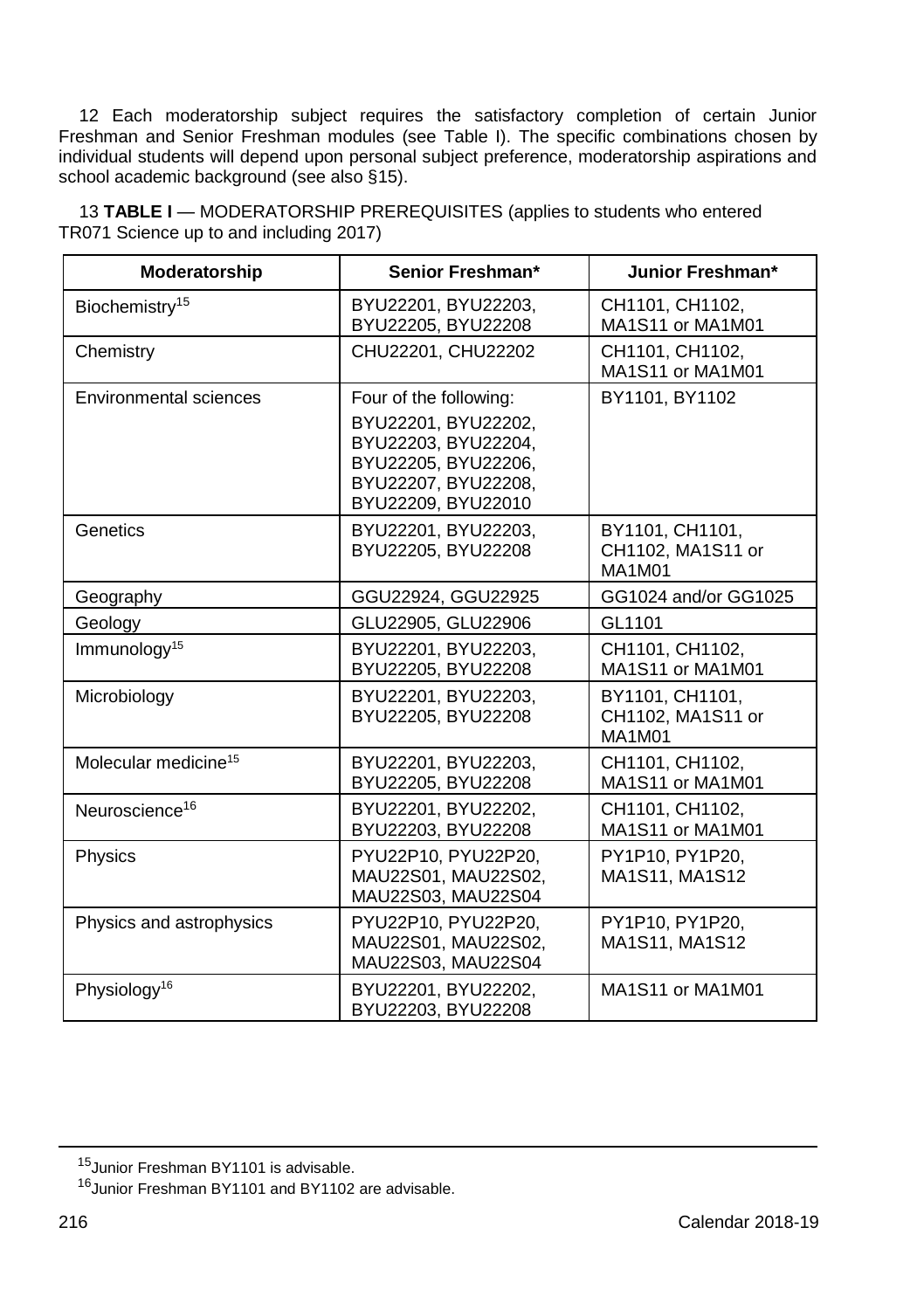| <b>Plant sciences</b> | Four of the following:<br>BYU22201, BYU22202,<br>BYU22203, BYU22204,<br>BYU22205, BYU22206.<br>BYU22207, BYU22208,<br>BYU22209, BYU22010 | BY1101 or BY1102                    |
|-----------------------|------------------------------------------------------------------------------------------------------------------------------------------|-------------------------------------|
| Zoology               | BYU22201, BYU22202,<br>BYU22203, BYU22208                                                                                                | BY1101, BY1102,<br>MA1S11 or MA1M01 |

\*All module codes are subject to change and students will be informed of changes by email and on the science web site: [https://www.tcd.ie/science.](https://www.tcd.ie/Science/)

14 After the publication of Senior Freshman examination results each year, all successful students are offered moderatorship places. Admission to each moderatorship may be limited by a quota established annually by reference to the teaching resources available to each school or department. To be qualified for a given moderatorship, students must have completed satisfactorily both Freshman years and must have read the stated prerequisite modules as set out in Table I for any moderatorship for which they wish to be considered. Students who have not completed the prerequisites for a given moderatorship may still be considered for that moderatorship if places are available.

15 Advice on how to choose appropriate Freshman module combinations for the various moderatorships is given in the document *'Science TR071, Senior Freshman programme 2018- 19'*.

#### *Examinations and assessment*

16 See GENERAL REGULATIONS AND INFORMATION.

### *Moderatorship examination*

17 The Junior and Senior Sophister examinations constitute part I and part II of the moderatorship examination.

18 Various forms of teaching and learning are a feature of the Sophister years and formal lectures will not necessarily be given in every term.

19 The scheme of distribution of marks between papers and practical work at the moderatorship examination will be published by individual schools or departments/disciplines.

20 The final moderatorship result is calculated by aggregating the Junior and Senior Sophister examination results as per Table II.

| Moderatorship          |                                                            |
|------------------------|------------------------------------------------------------|
| Biochemistry           | Junior Sophister 20 per cent, Senior Sophister 80 per cent |
| Chemistry              | Junior Sophister 35 per cent, Senior Sophister 65 per cent |
| Environmental sciences | Junior Sophister 20 per cent, Senior Sophister 80 per cent |
| Genetics               | Junior Sophister 20 per cent, Senior Sophister 80 per cent |
| Geography              | Junior Sophister 20 per cent, Senior Sophister 80 per cent |
| Geology                | Junior Sophister 20 per cent, Senior Sophister 80 per cent |
| Immunology             | Junior Sophister 20 per cent, Senior Sophister 80 per cent |
| Microbiology           | Junior Sophister 20 per cent, Senior Sophister 80 per cent |
| Molecular medicine     | Junior Sophister 20 per cent, Senior Sophister 80 per cent |
| Neuroscience           | Junior Sophister 20 per cent, Senior Sophister 80 per cent |

|  |  | <b>TABLE II —</b> CALCULATION OF MODERATORSHIP RESULTS (2018-19) |  |  |
|--|--|------------------------------------------------------------------|--|--|
|--|--|------------------------------------------------------------------|--|--|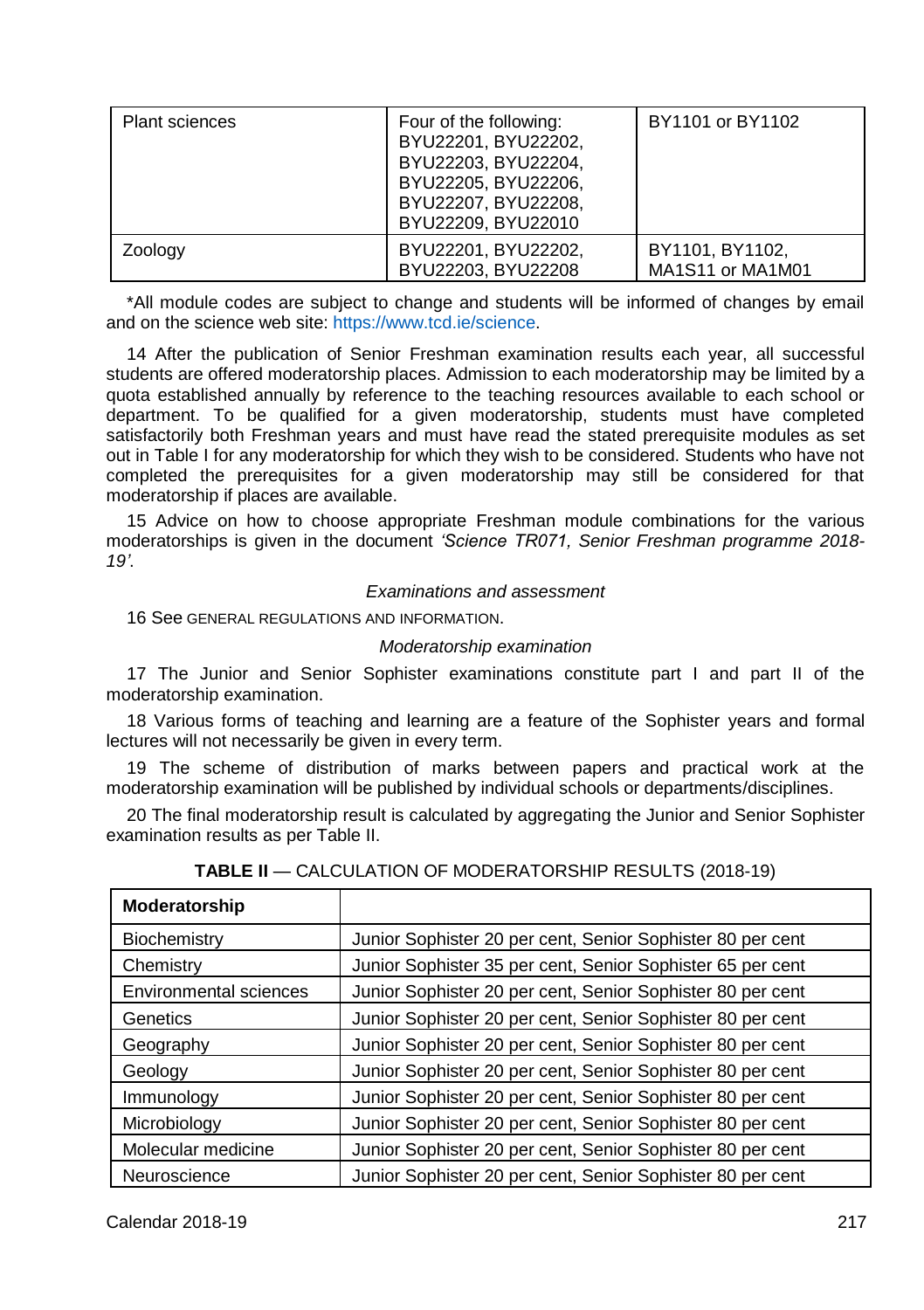| <b>Physics</b>           | Junior Sophister 35 per cent, Senior Sophister 65 per cent |
|--------------------------|------------------------------------------------------------|
| Physics and astrophysics | Junior Sophister 35 per cent, Senior Sophister 65 per cent |
| Physiology               | Junior Sophister 20 per cent, Senior Sophister 80 per cent |
| <b>Plant sciences</b>    | Junior Sophister 30 per cent, Senior Sophister 70 per cent |
| Zoology                  | Junior Sophister 20 per cent, Senior Sophister 80 per cent |

#### *Subjects/modules*

#### **Senior Freshmen – TR071 students who entered in 2017**

#### BIOLOGY

Ten 5 credit modules are offered in biology which build on the material covered in the Junior Freshman year and provide a foundation for advanced studies in the Sophister life sciences subjects. Students may select up to eight of these modules, as appropriate.

| BYU22201 | Cell structure and function                               |
|----------|-----------------------------------------------------------|
| BYU22202 | Vertebrate form and function                              |
| BYU22203 | Metabolism (prerequisite BYU22201)                        |
| BYU22204 | Evolution                                                 |
| BYU22205 | Microbiology                                              |
| BYU22206 | Ecosystem biology and global change                       |
| BYU22207 | Behaviour                                                 |
| BYU22208 | Genetics                                                  |
| BYU22209 | Infection and immunity (prerequisites BYU22201, BYU22205) |
| BYU22010 | Agriculture, environment and biotechnology                |

#### **CHEMISTRY**

The modules provide a broad intermediate level overview of modern chemistry, and form the basis for further studies at Sophister level, both in chemistry and in other sciences. There are two 10 credit chemistry modules: CHU22201 and CHU22202. Lectures are complemented by laboratory work. In addition, students will participate in a team-based activity that will involve a research and presentation exercise on some aspect of chemistry. The modules include core material in physical, inorganic and organic chemistry, and elements of computational, materials and biological/medicinal chemistry.

#### GEOGRAPHY

Students must take two 10 credit geography modules in the Senior Freshman year. Building on knowledge acquired in the Junior Freshman year, topics covered at Senior Freshman level within the context of a changing earth include investigations of the atmosphere and oceans; earth surface form and processes; distributions of species and development, including its environmental aspects. Learning and research skills are also developed in the Senior Freshman year through a module dealing with a number of key issues within contemporary human geography which exposes them to a range of methodological approaches and research techniques. Practical and fieldwork skills are also developed during the Senior Freshman year.

## GEOLOGY

The two 10 credit Senior Freshman geology modules provide a foundation of knowledge about the Earth for further studies at Sophister level, in geology and other sciences. The modules reinforce the concept of a dynamic Earth and consist of lectures and practical work as well as field excursions. An array of expertise will be acquired, including palaeontology, mineralogy, and petrography. Students will be equipped with the skills to describe and interpret minerals and rocks, extract information from geological maps, and will get hands-on experience with polarised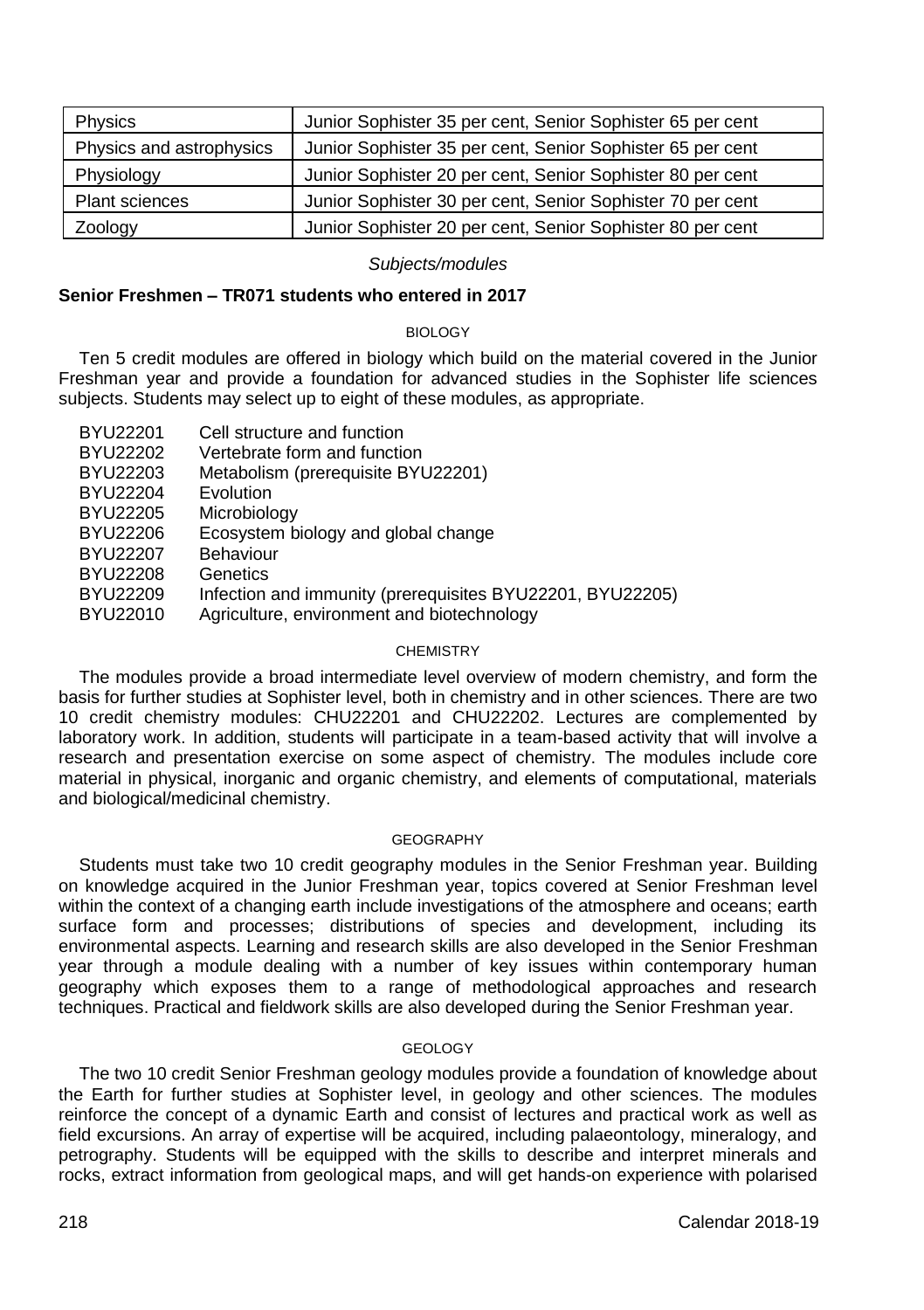light microscopy. In addition, an overnight field excursion is held in first semester and a residential field course is held in second semester. These field courses are very strongly recommended for prospective geology Sophister students.

#### MATHEMATICS

These modules are a continuation of the topics introduced in Junior Freshman mathematics modules MA1S11 and MA1S12. Modules MAU22S01 and MAU22S03 are offered in the Michaelmas term, with modules MAU22S02, MAU22S04 and MAU22S06 in the Hilary term. MAU22S04 and MAU22S06 cannot be taken simultaneously.

MAU22S01 Multivariable calculus for science (5 credits, prerequisites MA1S11, MA1S12)

Vector-valued functions; functions of several variables; line integrals; multiple integrals

MAU22S02 Vector calculus for science (5 credits, prerequisites MA1S11, MA1S12, MAU22S01, MAU22S03)

Surface integrals, theorems of Green, Gauss and Stokes; partial differential equations

MAU22S03 Fourier analysis for science (5 credits, prerequisites MA1S11, MA1S12) Linear algebra; Fourier series; ordinary differential equations; special functions

MAU22S04 Mechanics (5 credits, prerequisites MA1S11, MA1S12, MAU22S01, MAU22S03) Motion under a central force; work and energy; rotating frames; Lagrangian mechanics

MAU22S06 Numerical and data analysis techniques (5 credits, prerequisites MA1M01 or MA1S11)

Probability, random variables, correlation, sampling, chi-squared fitting, Markov chains

#### PHYSICS

Tuition will consist of lectures, practicals and tutorials in physics at intermediate level. The module PYU22P10 classical physics includes lectures on oscillations, materials, electricity and magnetism, and thermodynamics. The module PYU22P20 modern physics includes lectures on special relativity, nuclear and particle physics, waves and optics, and astronomy. Each of these 10 credit modules include practicals with set experiments, computational exercises and group study projects. This tuition may only be taken by students taking the mathematics modules: MAU22S01, MAU22S02, MAU22S03 and MAU22S04.

## **Sophister courses – TR071 programme**

Sophister courses in science are organised so that students follow a continuous programme of study over two years leading to a moderatorship in a particular subject. Students will be required to take modules carrying 60 credits in each year.

A *'Sophister course programme'* is published annually and is available to students in Hilary term each year from th[e Science Course](http://www.tcd.ie/Science/) Office.

#### **BIOCHEMISTRY**

Biochemistry is a moderatorship course offered by the [School of Biochemistry and](http://www.tcd.ie/Biochemistry/)  [Immunology.](http://www.tcd.ie/Biochemistry/) The focus is on understanding how living cells function at a molecular and cellular level. It encompasses a wide range of topics such as cancer biology, stem cell biology, immunology, neurobiology, developmental biology and drug discovery. The Junior Sophister year consists of a varied programme of lectures, practicals, tutorials and a literature review on a chosen topic. In the Senior Sophister year, students undertake a dissertation and spend a number of weeks in one of the research laboratories in the new Biomedical Sciences Institute where they conduct state-of-the-art research in areas such as cancer, obesity, aging, neurobiology, nutrition, parasitology and biotechnology. Modules are updated regularly and lecture content summaries are published annually. The School of Biochemistry and Immunology has formed extensive links through the ERASMUS, TEMPUS and other European Union programmes which offer opportunities for students to spend a period of their course, usually in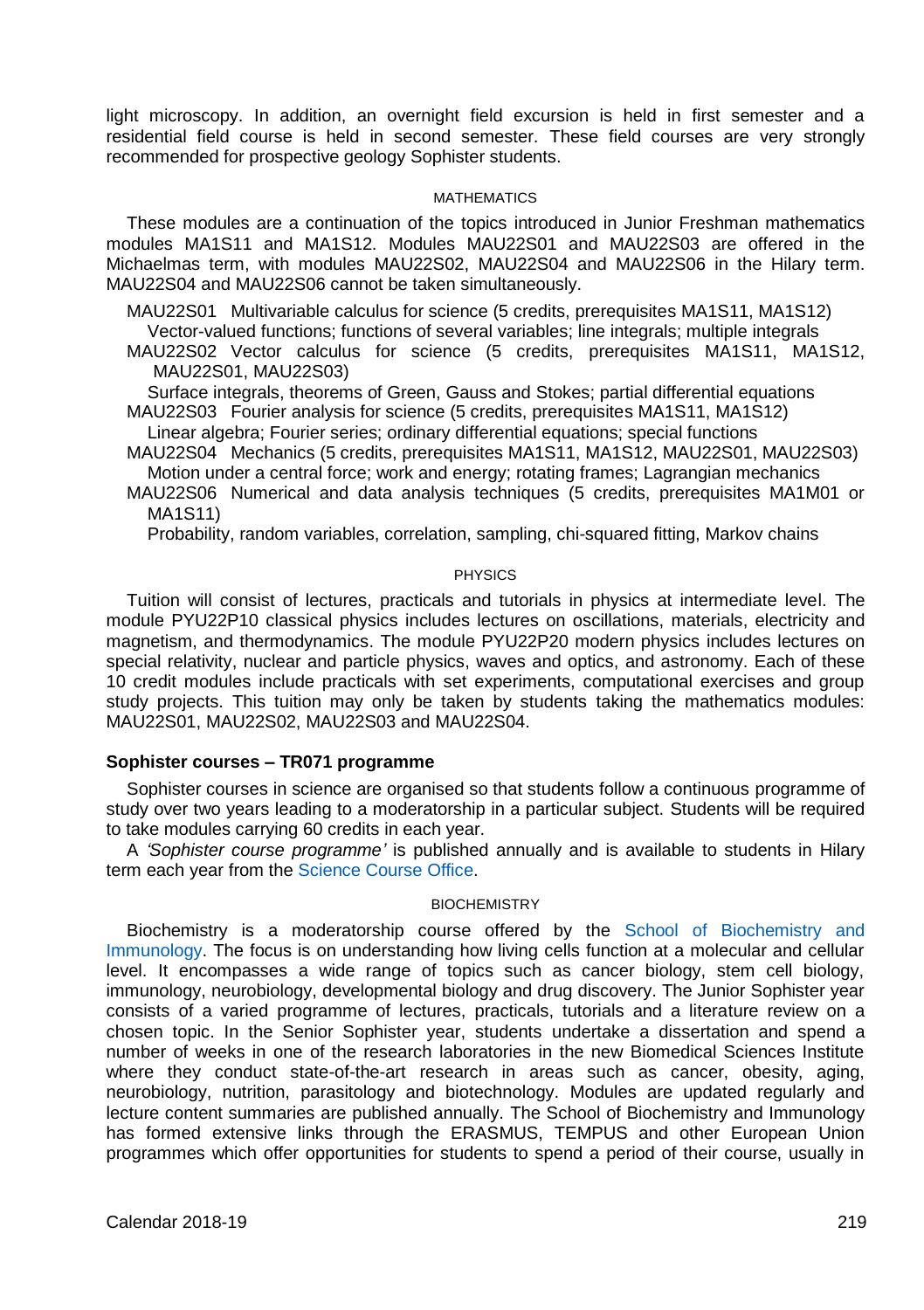the third year, studying in a university in the United Kingdom, Western or Eastern Europe. Assistance and advice in future careers is also offered.

#### **CHEMISTRY**

Junior Sophisters take modules in organic, inorganic, physical, analytical and biological/polymer chemistry. Further topics, including computational and medicinal chemistry may be provided in an option module. The modules provided cover topics such as organic mechanisms and synthetic methods, heterocyclics, organometallic C-C couplings, pericyclic reactions, organoheteroatom chemistry, physical organic chemistry, retrosynthesis, bio-organic chemistry including natural products, amino acids and peptides, organic and inorganic polymers, group theory, spectroscopy and other physical methods, quantum chemistry and statistical mechanics, advanced thermodynamics and kinetics, coordination chemistry, solid state chemistry, structural inorganic chemistry and related characterisation techniques, properties of soft matter, bio-inorganic chemistry, organometallics, catalysis and surface chemistry, electrochemistry, analytical chemistry, metal compounds in the environment, drug design and clusters. Lectures are complemented by practical classes in inorganic, organic, physical and computational chemistry; advanced preparative methods and instrumental techniques, including computer-controlled equipment are introduced.

In the Senior Sophister year the core modules take some of these topics to a more advanced level. A wide range of optional topics is provided including interdisciplinary topics. A list of topics available in any year can be provided by the school. The practical component in the Senior Sophister year is an extended research project during the Michaelmas term, which may be carried out in an advanced industrial laboratory or in an approved academic laboratory in another country. Students are also required to carry out course work, which may include one or more essays, written communications, seminars, or oral and poster presentations.

#### ENVIRONMENTAL SCIENCES

Environmental sciences is a multidisciplinary subject which focuses on understanding and mitigating the impact of human populations on natural systems and processes. This requires the integration of physical and life sciences, engineering, economics and social sciences. The moderatorship course at Trinity College Dublin adopts this multidisciplinary ethos. The course is delivered through the collaboration of all disciplines in the [School of Natural Sciences](http://naturalscience.tcd.ie/) (Botany, Geography, Geology, and Zoology), the [School of Engineering](http://www.tcd.ie/Engineering/) and participating disciplines through the Broad Curriculum syllabus. Teaching is research led with students in the final year carrying out an extensive research project. Courses in the Junior and Senior Sophister years consist of lectures, seminars and practical classes in the broad areas of ecology, environmental governance, analytical chemistry, hydrology, conservation and wildlife management and geographical information systems. Emphasis in the moderatorship is on the student acquiring laboratory and field skills. Field study is a core component of the environmental sciences programme. The course includes two field courses in the Junior Sophister (third) year based in Ireland, with two additional optional courses on offer that take place in the Canary Islands (for Junior Sophisters) and Kenya (for Senior Sophisters).

## **GENETICS**

The teaching and research activities of the Genetics Department are in the areas of molecular, human, population and quantitative genetics and evolution. The Junior Sophister modules are designed to prepare for, and to introduce, advanced material from these and other related areas of genetics. Central genetics modules cover the basic processes of inheritance and gene expression, and genome structure and evolution, in man and other animals, plants, bacteria and viruses. The modules in molecular genetics depend heavily on the theory and techniques of genetic engineering while those in molecular evolution, population and quantitative genetics introduce students to computing and computer programming. The department arranges for Junior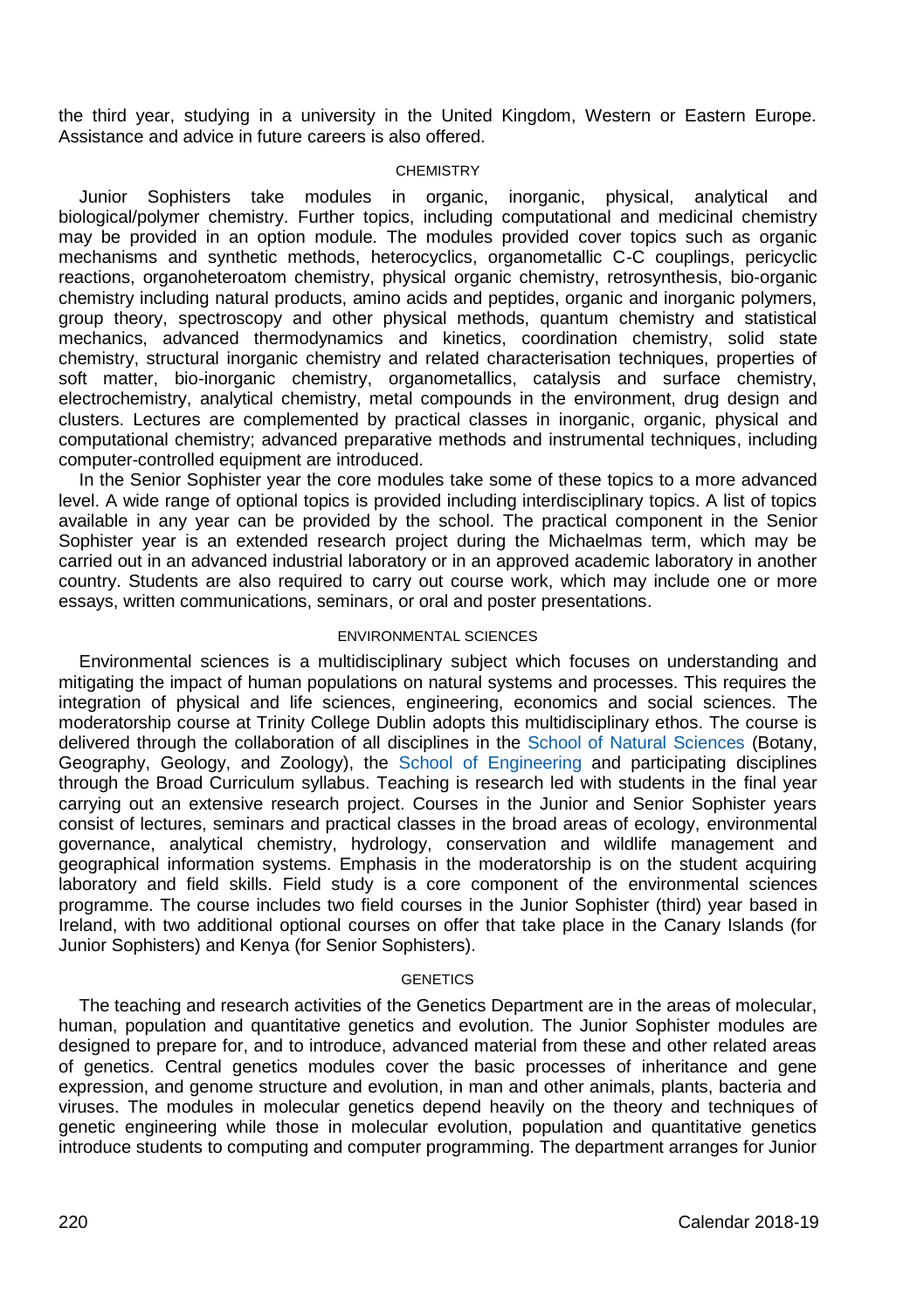Sophister students to spend part of the long vacation working in genetics research laboratories abroad, usually in the United States, supported by the American Ireland Fund.

The Senior Sophister course allows students to choose modules relevant to their interests. All carry out a research project in association with one of the research groups in the department. There is a wide choice from molecular evolution, plant and animal development, human genetics and molecular genetics. The possible combinations and emphases are according to the aims of the students; the department believes that maximum realisation of aptitudes is primarily determined by motivation.

About 75 per cent of genetics graduates go on to study for higher degrees and careers in research. The course is designed so that a student who will not necessarily seek a research career will have attained experience in widely useful techniques which lead to interesting careers. For example those in molecular genetics would know many biochemical, bacterial, virological and genetic engineering techniques, while those in population or quantitative genetics would be competent computer programmers, familiar with a wide range of applied genetics as well as basic genetics. Students who take modules related to human genetics will have particular knowledge of medical genetics, the genetic basis of cancer (oncogenetics), diagnostic genetics and genetic counselling.

#### **GEOGRAPHY**

Geography in the two Sophister years constitutes a progressive course that builds on work covered in earlier years, the aim being to produce graduates who, while having a firm grounding in geography, are also equipped with a range of subject-specific and transferable skills. Sophister years students in geography may take up to 20 credits over the course of two years of nongeography modules. This may include Broad Curriculum cross-faculty modules or language modules which are worth 5 credits each. The Junior Sophister year comprises some compulsory core modules (see the current Geography Undergraduate Course Handbook for information) and optional core modules covering various aspects of human, environmental and physical geography. Students may be required to undertake fieldwork as part of the advanced research methods module. Opportunities exist for Junior Sophister students to spend all or part of the year in a European university under the ERASMUS scheme. In the Senior Sophister year students must undertake a dissertation which is assessed as part of the final examination and is an important feature of the degree. A satisfactory research proposal must be devised during the Junior Sophister year, with the final dissertation being submitted towards the end of the first semester of the Senior Sophister year. Core optional modules in the Senior Sophister year cover topics such as environmental change, environmental conflicts, historical geography, geomorphology, development, urban and economic geography. Choices in any particular year may be limited by the availability of staff and timetable constraints.

Assessment is by a combination of work carried out during the year and by end of year examinations held in Trinity term. Details of examinations in the Freshman and Sophister years are available from the Geography website and course handbook; methods and the breakdown of assessments vary from module to module. Modules are assessed through a variety of means, including essays, group and individual project work, on-line assessments, oral presentations and written examinations, subject to §20 under TWO-SUBJECT MODERATORSHIP COURSES.

#### GEOLOGY

Modern geology is a dynamic science, which, in its broadest sense, aims at understanding the solid Earth, its interaction with the oceans and the atmosphere as well as the mineral and energy resources that provide for modern, highly developed society. The moderatorship prepares students for the many career opportunities in geology and provides training in both transferable and subject specific skills.

The Junior Sophister year consists of modules involving lectures and practical work that introduce the major branches and skills of the geological sciences. This includes in-depth training with the polarising light microscope and skills to interpret a variety of geological data. Junior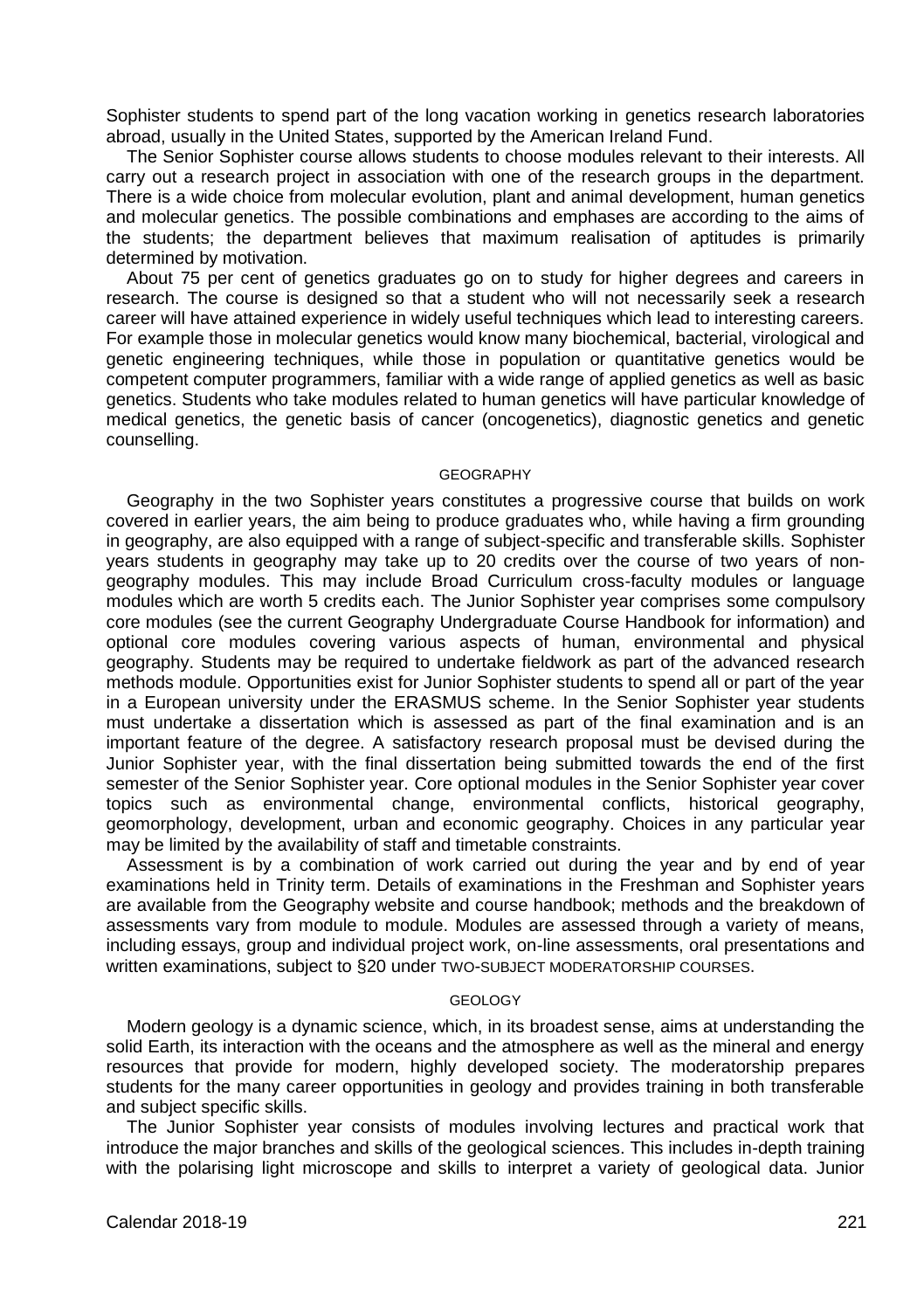Sophister students attend at least two major field classes away from Dublin, during which students learn the craft of geological mapping and data acquisition.

Senior Sophister students attend a set of core modules in geology that further deepen the understanding in the most critical aspects of geological interpretation. They also choose from a range of optional modules, some of which may be delivered by other schools or departments. Training of field skills is deepened with additional field classes. Senior Sophisters undertake an independent project which is the subject of their dissertation.

Students wishing to read geology are very strongly recommended to attend the residential field courses in the Senior Freshman year.

## IMMUNOLOGY

Students may opt to take a moderatorship in immunology offered by the [School of](http://www.tcd.ie/Biochemistry/)  [Biochemistry and Immunology.](http://www.tcd.ie/Biochemistry/) The immunology modules in the Junior Sophister year are core concepts in immunology, and immunology and disease (including bacterial, viral and parasitic diseases, autoimmune diseases, allergy and asthma, cancer and transplantation). In the Junior Sophister year there are also immunology practicals, tutorials and exercises, as well as some modules in microbiology. There is the possibility of a summer internship in research laboratories worldwide and some of our students have the opportunity to study abroad for a year as part of the ERASMUS scheme. In the Senior Sophister year, students carry out an immunology research project based in one of the independent research laboratories within the school. Modules are updated regularly and lecture content summaries are published annually. Lectures in immunology in the final year include viral evasion strategies, cytokine signalling, clinical immunology, neuroimmunology, vaccines and innate and adaptive immunity in disease. Other topics covered include apoptosis and cancer. Assistance and advice in future careers is offered.

#### MICROBIOLOGY

Microbiology is the branch of biological science that deals with microorganisms – bacteria, protozoa, fungi (moulds and yeasts), and viruses. Microbiology is central to modern biomedical science, the agri-food industry and to studies of the environment. It is also an emerging force in bioenergy and systems biology. Students are given an introduction to the microbial sciences in their Freshman microbiology modules before specialising in microbiology in the Sophister years. The Junior and Senior Sophister modules comprise lectures, laboratory practical classes, tutorials, seminars and research essays in three broad areas of microbiology over two years – (i) microbial pathogenicity, (ii) molecular and cellular microbiology, and (iii) applied and environmental microbiology. Junior Sophister students also take additional teaching in genetics, biochemistry and immunology. Many students are placed in laboratories in Ireland or abroad between Junior and Senior Sophister years in order to develop laboratory skills and give exposure to research. In the Senior Sophister year, the year's work is divided between three compulsory (core) topics under these headings and 8-9 optional specialist topics from which students normally choose four. Topics covered in depth include: prokaryotic and eukaryotic genome structure; regulation of gene expression in prokaryotes and eukaryotes; DNA and RNA structure; cell surface structure; interactions of bacterial, viral, protozoal and fungal pathogens with their hosts; virology and cancer; design and development of antimicrobial drugs; vaccinology; clinical microbiology; applied aspects of microbiology, including biotechnology; current national and international legislation and standards relating to microbiology. Senior Sophister students join one of the research groups in microbiology where they carry out their own research project. A degree in microbiology provides an outstanding education in the areas of biomedical science and molecular and cellular biology for a range of employment in hospital laboratories, public health laboratories, biotech. and pharmaceutical industries, food, dairy and brewing industries, scientific civil service, water industry, education, publishing, technical sales, services and marketing, and management. Many microbiology graduates go on to earn higher (including doctoral) degrees leading to research careers in universities, research institutes or industry.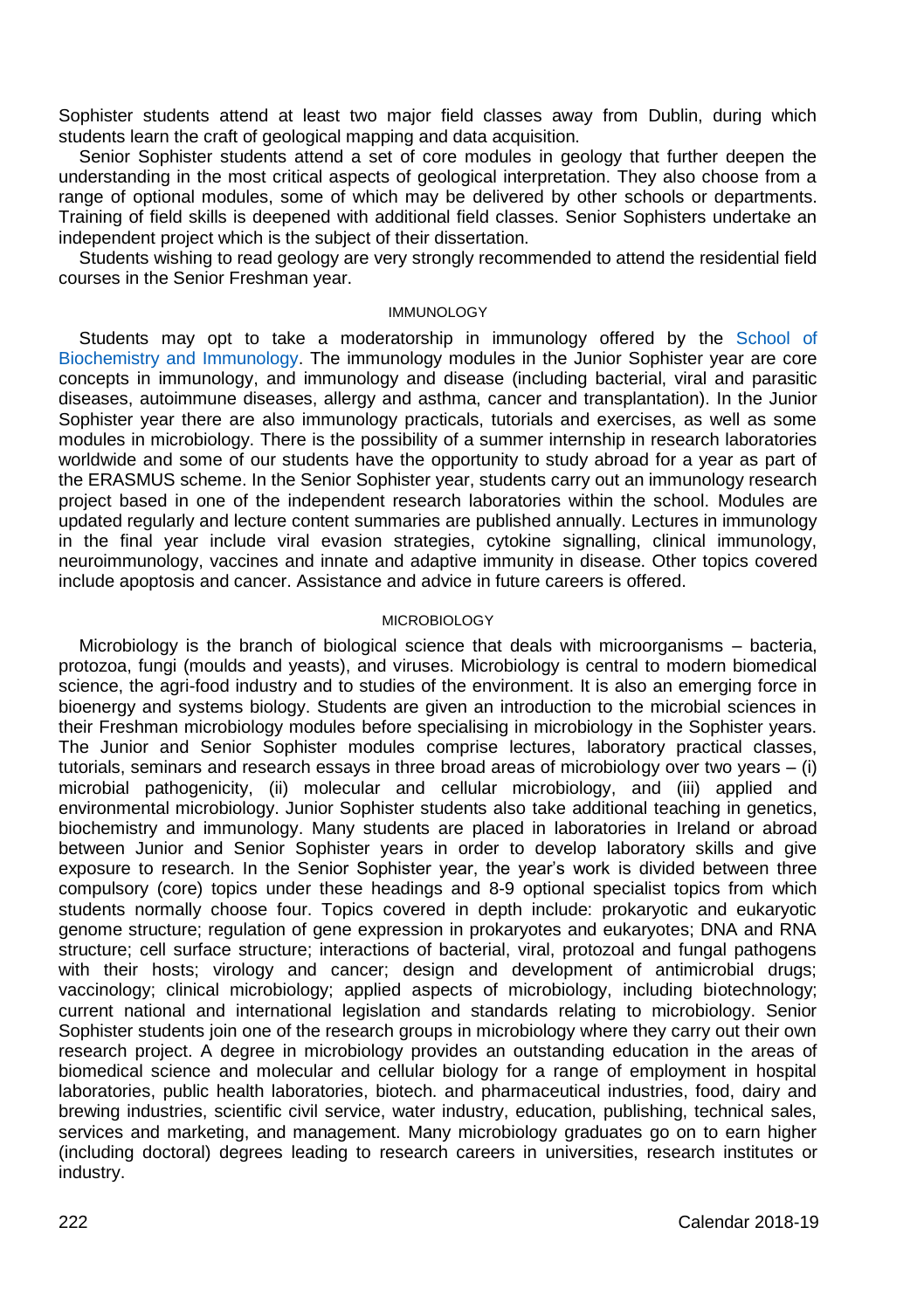#### MOLECULAR MEDICINE

Molecular medicine is a moderatorship run jointly by the [School of Biochemistry and](http://www.tcd.ie/Biochemistry/)  [Immunology](http://www.tcd.ie/Biochemistry/) and the [School of Medicine.](http://medicine.tcd.ie/) This option has been introduced to recognise the revolutionary advances in disease diagnosis, therapy and prevention brought about by biomolecular research and aims to demonstrate how basic science is translated into clinical treatment. In the Junior Sophister year students are introduced to core aspects of biochemistry (protein chemistry, membrane and cell biology, eukaryotic gene structure and expression, immunology) and varied topics related to molecular medicine (diagnostics and therapeutics, drug absorption and metabolism and clinical aspects of cancer and infection). In the Junior Sophister year there are also practicals, tutorials and a mini-review of the literature on a chosen topic. In the Senior Sophister year students will be required to choose a research project in either of the schools. Lectures in the Senior Sophister year are divided equally between St James's Hospital and the main campus. Topics include innate and adaptive immunity, immunodeficiency, autoimmunity and inflammation, neuroscience and endocrinology, microbial diseases, molecular haematology and oncology, diagnostics and therapeutics, cell cycle and cancer. Assistance and advice in future careers is offered.

#### **NEUROSCIENCE**

Neuroscience is a discipline devoted to the scientific study of the nervous system in health and disease, and is at the interface between neurobiology and cognitive science. It includes study of the nature and functioning of the nervous system at all levels, from the molecules that make up individual nerve cells, to the complexities of how behaviour, thoughts and emotions are produced. Neuroscience is a multidisciplinary area of investigation that makes use of a variety of methods and investigations from a wide range of traditional disciplines. Consequently the Junior and Senior Sophister neuroscience curricula are comprised of relevant modules contributed by schools in the Faculties of Health Sciences, Engineering, Mathematics and Science, and Arts, Humanities and Social Sciences. In addition to taking specialist modules in neuroscience, students will gain valuable experience in skills that are important for a general scientific training such as data handling, biostatistics, experimental design, computing, scientific writing, oral communication skills, and critical analysis of scientific papers. An important component of the Senior Sophister year is a major research project that will be carried out in one of the several neuroscience research groups across campus, including those contributing to the Trinity College Institute of Neuroscience. The research project will be preceded by a literature review and will lead to a dissertation. The goal of this degree is to provide students with a well-balanced and integrated knowledge of neuroscience, and to highlight the progress and intellectual challenges in this discipline.

#### PHYSICS

Tuition will consist of lectures, practical work, tutorials and seminars in advanced physics as follows:

Junior Sophister modules of 5 credits each include quantum mechanics I, electromagnetic interactions I, condensed matter I, condensed matter II, atomic and nuclear physics, dynamical systems, experimental techniques, with a choice of either computer simulation I or stellar and galactic structure. Students also take either the practical module of 20 credits or the practical module of 15 credits and a Broad Curriculum module of 5 credits. The practical modules combine set experiments of an advanced nature with a component of communication skills and career development.

Senior Sophister modules cover quantum mechanics II, high energy physics, condensed matter III, nanoscience, electro-magnetic interactions II, and modern optics. Students also take the module advanced topics in physics, in which they choose from a range of specialist topics, and complete a course in problem-solving and an extended research project.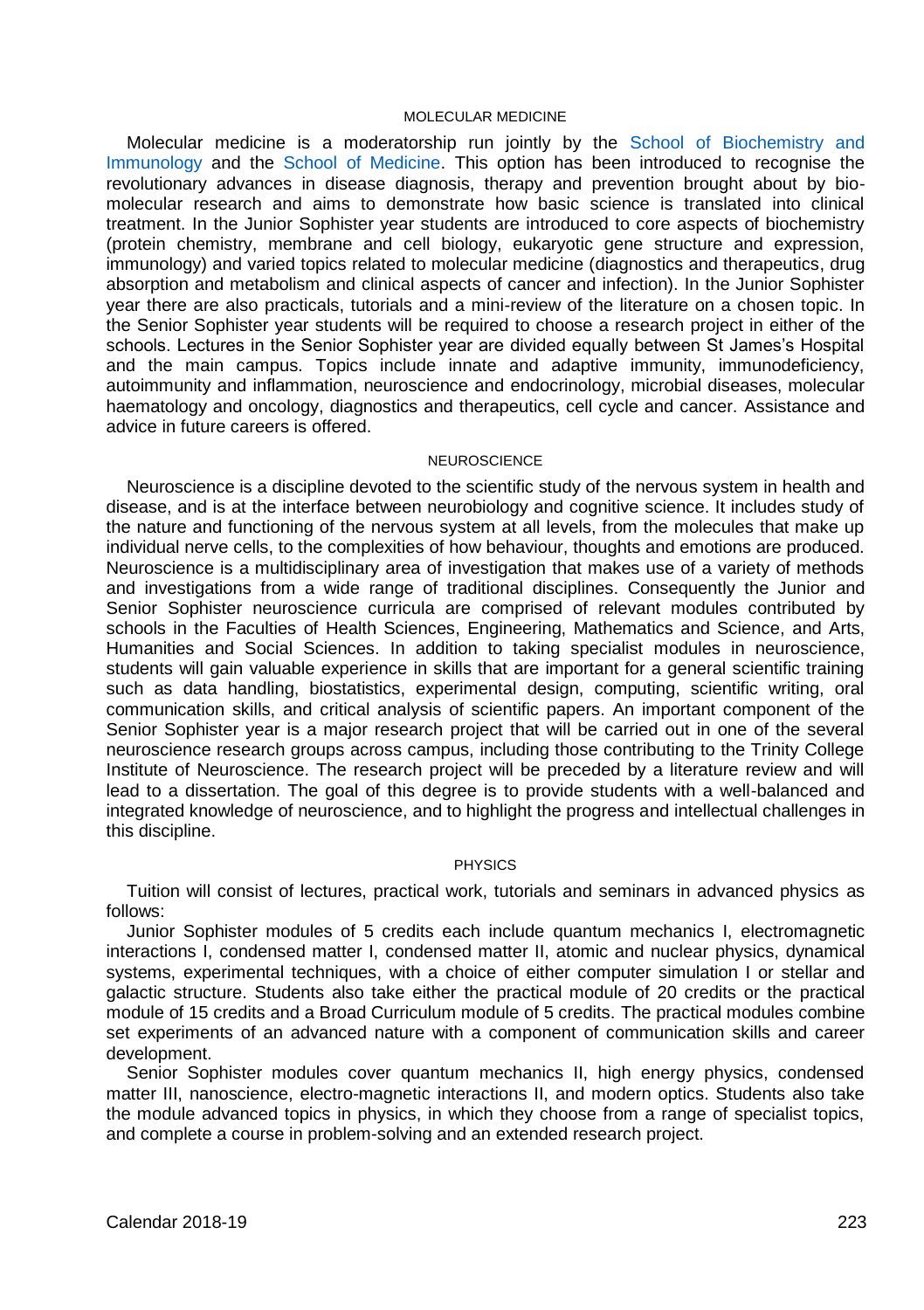#### PHYSICS AND ASTROPHYSICS

Tuition will consist of lectures, practical work, tutorials and seminars in advanced physics, with emphasis on astrophysics as follows:

Junior Sophister modules of 5 credits each include quantum mechanics I, electromagnetic interactions I, condensed matter I, atomic and nuclear physics, computer simulation I, stellar and galactic structure, statistical thermodynamics and astrophysical spectroscopy, experimental techniques for astrophysics. Students also take either the practical module of 20 credits or the practical module of 15 credits and a Broad Curriculum module of 5 credits. The practical modules combine set experiments of an advanced nature, a component of communication skills and career development, and specialist computer training.

Senior Sophister modules cover quantum mechanics II, high energy physics, electromagnetic interactions II, modern optics, computer simulation III, planetary and space science, and cosmology. Students also complete a course in problem-solving and an extended research project in physics or astrophysics.

#### PHYSIOLOGY

Physiology is the study of how cells work, how they co-operate in organs like the heart or brain and how the operation of these organs is integrated. The moderatorship in physiology provides students with an in-depth understanding of mammalian body function from the molecular level to that of the whole organism, with especial emphasis on human physiology in health and disease.

To be eligible to enter the physiology moderatorship, students must have successfully completed the prerequisite Senior Freshman modules, which provide an introduction to the nervous (brain and spinal cord), cardiovascular (blood circulation), respiratory (lungs), gastrointestinal (digestion), excretory (kidneys) and endocrine (hormones) systems, as well as fundamentals of biochemistry and genetics. The Sophister years build on this introduction to provide a detailed functional understanding of cells and of organ systems, together with training in scientific methodology, experimental design and data analysis. Areas of physiology which reflect major research interests of the department include cell physiology, neuroscience and exercise physiology.

During the second half of the Senior Sophister year, each student undertakes an individual research project preceded by a literature survey and resulting in a written dissertation. These projects may be based within the department or with an associated research group within one of the affiliated teaching hospitals. Assessment in the Sophister course is by a combination of incourse evaluation and formal examination. Final assessment at the end of the Senior Sophister year includes *viva voce* examination by an external examiner.

Further details of the structure of the Sophister years and research options and information on typical career opportunities for physiology graduates are available on the website [http://www.medicine.tcd.ie/Physiology/.](http://www.medicine.tcd.ie/Physiology/)

## PLANT SCIENCES<sup>17</sup>

Teaching in plant sciences is research led and focuses on the areas of ecology, systematics and conservation and whole plant physiology. Extensive use is made of the notable departmental herbarium and the College Botanic Garden. In the Junior Sophister year, subject to resources being available, one of the field courses will take place in the Canary Islands. The moderatorship aims to produce graduates equipped with a range of subject-specific and transferable skills. The Sophister years use a mixture of lectures, tutorials, seminars given by visiting speakers and practical classes, including fieldwork, to deliver an integrated, up-to-date course in plant biology. This includes, in the Senior Sophister year, the production of a dissertation based on a research project.

Junior Sophisters take modules in plant physiology, angiosperm diversity and systematics, environmental dynamics, fundamentals of ecology, soil science, experimental design and

<sup>&</sup>lt;sup>17</sup>Prior to 2011-12 this Sophister option was called botany.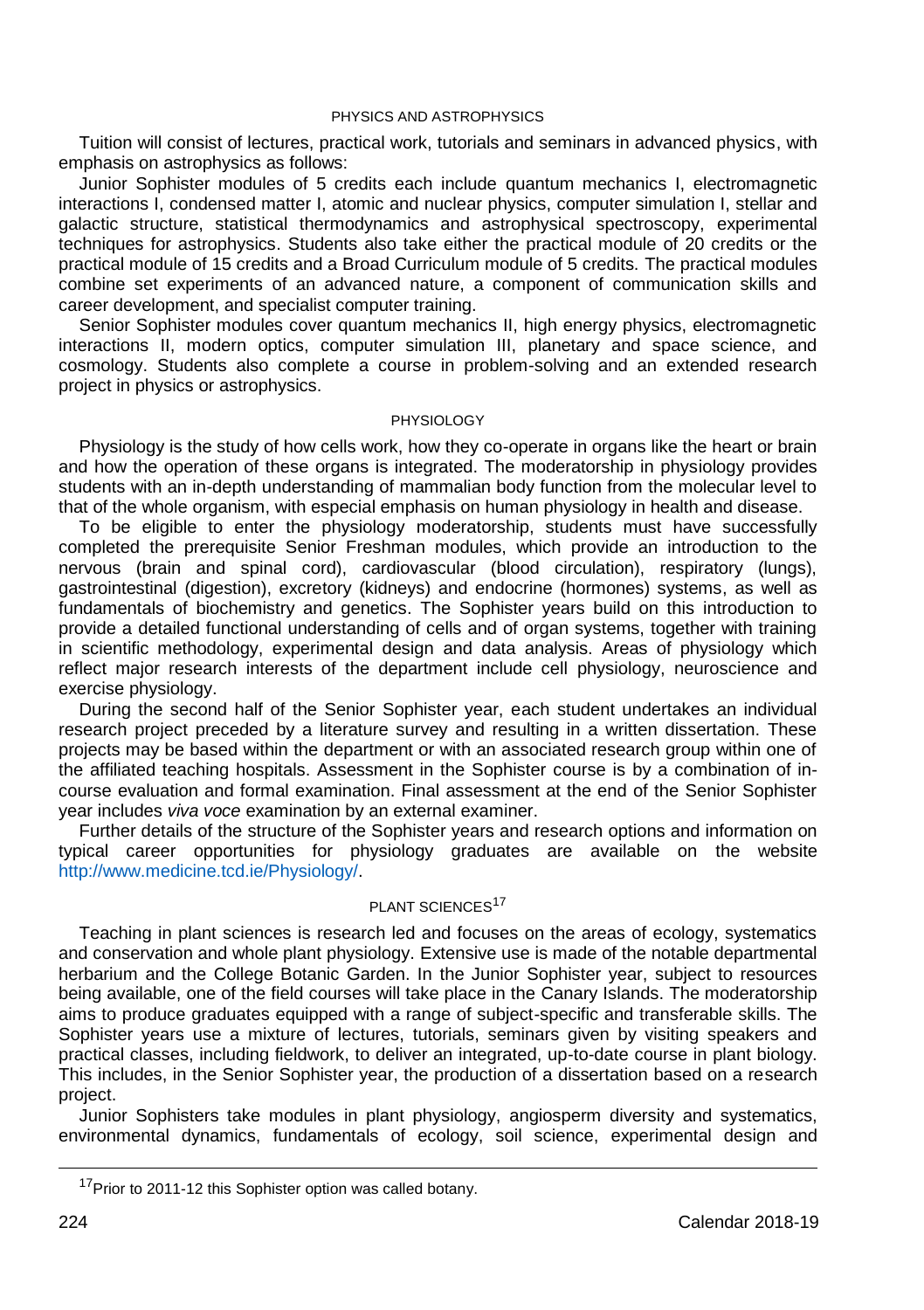analysis, diversity of plant morphology, plant molecular biology, as well as attending workshops and tutorials, two field courses and ecology and evolution seminars. There is a strong practical element in most of the modules. In the Junior Sophister year students may choose a Broad Curriculum module, or an entomology module, or an economic botany module.

Senior Sophisters take a mix of mandatory and optional modules in plant-environment interactions, plant community ecology, plant conservation and biodiversity, data analysis, plantanimal interactions, evolution of plants and plant-atmosphere interaction, restoration ecology and re-wilding, global environmental change and vegetation description and analysis, as well as attending workshops and tutorials and ecology and evolution seminars. A research project is carried out under the supervision of one of the academic staff and forms a key element of the honors degree. Senior Sophister students also have the opportunity to take a limited number of Sophister modules offered by other schools and disciplines, including the tropical field trip to Kenya organised by the Department of Zoology.

Normally, a mixture of continuous assessment and examinations are used to assess the modules and in most modules, practical notebooks and prescribed exercises form part of the assessment.

#### ZOOLOGY

Zoology offers Sophister students training in many areas of the biology of animal systems emphasising particularly those aspects that relate to ecology, conservation and wildlife biology, parasitology, marine biology, developmental biology and behaviour. The Junior Sophister course highlights the major concerns of modern zoology and introduces the student to the full range of zoological interests, from the evolutionary origins of biodiversity and ecological system services to the genetic basis of development in embryos. The student is introduced to a wide range of analytical and censusing techniques and to the latest data handling methods. The modules examine the relationship between the form and function of various animal groups, their cell biology, physiology, ecology, parasitology and behaviour. A module on data handling introduces students to modern analytical approaches. Residential marine and terrestrial field courses consolidate this learning in the field, allow direct experience of quantitative habitat assessment and management methods, and facilitate interaction with the living environment.

The Senior Sophister course is largely tutorial-taught. Senior Sophister students choose advanced modules from topics across the range of zoology. They can pursue personal interests by selecting a series of special subject tutorials from the fields of evolution, wildlife biology, ecology, developmental biology and parasitology. They can also elect to go on a field course in Kenya in place of one of these tutorial modules. In addition they complete a research project on a topic selected to coincide with their interests, which makes up a significant part of the Senior Sophister year.

## MODERATORSHIP IN EARTH SCIENCES

21 For students who entered the direct entry moderatorship course in earth sciences (TR077) up to and including 2017, the course mainly comprises modules drawn from the existing moderatorships in geography and in geology. The course also includes a number of Freshman modules from the science (TR071) course in addition to several bespoke modules tailored for earth sciences students. Students in their Senior Freshman year select one module (5 credits) from the Broad Curriculum cross-faculty modules or language modules.

22 The course differs from the moderatorships in geography and geology in its tailored combination of modules that blend the traditional disciplines of geology and physical geography with an array of other physical, chemical and biological sciences to address key issues regarding the functioning of the Earth. The degree is awarded under the regulations of the science course.

23 The earth sciences moderatorship aims to produce graduates with a broad and holistic knowledge of the planet Earth. It emphasises the interconnected nature of the geosphere (rocks and sediments), the hydrosphere (lakes, oceans and ice), the atmosphere (weather and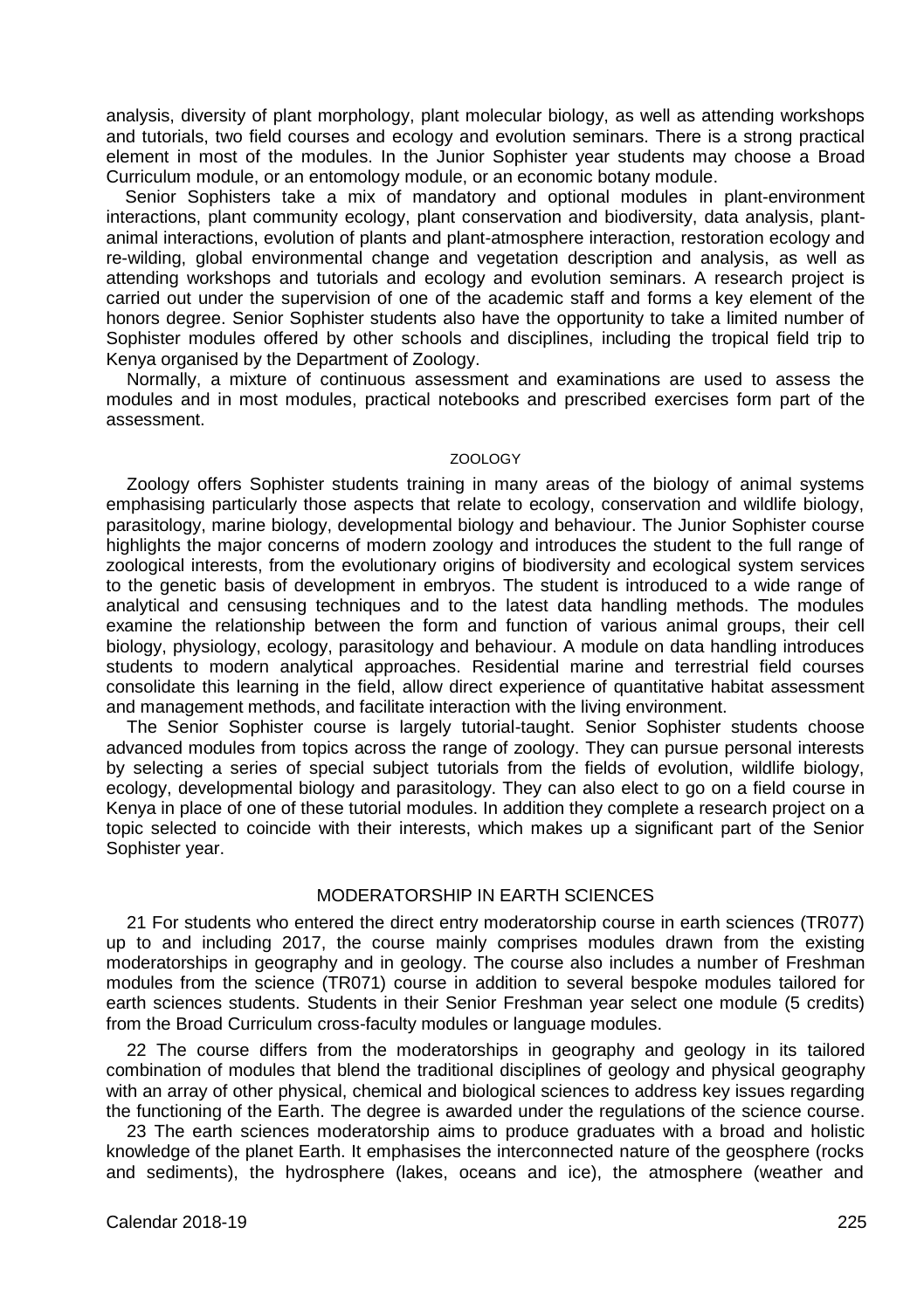climate) and the biosphere (plants and animals). It seeks to develop an understanding of the processes operating today and in the past, and how this knowledge can inform us about the future.

#### *Modules*

#### **Senior Freshmen – TR077 students who entered in 2017**

Earth sciences students take a prescribed programme of foundation modules in physical and human geography, geology and physics. In addition, students undertake a module in geochemistry and participate in a field course. Students are also required to take a single 5 credit module from the Broad Curriculum/language modules.

#### **Junior Sophisters**

Earth sciences students take selected modules from the geography and geology courses in addition to a dedicated research methods module.

#### **Senior Sophisters**

The final earth sciences degree mark will be composed of 20 per cent from the Junior Sophister year and 80 per cent from the Senior Sophister year. Earth sciences students select 40 credits of modules from the final year courses in geography and geology. In addition, they conduct a significant individual research project (15 credits) and participate in an overseas field course (5 credits).

## MODERATORSHIP IN HUMAN GENETICS

24 For students who entered the moderatorship course in human genetics (TR073) up to and including 2017, it provides students with a strong foundation in biology, mathematics and chemistry, an introduction to major fields of genetics and specialised modules in human genetics.

25 The course differs from the moderatorship in genetics in the obligation to study a particular combination of modules in the four year course and the concentration on human genetics. The degree is awarded under the regulations of the science course. Human genetics will be available as a moderatorship option through the TR060 biological and biomedical stream from 2018 onwards.

26 Human genetics is a rapidly growing discipline within the subject of genetics. The field has acquired a distinctive body of knowledge and theory and experimental procedures and is presenting major challenges in both research and teaching. It has been revolutionised by the techniques of recombinant DNA (genetic engineering, molecular cloning, genome sequencing, microsatellite markers, polymerase chain reaction, transgenic animals, etc.), and the data emerging from the Human Genome Project. The subject has been stimulated by the explosion in knowledge of medical genetics, especially the molecular basis of many inherited disorders; the explanation of cancer as an acquired genetic disease; the study of molecular evolution (which is telling much about the evolution of man); the study of the history and geography of human genes (linking genetics, anthropology and linguistics), and of ancient DNA (linking genetics and archaeology); the application of DNA fingerprinting to forensic science, and decisions about suitability for employment and insurance (linking genetics to law and business). Substantial problems in ethics have been raised as a result of the studies in human genetics.

27 A tutorial programme in association with relevant College schools and departments and outside authorities where appropriate, extending over the Freshman years of the course, will introduce students to consideration of the philosophical, ethical, social and psychological issues arising from human genetics as well as scientific topics.

28 Students must meet the general requirements of the science course in order to rise with their year.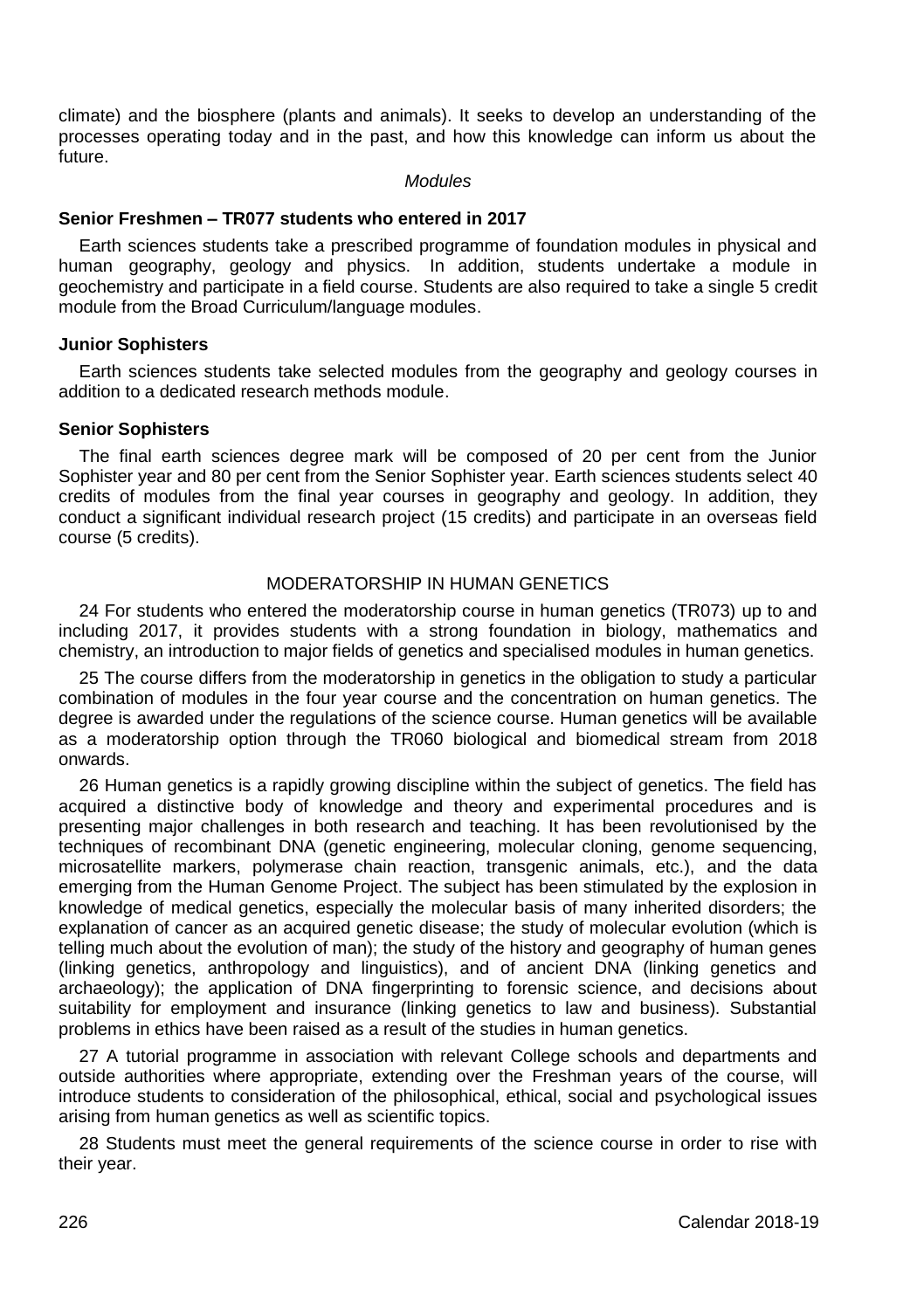#### *Modules*

#### **Senior Freshmen – TR073 students who entered in 2017**

Specified modules from biology, mathematics (introducing students to mathematical problems in biology), chemistry, human genetics tutorials.

#### **Junior Sophisters**

Foundation modules on recombinant DNA, molecular evolution, population genetics, quantitative genetics, bioinformatics, computer programming for genetics, statistics, mutation, DNA replication, gene expression etc. plus a series of modules in other subjects (e.g. neuroscience and development) related to genetics.

### **Senior Sophisters**

Students take a set of modules in specific aspects of human genetics (e.g. genetics of neural development, neuropsychiatric genetics, cancer genetics, developmental genetics, human evolutionary genetics, genetics of transgenic animals and gene therapy, immunogenetics, genetic diversity, gene expression in higher organisms, prions), carry out a research project and write a review on topics in human genetics. The final human genetics degree mark will be composed of 20 per cent from the Junior Sophister year and 80 per cent from the Senior Sophister year.

#### MODERATORSHIP IN CHEMISTRY WITH MOLECULAR MODELLING

29 The moderatorship in chemistry with molecular modelling (TR074) allows students to obtain a core chemistry degree while specialising in the theoretical and applied aspects of molecular modelling, from materials chemistry to computational drug design.

30 The degree is awarded under the regulations of the science course. In certain cases it may be possible for students to transfer from the TR071 Science course, as detailed below. Chemistry with molecular modelling will be available as a moderatorship option through the TR061 Chemical sciences stream from 2018 onwards.

31 A student taking the main course in science (TR071) may apply to transfer to the course in chemistry with molecular modelling (TR074). Conversely, a student of chemistry with molecular modelling (TR074) may apply to transfer to the science (TR071) course. Applications will be assessed on the basis of students' qualifications at entry, as well as their academic record in College, and any transfer will be subject to the availability of places.

32 Students must meet the general requirements of the science course in order to rise with their year.

## *Modules*

#### **Senior Freshmen - TR074 students who entered in 2017**

Chemistry modules CHU22201 and CHU22202, mathematics modules MAU22S01, MAU22S02 and MAU22S03 and either physics modules PYU22P10, PYU22P20 and mathematics module MAU22S04 or biology modules BYU22201, BYU22203, BYU22205, BYU22208 and mathematics module MAU22S06.

In addition, there will be special lectures on molecular modelling as well as laboratories on computational molecular modelling.

## **Junior Sophisters**

The core chemistry modules will be taken along with specialist molecular modelling modules and laboratory work. These latter elements will include topics such as computer programming, numerical methods (optimisation and molecular dynamics) and applications, including solid state chemistry and protein structure. In each case lectures will be accompanied by tutorials and molecular-modelling practical classes.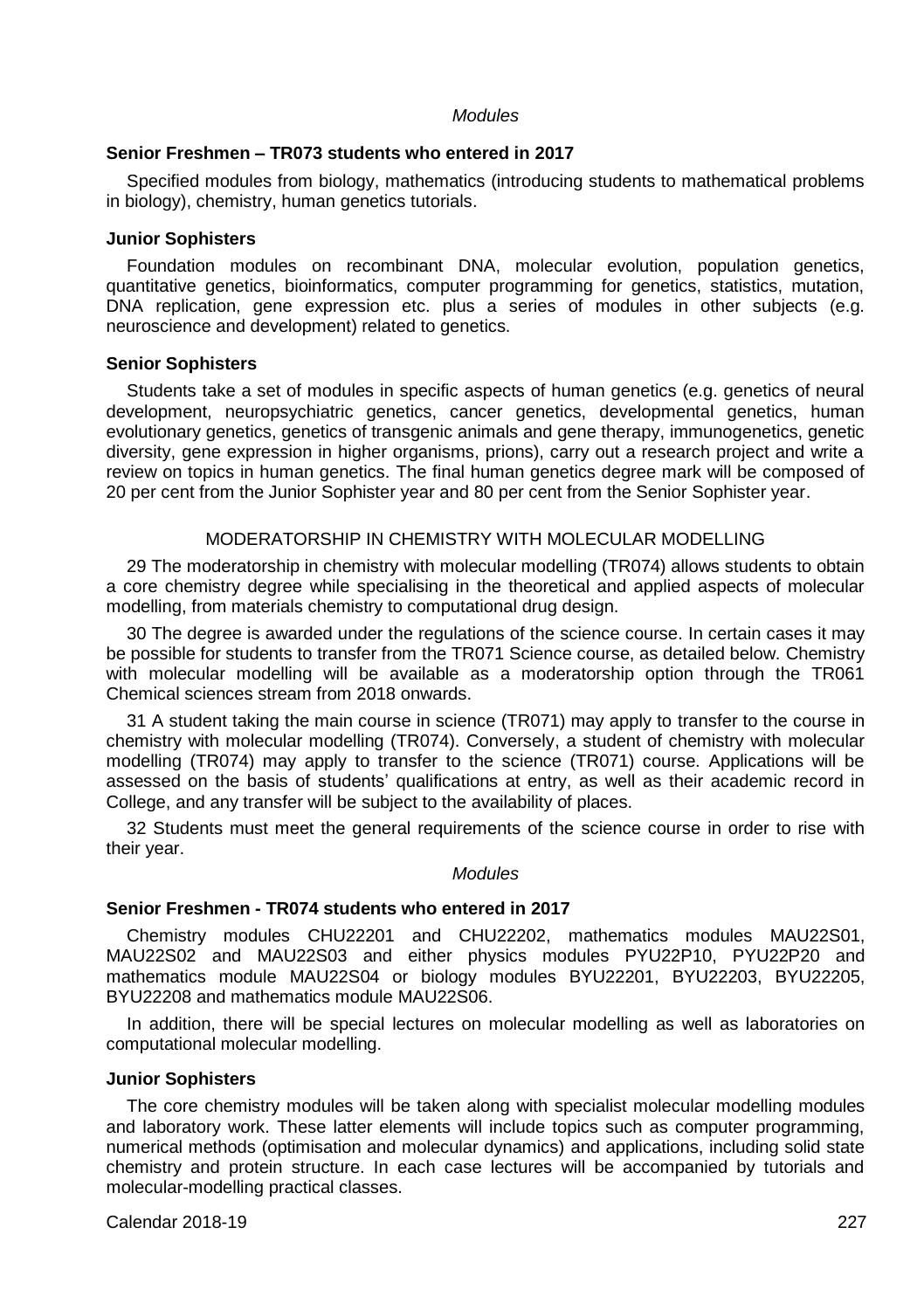#### **Senior Sophisters**

In addition to core chemistry moderatorship modules, specialist molecular-modelling modules that expand upon topics introduced in the Junior Sophister year will be taken. These will include advanced modules in molecular dynamics, and optimisation and applications including computational drug design and materials chemistry. The practical element of the Senior Sophister year is an extended research project during the Michaelmas term, which may be carried out within th[e School of Chemistry](http://chemistry.tcd.ie/) or in an industrial laboratory or an approved academic laboratory in another country. This project must be related to molecular modelling. Students are also required to make presentations, which may include one or more essays, seminars and posters during the year. The final chemistry with molecular modelling degree mark will be composed of 35 per cent from the Junior Sophister year and 65 per cent from the Senior Sophister year.

### MODERATORSHIP IN MEDICINAL CHEMISTRY

33 The moderatorship in medicinal chemistry (TR075) is especially attuned to the development of the creative talent needed by the major enterprise that is the modern pharmaceutical industry, one of the largest and fastest-growing business sectors in the modern world. The medicinal chemistry degree provides a sound general grounding in chemistry but focuses on, and extends into, topics of relevance to the design, synthesis and biological evaluation of new medicinal compounds.

34 The degree is awarded under the regulations of the science course. In certain cases it may be possible for students to transfer from the TR071 Science course, as detailed below. Medicinal chemistry will be available as a moderatorship option through the TR061 Chemical sciences stream from 2018 onwards.

35 A student taking the main chemistry course in science (TR071) may apply to transfer to the course in medicinal chemistry (TR075). Conversely, a student of medicinal chemistry (TR075) may apply to transfer to the TR071 course. Applicants will be assessed on the basis of their qualifications at entry, as well as on their academic record in College, and any transfer will be subject to the availability of places.

36 The medicinal chemistry course for the Freshman years will follow that of the TR071 Chemistry course, although additional special sessions will be held for the medicinal chemistry group, involving an introduction to the ideas and techniques of medicinal chemistry. In the Sophister years students will study the more specialised aspects of medicinal chemistry along with modules shared with the TR071 course.

37 Students must meet the general requirements of the science course in order to rise with their year.

#### *Modules*

#### **Senior Freshmen - TR075 students who entered in 2017**

Medicinal chemistry students will take TR071 chemistry modules CHU22201 and CHU22202, biology modules BYU22201, BYU22203, BYU22205 and BYU22208, and the remaining 20 credits from the biology modules BYU22202, BYU22204, BYU22206, BYU22207, BYU22209, BYU22010 or the mathematics modules MAU22S01, MAU22S02, MAU22S03, MAU22S04 and MAU22S06.

#### **Junior Sophisters**

Medicinal chemistry students will share organic chemistry modules with TR071 students, and will also share some relevant inorganic and physical, analytical and biological/polymer modules. In addition, students will take modules on the principles of medicinal chemistry, pharmacology, microbiology, biochemistry and industrial chemistry. Practical work will cover synthetic, organic, inorganic, computational and physical chemistry.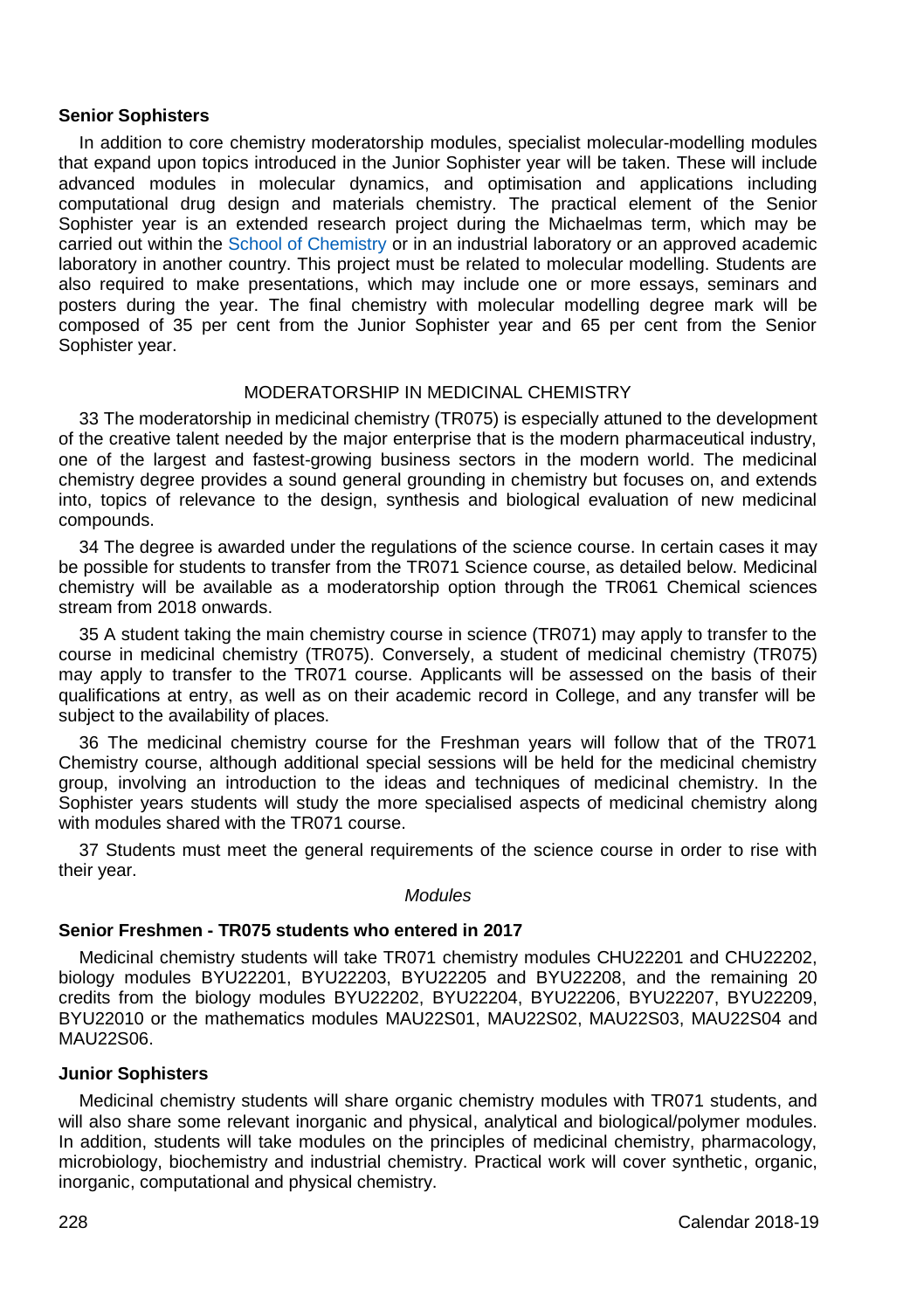## **Senior Sophisters**

Medicinal chemistry students will take prescribed organic chemistry units in conjunction with TR071's Senior Sophister chemistry students. In addition, they will take specialised modules in the cardiovascular system and the central nervous system, computational medicinal chemistry, case studies (including influenza treatments and selective COX inhibitors), site-specific drug delivery, combinatorial chemistry and analytical methods. Practical work will consist of a research project, which will be undertaken during Michaelmas term. This will be carried out either in the [School of Chemistry](http://chemistry.tcd.ie/) in Trinity College, under the supervision of a member of staff or, alternatively, may be carried out in a university chemistry department overseas, or in the laboratories of an industrial concern. The final medicinal chemistry degree mark will be composed of 35 per cent from the Junior Sophister year and 65 per cent from the Senior Sophister year.

## MODERATORSHIP IN NANOSCIENCE, PHYSICS AND CHEMISTRY OF ADVANCED MATERIAL S<sup>18</sup>

38 The moderatorship course in nanoscience, physics and chemistry of advanced materials (TR076) allows students to specialise in nanoscience at an advanced level during their undergraduate careers due to the combination of modules and practical experience offered by the Schools of Physics and Chemistry.

39 The course shares many lectures with those given for the moderatorships in chemistry and in physics, and also provides some specialist advanced nanoscience and materials modules with a specifically tailored practical module that emphasises nanoscience. The degree is awarded under the regulations of the science course. Nanoscience will be available as a moderatorship option through the TR061 Chemical sciences stream and the TR063 Physical sciences stream from 2018 onwards.

40 Nanotechnology is being used to develop smaller and more powerful electronic devices, lasers and other photonic devices, medical diagnostics and materials with new properties. The interdisciplinary nature of the moderatorship in nanoscience, physics and chemistry of advanced materials gives graduates a broad scientific education that is ideal for careers in the nano- and information-technology sectors as well as an excellent starting point for higher degrees in nanomaterials research.

41 A student who has taken mathematics, chemistry and physics in the Freshman years in science (TR071) may apply to transfer to the course in nanoscience, physics and chemistry of advanced materials (TR076). Conversely, a student on the course in nanoscience, physics and chemistry of advanced materials (TR076) may apply to transfer to the TR071 course. Applicants will be assessed on the basis of their qualifications at entry, as well as on their academic record in College, and any transfer will be subject to the availability of places.

42 Students must meet the general requirements of the science course in order to rise with their year.

### *Modules*

## **Senior Freshmen**

Chemistry modules CHU22201 and CHU22202, mathematics modules MAU22S01, MAU22S02, MAU22S03 and MAU22S04 and physics modules PY2N10, PY2N20. In addition, special tutorials/seminars will be given in nanoscience and advanced materials.

-

<sup>&</sup>lt;sup>18</sup>Prior to 2011-12 this course was called the Moderatorship in Physics and Chemistry of Advanced **Materials**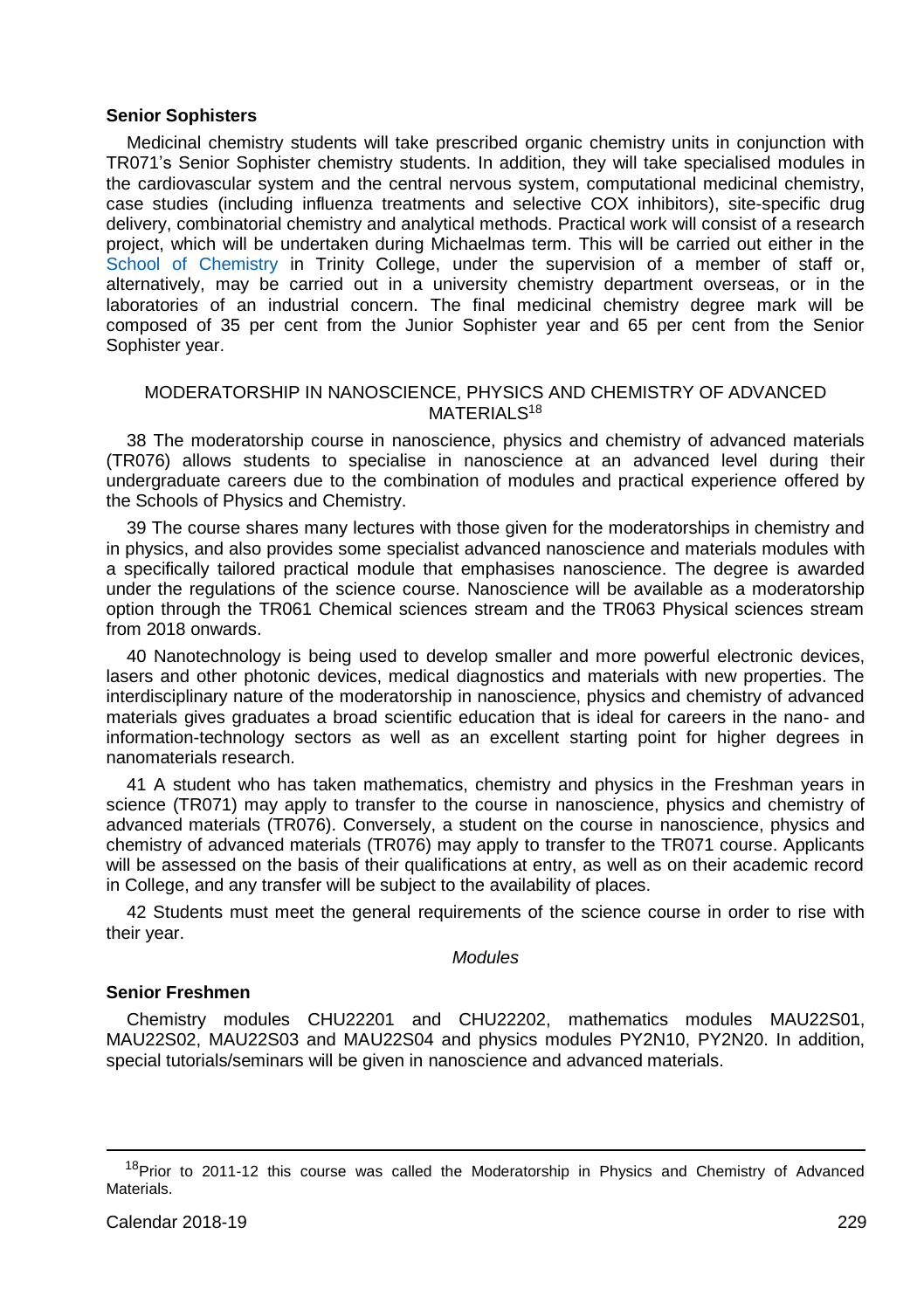## **Junior Sophisters**

The Junior Sophister year consists of nine modules, with lectures on topics such as solid state physics and chemistry, quantum mechanics, lasers, thermodynamics, electrochemistry, macromolecules, spectroscopy, group theory, materials preparation, and microelectronic technology. The practical module in the Junior Sophister year introduces students to a wide range of characterisation methods, including those required in nanoscience, and incorporates a component of communication skills and career development.

### **Senior Sophisters**

The Senior Sophister year includes lecture modules of 5 or 10 credits each. It concentrates on specific topics, including more advanced solid state physics and chemistry, non-linear optics, materials for electronic and optoelectronic devices, conducting and insulating polymers and metal oxides, superconductivity, surface and interface effects, computer simulation and advanced growth techniques. In addition, students complete a 5 credit problem-solving module, which will develop their problem-solving techniques in both physics and chemistry. In the Senior Sophister year students also complete an extended full-time research project (20 credits) during the Michaelmas term. The project is frequently carried out in an advanced industrial laboratory. The final physics and chemistry of advanced materials degree mark will be composed of 35 per cent from the Junior Sophister year and 65 per cent from the Senior Sophister year.

## MODERATORSHIP IN PHYSICS

## (IN CONJUNCTION WITH THE UNIVERSITY OF SCIENCE AND TECHNOLOGY BEIJING)

43 Students admitted to this degree programme will have successfully completed the first two years of undergraduate study in physics at the University of Science and Technology Beijing (USTB) and enter the Junior Sophister year of the physics degree programme in Trinity College Dublin. Students follow the Junior and Senior Sophister years of the physics degree as prescribed in the School of Physics undergraduate handbook. Progression rules for students in the Sophister years of the degree programme are the same as for students who enter the programme via the TR063 entry stream. On passing the Junior and Senior Sophister years, students will receive a B.A. (Moderatorship) degree in Physics.

## *Admission*

Students enrolled in the physics degree course at the University of Science and Technology Beijing who have successfully completed the first two years of study, as well as the physics course in the Chinese National College entrance examination, and satisfied other requirements, are eligible to apply for admission. The application procedure and all entry requirements stipulated by the articulation agreement between USTB and Trinity College Dublin are described in the School of Physics undergraduate handbook and on its website: [www.tcd.ie/physics.](https://www.tcd.ie/physics) 

## MODERATORSHIP IN POLITICAL SCIENCE AND GEOGRAPHY

44 For details see FACULTY OF ARTS, HUMANITIES AND SOCIAL SCIENCES.

## BACHELOR IN SCIENCE (HUMAN HEALTH AND DISEASE)

45 For details see FACULTY OF HEALTH SCIENCES.

## *VI THE STATISTICS AND OPERATIONS RESEARCH LABORATORY*

1 The Statistics and Operations Research Laboratory undertakes the analysis and execution of research projects for departments of the College and also for outside institutions. The laboratory was established to assist in the dissemination and application of statistical and operations research techniques in Ireland.